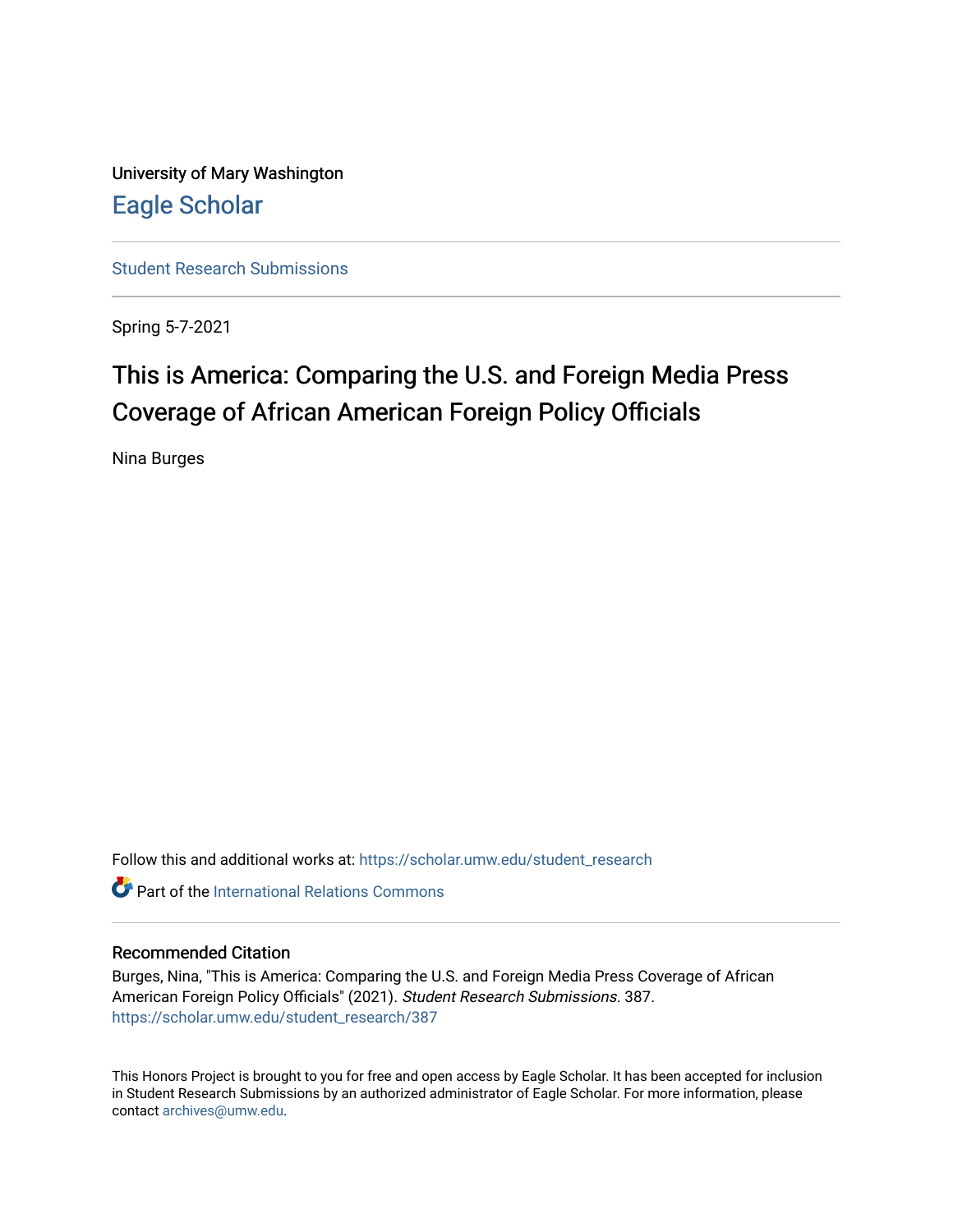# *THIS IS AMERICA*

Examining the International Press Coverage of Black Diplomats in the Unites States

Nina Burges (nburges)

University of Mary Washington Honors Thesis | May 2021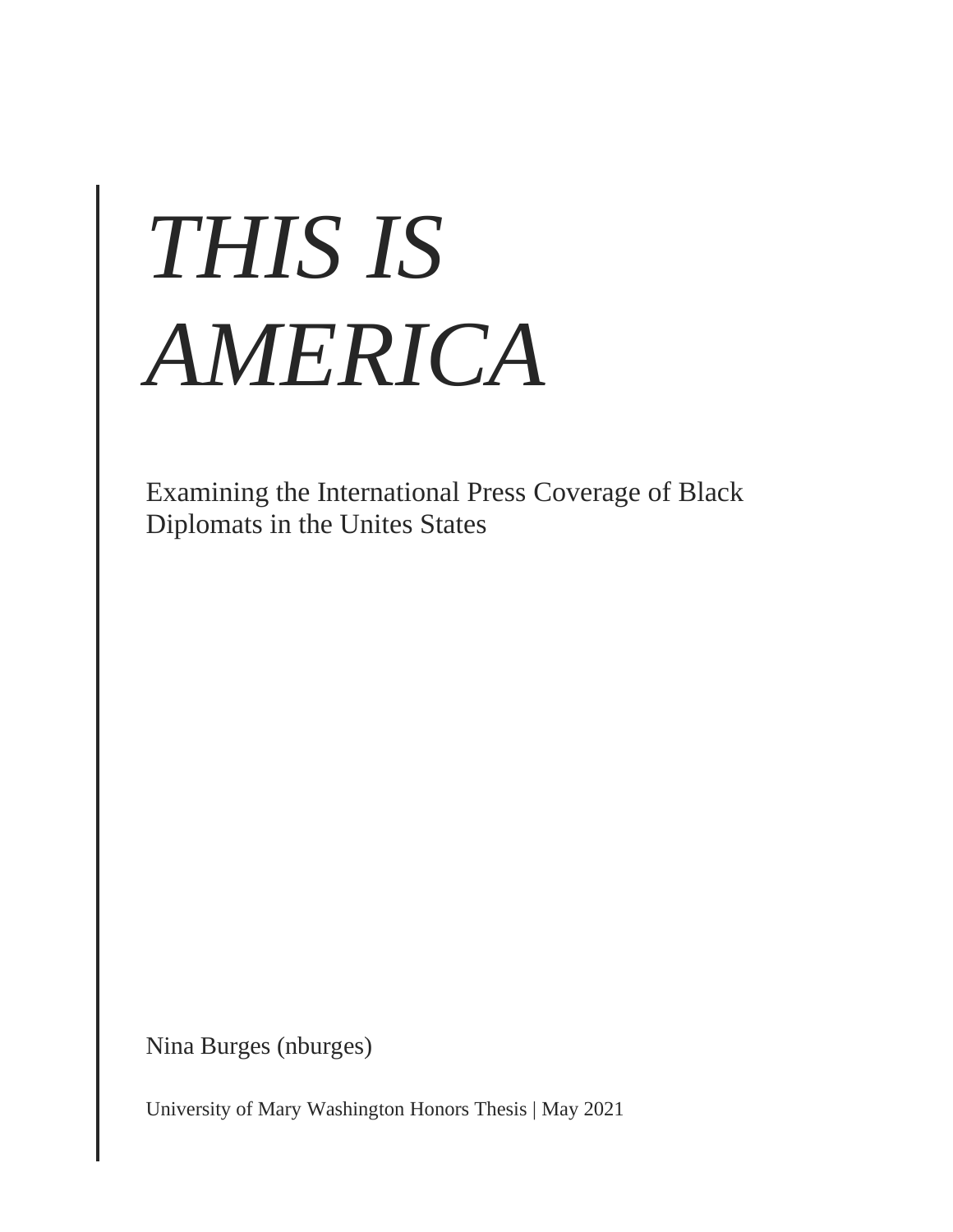#### **Introduction**

The State Department reserves primary responsibility over the U.S. Foreign Service, the nation's diplomatic corps entrusted with representing America and its interests in over 270 countries. Yet an overwhelming majority of Foreign Service officers fit the white male demographic. White foreign service officers make up 75 percent of the U.S. Foreign Service despite growing nearly 3,500 over a 16-year period from 2002 to 2018.<sup>1</sup> Racial and ethnic minorities formed the remainder of Foreign Service employees in this statistic, totaling to 24% of the entire Foreign Service workforce.<sup>2</sup>

This disparity becomes considerably glaring when reviewing the stagnant growth of African American FSOs in the corps. Whereas Hispanic and Asian representation increased both increased two percent over a 16-year period, African American representation in the Department of State rose only one percent in the same period, amounting to 6 percent of total foreign service officers, concerningly disproportionate considering that 14 percent of U.S. population that identifies as "black", or "African American."<sup>3</sup> These numbers indicate a problem with recruiting and retention of minority foreign service officers. This inconsistency is especially significant in the African American context accounting for the tireless campaigning and lobbying in the 1950s and 1960s to dismantle the formal structures and install African American diplomats in U.S. embassies. All told, these figures reveal the unfinished work necessary for the State Department to create a diplomatic corps that "looks like America."

The leads to the logical question: Why are there so few African Americans in the State Department? The answer is many-fold and requires an exploration of the history of African Americans as foreign policy actors and agenda setters. Throughout the 1950s, civil rights organizations and African American newspapers such as the NAACP, the *Crisis, The Pittsburg*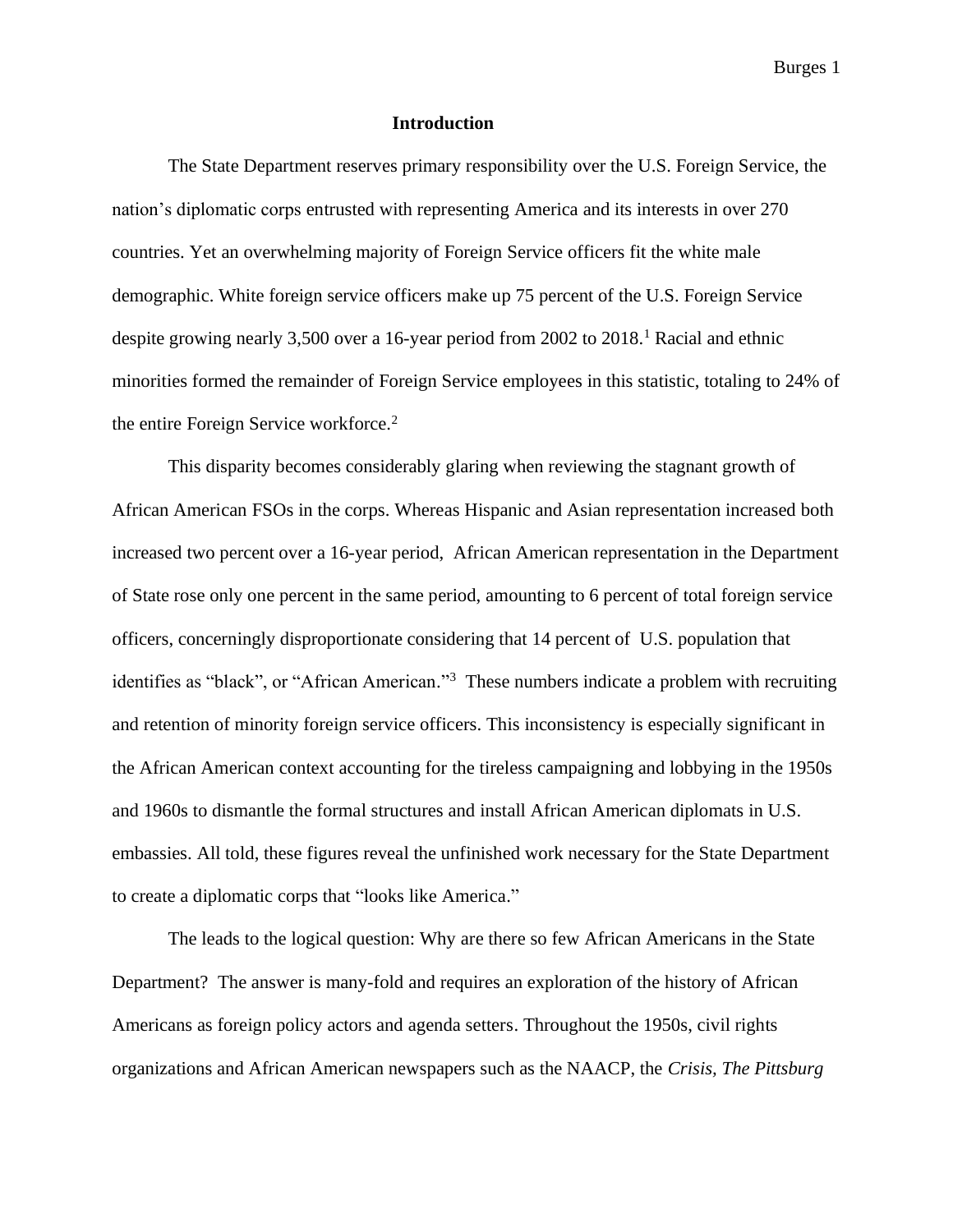*Courier, Chicago Defender* the *Baltimore Afro-American,* and African American FSOs themselves pushed the State Department to end discriminatory practices designed to preserve white dominance in the Department. These practices existed since Clifton Wharton Sr. became the first African American to pass the Foreign Service exam in 1925. Since then, thirty-three African Americans out of the State Departments 13 thousand foreign service officers worked primarily as "couriers," the majority of which were stationed in Liberia, infamously known as "Black circuit," where Black FSOs careers "began and ended."<sup>4</sup>

Similarly, the Cold War placed increasing pressure on the Truman, Eisenhower, Kennedy, Johnson, and Nixon administrations to address racial inequality, segregation and strife in the United States.<sup>5</sup> The fear of valid, fact-based Soviet propaganda on this issue spurred these U.S. presidents and their respective State Departments to marginally consider the concerns and proposals the NAACP suggested. Even then, cosmetic, token changes like appointing an African American ambassador to Romania ultimately encapsulated a Department that would rather globally broadcast glossy photos and radio features of idyllic race relations and "model African Americans" rather than do the work necessary to change the homogeneous composition of the State Department. 6

The sub-par increase in African American representation from 33 to just under one thousand Foreign Service Officers introduced unique challenges for this underrepresented cohort, which have amassed renewed and unprecedent attention following the murder of George Floyd in May 2020. Narrative accounts from African American consular officers describe the bewildering experience of non-resident visa applicants from their host countries saying that they want to speak to a "real American," specifically a white or fair-skinned American portrayed in American films and advertisements.<sup>7</sup> Needless to say, many white diplomats do not have the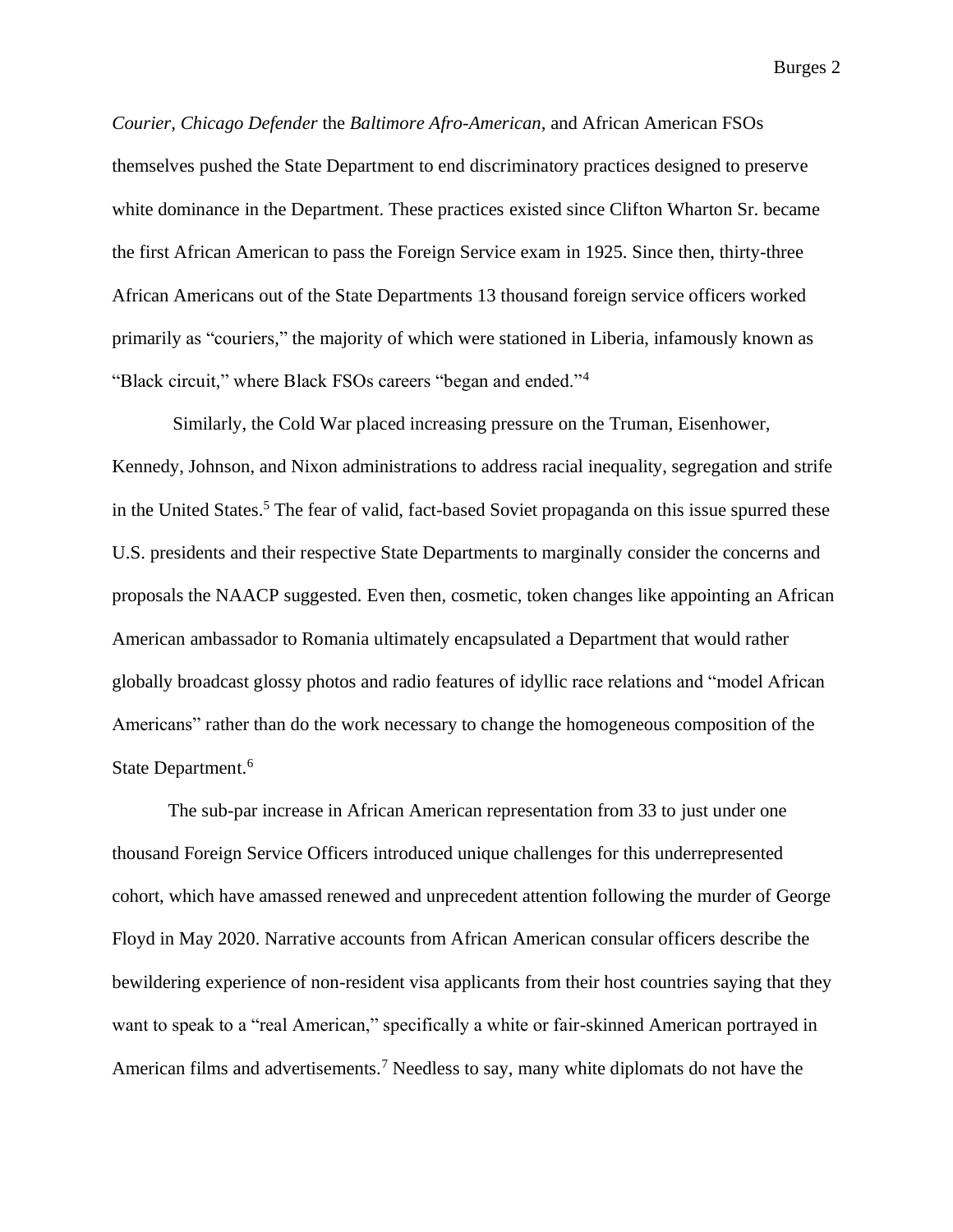same encounters and this inherent "suspicion" of African American foreign service officers and other diplomats of color presents challenges for these diplomats in doing their jobs effectively and building connection with their host countries.<sup>8</sup> Plus, as of 2017, there are only three African American U.S. ambassadors, indicating a problem with retaining and promoting African Americans to senior levels in the Foreign Service ranks.<sup>9</sup>

Although there is ample documented evidence of the unique challenges and experiences African Americans encounter during their service, there is no comprehensive scholarly work or analysis of these accounts beyond the government statistics and personal accounts discussed above. Similarly, there is little scholarly analysis on the host countries' reactions or perceptions of African American diplomats serving in their countries. While this may lead one to assume that African American diplomats and other diplomats are perceived as "American," the accounts above demonstrate that this is not the case.

Unfortunately, the examination of the host country experiences of African American foreign service officers experience is a herculean effort that could not be accomplished in this project due to the time constraints. Tracking down potential interview subjects alone would assume a lion's share of the research process, though there are many oral history accounts from African American Ambassadors which the Association for Diplomatic Studies and Training provides on its website. Luckily, White House appointments and cabinet level officials provide a manageable alternative examining this issue. Therefore, this project will analyze the domestic and international news coverage of three of the five African Americans to serve in senior foreign policy positions: General Colin Powell, Dr. Condoleezza Rice and Dr. Susan Rice. This project represents preliminary attempt to review and chart the domestic and international reaction to African Americans serving in foreign policy capacities through a scholarly lens. Ultimately, this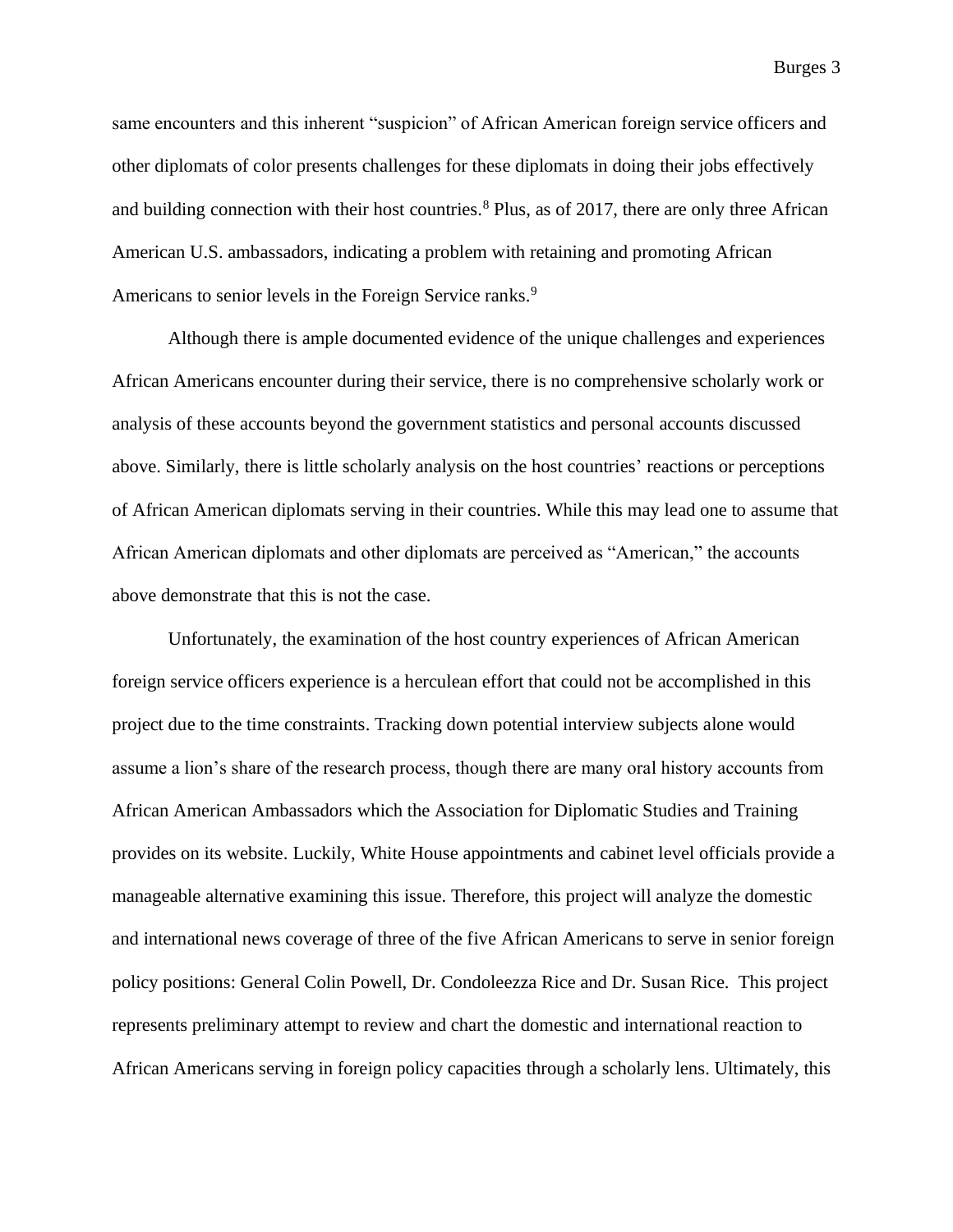work intends to demonstrate how the lack of black people in foreign affairs fails to dispel powerful problematic narratives propagated globally by U.S. film and culture that fuels a neverending cycle that can only be broken if there are more African American diplomats representing the United States.

In conducting this research, I discovered that the U.S media coverage provides more nuanced coverage of these figures than the international news media outlets, which appears to conflate their appointments with the surrounding politics of the administrations they serve. However, both news collections implicitly attempt to discount their qualifications through extensive concentration on the political machinations surrounding their appointments in addition to prevalence of gendered language that masquerades as a defense of Dr. Condoleezza Rice's and Dr. Susan Rice's qualifications but starts under the premise of uncertainty of their abilities to succeed in the job. In the aggregate, these insights led me to conclude that the international foreign media coverage of General Powell and Dr. Condoleezza Rice and Dr. Susan Rice somewhat reflects the U.S. media coverage of these figures, but ultimately creates its own global narrative of these figures to present to its home audiences.

The analysis will begin with a discussion of the relevant literature on the history of African Americans representing the United States internationally; media stereotypes of African Americans and other minorities in film and music; and the content analyses of the newspaper and magazine coverage of Dr. Condoleezza Rice and General Colin Powell. The following section will examine in great detail the findings of the research, including excerpts from relevant news articles to highlight relevant themes while considering what these representations mean for black diplomats going forward. Finally, the paper will conclude with a discussion of relevant findings and their implications for the State Departments efforts to diversify its ranks.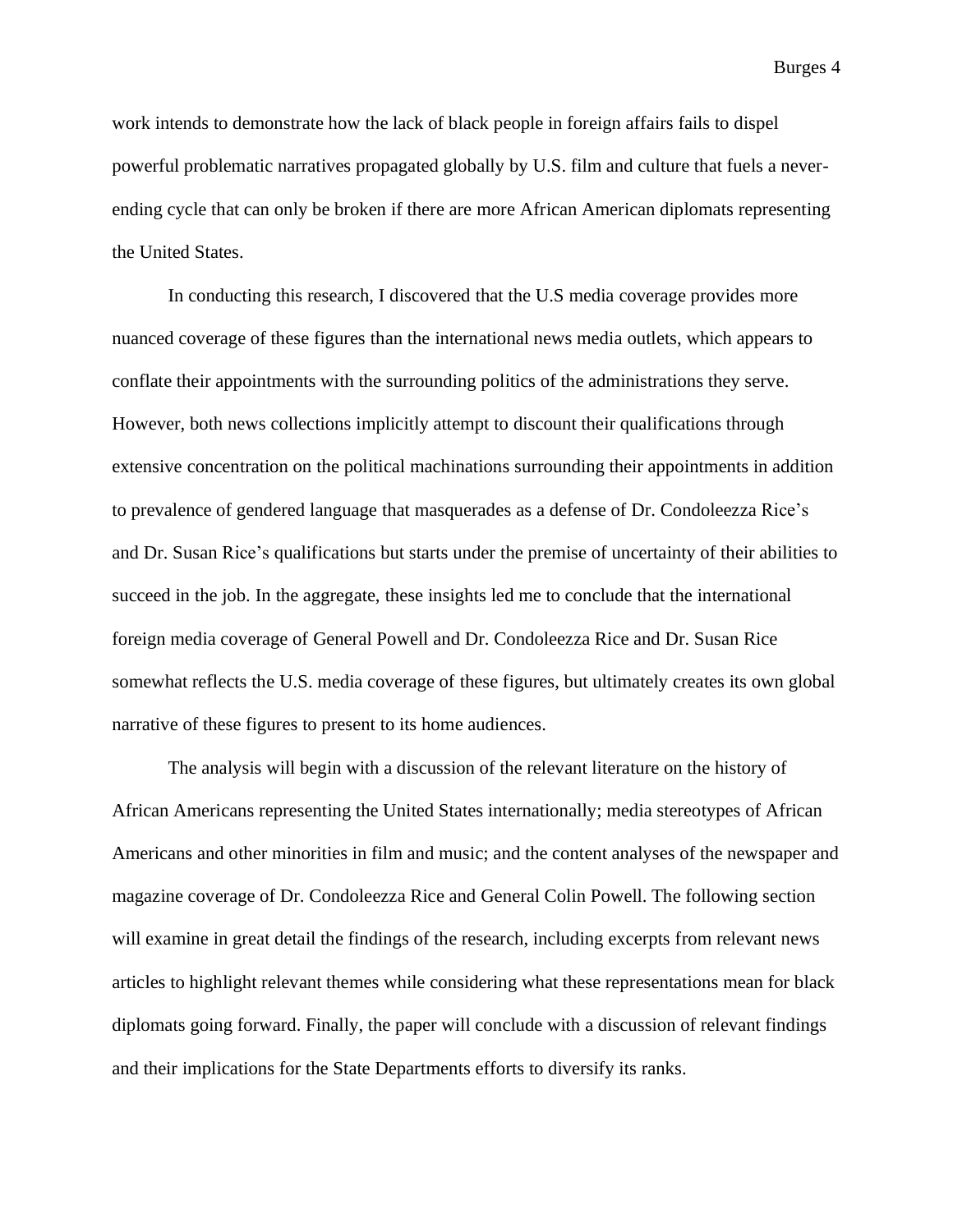#### **Literature Review**

In concert, the relevant literature accomplishes three foundational objectives necessary for completing this project: Firstly, they explain the importance of diversity in foreign affairs. These works highlight the state of inclusion in the U.S. State Department and identify areas of potential growth, while and most importantly defining and illustrating the experiences and perspectives of African American diplomats relying on interviews, personal accounts and historical archives, defined overarchingly as black diplomacy. These narratives emphasize the importance of Black inclusion in American Foreign policy even during times where it was not appreciated or valued. Where pertinent, the literature agrees that more scholarship on this topic is necessary for African American's contributions to U.S. foreign relations to be truly appreciated.

Secondly, they contextualize the research by offering the basis to critical analyze the primary source material. The background provides guidance through examinations of previous portrayals of gender and race that can be applied to the present research to deepen and enrich the findings. Thirdly, the literature provides a basis to analyze the subjects themselves, which also serves to deepen and contextualize the research.

Despite the increasing relevance of diversity and inclusion in current discourse, there is not much information on the relationship between diversity and diplomacy. Melissa Conley Tyler's work on provides the only peer reviewed scholarly work that addresses this relationship explicitly, yet she provides some interesting insights for analysis justifying considerations of diversity in recruitment for diplomats in the Australian Foreign Service. Citing the London School of Business, Conley Tyler argues that diversity provides the cross-cultural understanding, networking, language proficiency skills necessary to succeed in diplomatic circles in addition to furthering public trust in societal institutions.<sup>10</sup> Additionally, Conley Tyler recognizes that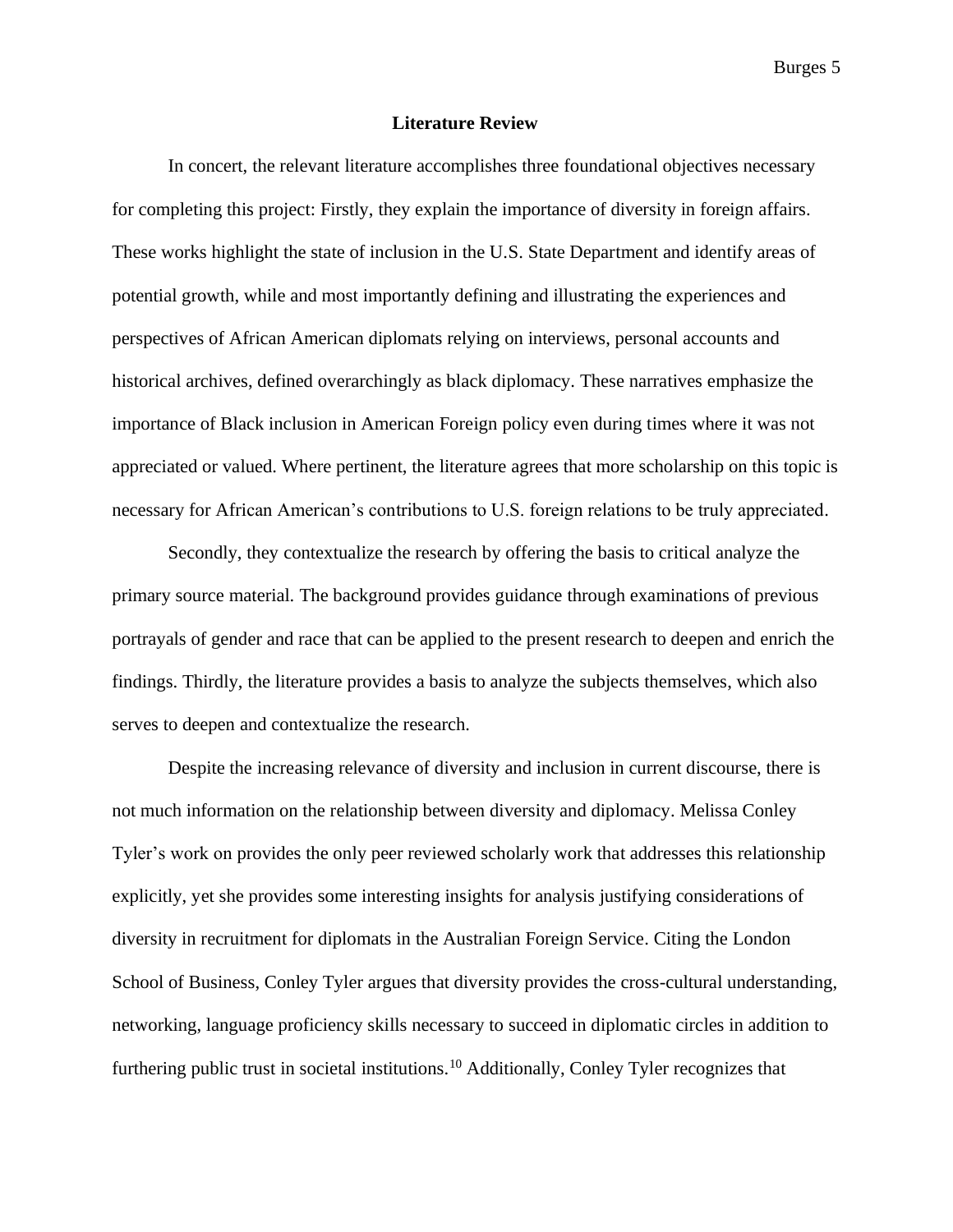gaining diverse diplomatic corps is not only a matter of recruitment but also a matter of retention, which highlights the need for organizational programs to support minority diplomats' unique experiences and prepare them for promotion. $11$ 

Although the explicit literature is virtually absent, there is a small cache of literature addressing minority perspectives and experiences as diplomats to fill this information vacuum. This literature largely concentrates on the experiences of African Americans from Frederick Douglass onward travelling abroad for a variety of reasons, and thus practicing "black diplomacy," defined as the impact of African American on U.S. foreign policy. <sup>12</sup> Daniel Brantley makes the only attempt to explain the nature of black diplomacy out of all the literature examined, describing it as "coalitionist, diplomatic, re-locationist and interventionist."<sup>13</sup>

Plainly-speaking, the coalitionist-diplomatic schools set to elicit overseas sympathy and support to influence U.S. public opinion and public policy, while the interventionist strain sought out external agencies and actors to "formally investigate and correct the Negro condition in the United States."<sup>14</sup> Conversely, the re-locationist approach advocates for African Americans to emigrate abroad and advance the race.<sup>15</sup> Charles Stith echoes this point but also comments that as the power and societal status of African Americans has evolved the array of foreign policy focuses have broadened, allowing them to influence multiple foreign policy realms.<sup>16</sup> In Stith's words, "the unique quality that African Americans have brought to the foreign policy mix is to see America's geopolitical interests through the lens of human rights," as exemplified in movements to abolish slavery, decolonize territories in Asia and Africa, and ban apartheid.<sup>17</sup>

Additionally, the literature on black diplomacy offers insight into the merits of a diverse diplomatic corps for international perspectives on America which emerges through its discussion on the Cold War. Images and accounts of racial strife and discrimination presented a "foreign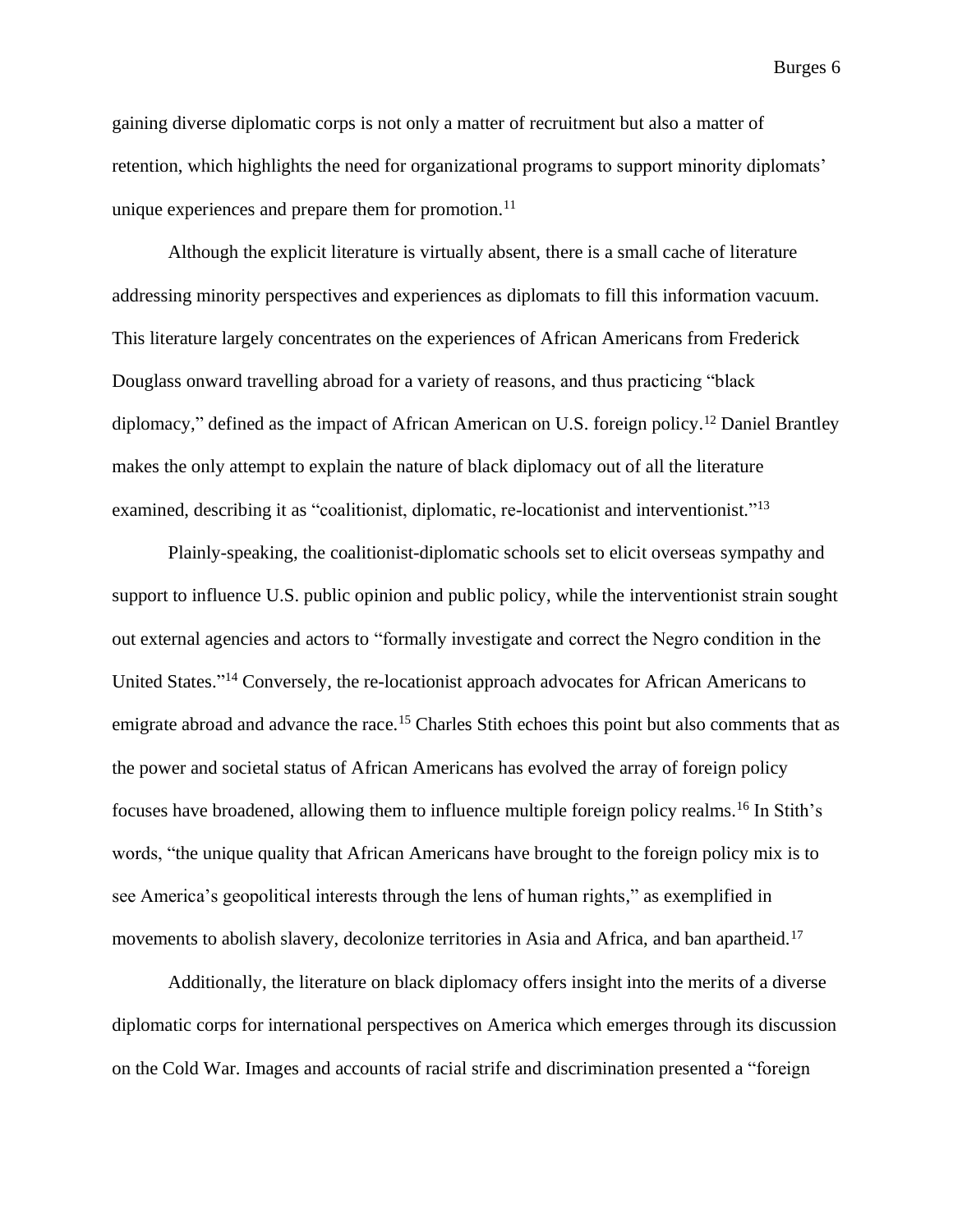policy liability" for the United States as it tried to juxtapose itself from the Soviet Union through its values of "beacon of freedom and equality." Michael Krenn relates the failure of this endeavor in light of the seminal events in the Civil Rights Movement such as the Little Rock Nine incident and the Birmingham Church Bombing which aroused universal outrage and concern in European, Asian and African countries and compelled the U.S. State Department to launch a global propaganda campaign to highlight African American cultural and societal contributions and spread images of racial harmony and progress.<sup>18</sup>

Krenn's narrative captures the global interest in America's race relations and the African American experience that continues into present day. One year ago, the world erupted in protests for racial justice following the public murder of George Floyd, an unarmed African American man, by a white police officer. Such paradigm-shifting events show that the world scrutinizes the domestic events in the United States, especially as it relates to U.S.'s values of freedom, human rights and democracy which it champions in its interactions with other countries.

Additionally, Krenn's piece on journalist and director of the United States Information Agency, Carl Rowan, considers Rowan's speeches and writings to highlight his experience negotiating maintenance of the U.S.'s image abroad and the blatant racism of the 1950s and 1960s America. Krenn argues that Rowan's actions and statements reflected the former USIA director's own naïve optimism about the United States but also the stifling constraints black diplomats faced in speaking freely and critically about the United States in their official capacities.

In the aggregate, the historical literature stitches a narrative that qualitatively and quantitatively charts a history of African Americans in the foreign policy making arena. They rely on ample archival and autobiographical records to demonstrate and critically analyzes the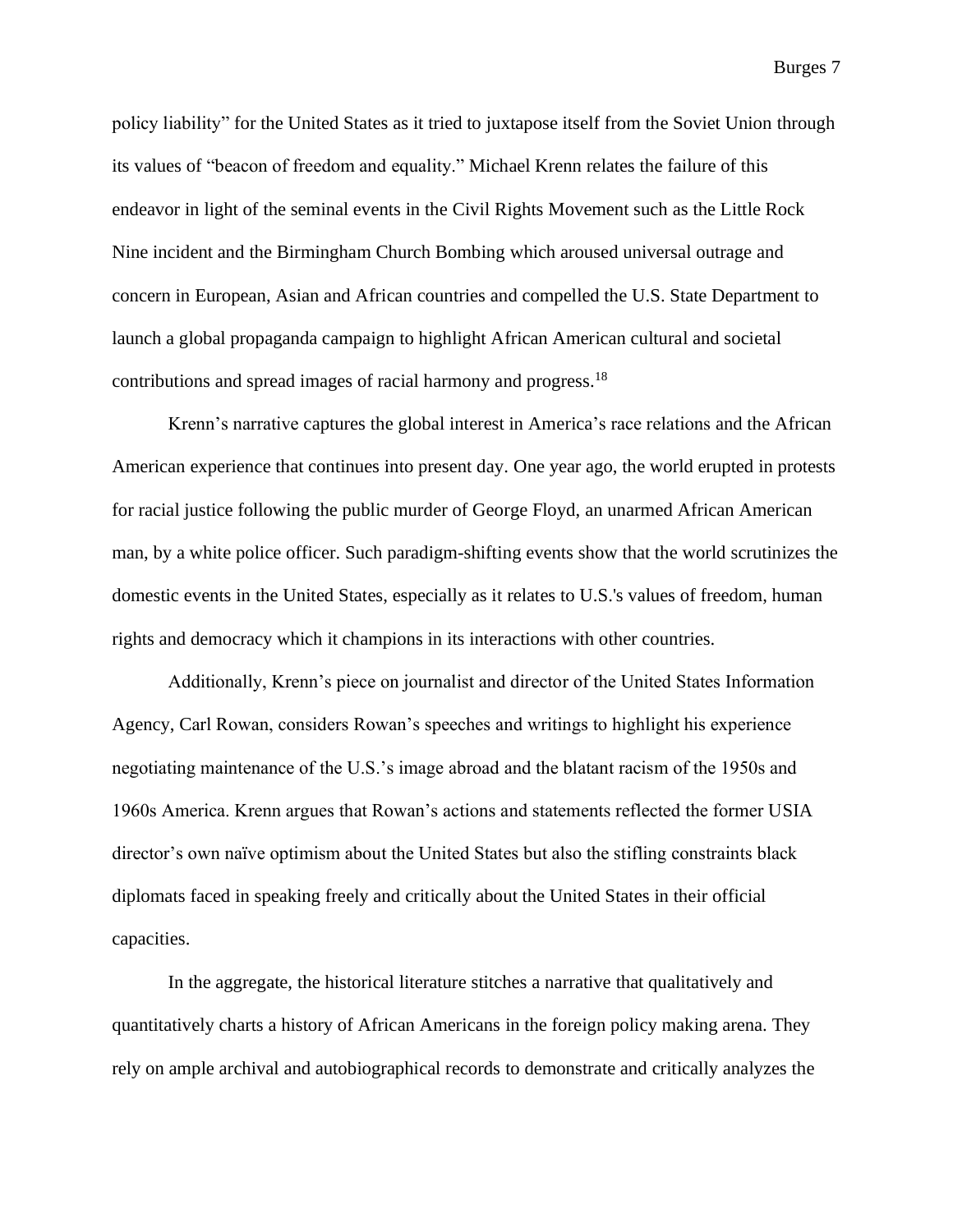diversity of experiences African Americans have had as formal and cultural ambassadors for the United States. The literature supports the overall theme of diversity in foreign policy without making broad sweeping claims and assumptions that overlook the complexity of the African America experience while also challenging mainstream narratives about the Civil Rights Movement and the Cold War. Ultimately, the historical insight supplies important examinations into the structures and context in which these diplomats began their careers and operated in as they did their jobs.

Although the publications provide insight and multiple examples of black diplomacy, they fail to answer two crucial questions. Firstly, how do communities overseas react to African American diplomats representing the United States? Krenn notes in both his signature work and his feature on Carl Rowan that senior State Department officials refused to assign black diplomats outside of Africa until the 1960s, and even then only as "symbolic appointments," under the assumption that their non-African host countries would be "resentful" or poorly "evolved socially to overcome racial prejudice," a claim that remains unsubstantiated based on the lack of effort to defend these claims.<sup>19</sup> Yashuro Okada's report on African American encounters with the Japanese at camp Gifu in the years after World War II seems to add a possible answer to this question, as it describes the existence of racial prejudice towards Black GI from the local Japanese population arising from the discourse of Social Darwinism imported from Europe and integrated into modern Japanese understanding of racial hierarchies.<sup>20</sup>

Moreover, David Schindler and Mark Westcott pursue a long-range approach, linking the locations where many Black GIs served in the United Kingdom to decreased anti-minority prejudice in the sixty years after their service.<sup>21</sup> According to the scholars, this trend translated into fewer votes and memberships for the UK's flagship far right party and less anti-Black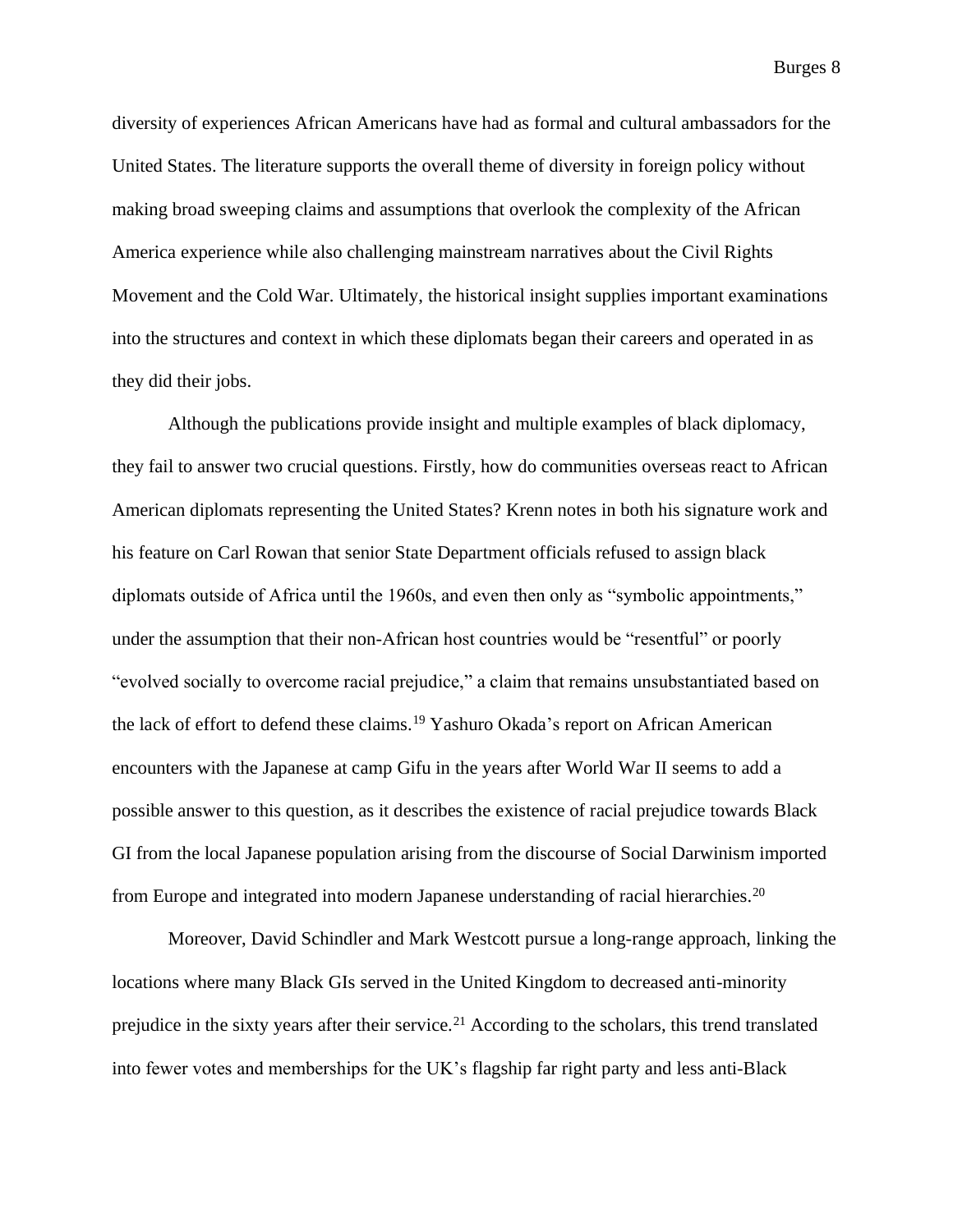implicit bias and racism, which they attribute to "intergenerational transmission from parents to children."<sup>22</sup> Schindler and Westcott's analysis leads to the equally plausible consideration that the reaction varies based on the host country/region, or based on some other indiscernible factor, as Europe reigned victorious in WWII but Japan suffered humiliating national defeat that colored their view of Americans.

The second unaddressed question concerns the impact on American foreign policy objectives. Namely, how does inclusion of African American diplomats affect the image of the United States projected towards other countries in the post-Cold War era? This qualification is significant as there is no longer a cataclysmic, all-consuming ideological war requiring the United States to "clean up its act." Nonetheless, technological progress in social media and news have enhanced global connectivity and by extension, the number of "eyes" on the United States. In combination with the U.S.'s continued promotion of human rights in its foreign policy, gauging the international response to these domestic rifts in American society is crucial to understanding whether other countries view this concern as legitimate or another way of the United States trying to play the world's policeman.

This matter dovetails nicely with the second class of literature relevant to this study, which concentrates on the representations of gender and race in the media. Kimberly Bachechi in a piece on Dr. Condoleezza Rice, refers to K. Sue Jewell's assertion that "mass media play an important role in maintaining a social hierarchy of discrimination {through the transmission} of images and information {based on ideology}." <sup>23</sup> Bachechi marries this argument to Patricia Hill Collins' position that the "media generates class specific images of Black Women" to accommodate racism in a changing America that is desegregated and "color-blind"<sup>24</sup>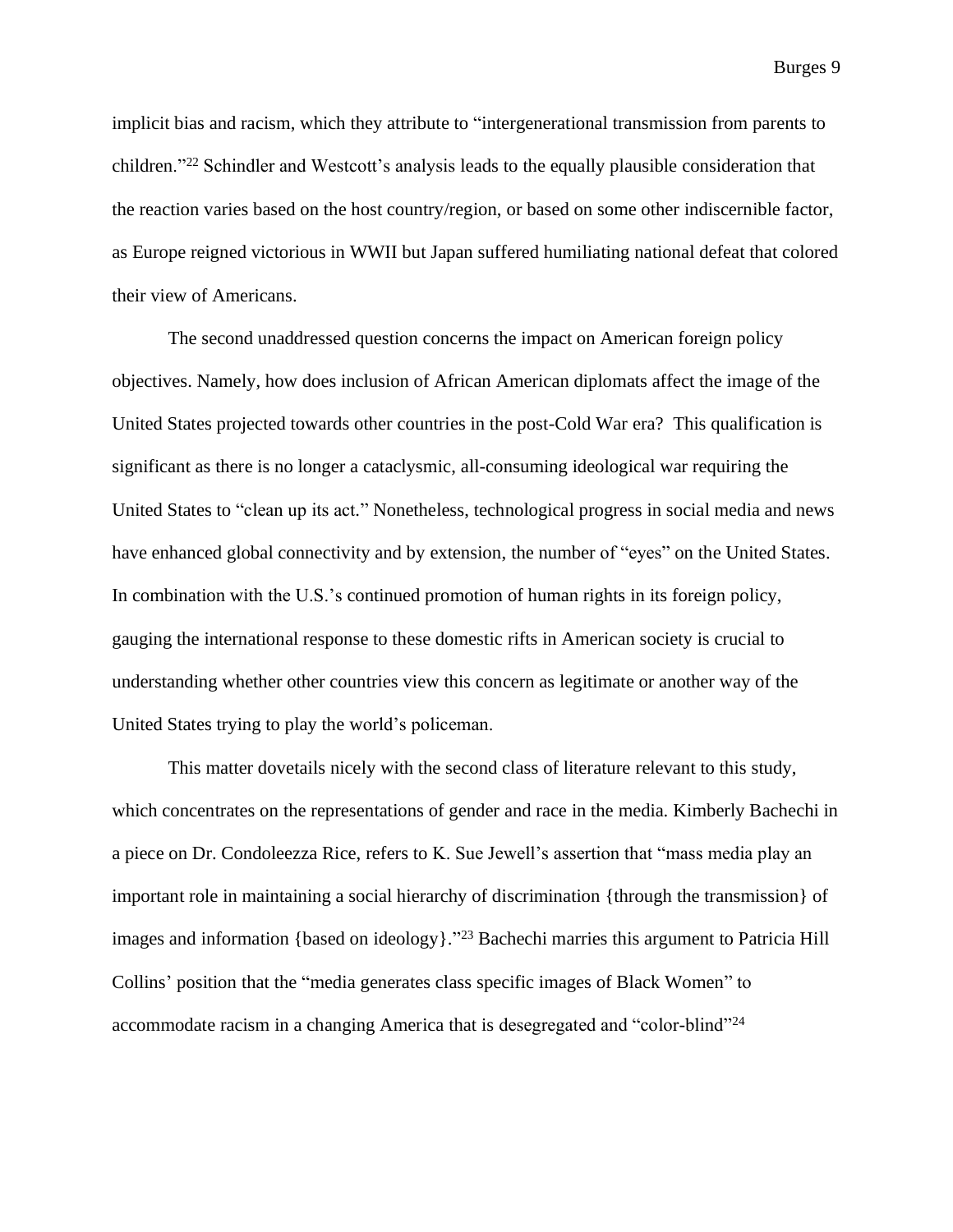The problematic role of the mass media also extends to American film, which maintains a global outreach, and claims to portray "real American life" through sex comedies, horror films ad crude reality shows.<sup>25</sup> Bayles' inquiry into the connection between popularity of these American cultural exports and its campaign to promote democracy and finds instead that they promote degraded pop culture values that center around sex, violence and vulgarity through film and music.<sup>26</sup> Most films exported like *Fast Times at Ridgemont High* primarily present the white experience high school and "real American life," largely limiting black people to extras or undeveloped side characters. The portrayal is negatively skewed when African Americans are featured, either in music or in film. Bayles observes the 20-year period in which music videos featuring sexualized content increased 16 percent.<sup>27</sup> Bayles even notes how the outsized and negative reputation of "Western Rap" as "misogynistic, materialistic, vulgar and violent" convinced Muslim rappers in Egypt and Morocco protesting oppressive regimes to "distance itself" from it, despite the fact rap and hip hop in the United States have provided avenues for informal political expression against oppressive structures.

Bayles includes a quote from a Moroccan interviewee included here as a recognition that the fiction and reality of these images can be hard to distinguish between:

> "I went around saying, it's not what you see in TV and movies from U.S. what is happening in US. It's not the same. People in America, they are not so vulgar, they are just talking like us, about real topics."<sup>28</sup>

Bayle's analysis supports previous research contending that film and television rely on stereotypes and tropes of Black men and women and other people of color resulting solely from a profit motive. Mario Barnett and Joseph Flynn discuss the problematic implications of the stars of *Love and Hip Hop Atlanta* and *Real Housewives of Atlanta* on the perception of African Americans in the pursuit of high ratings.<sup>29</sup> Consequently, such portrayals pinpoint small cohorts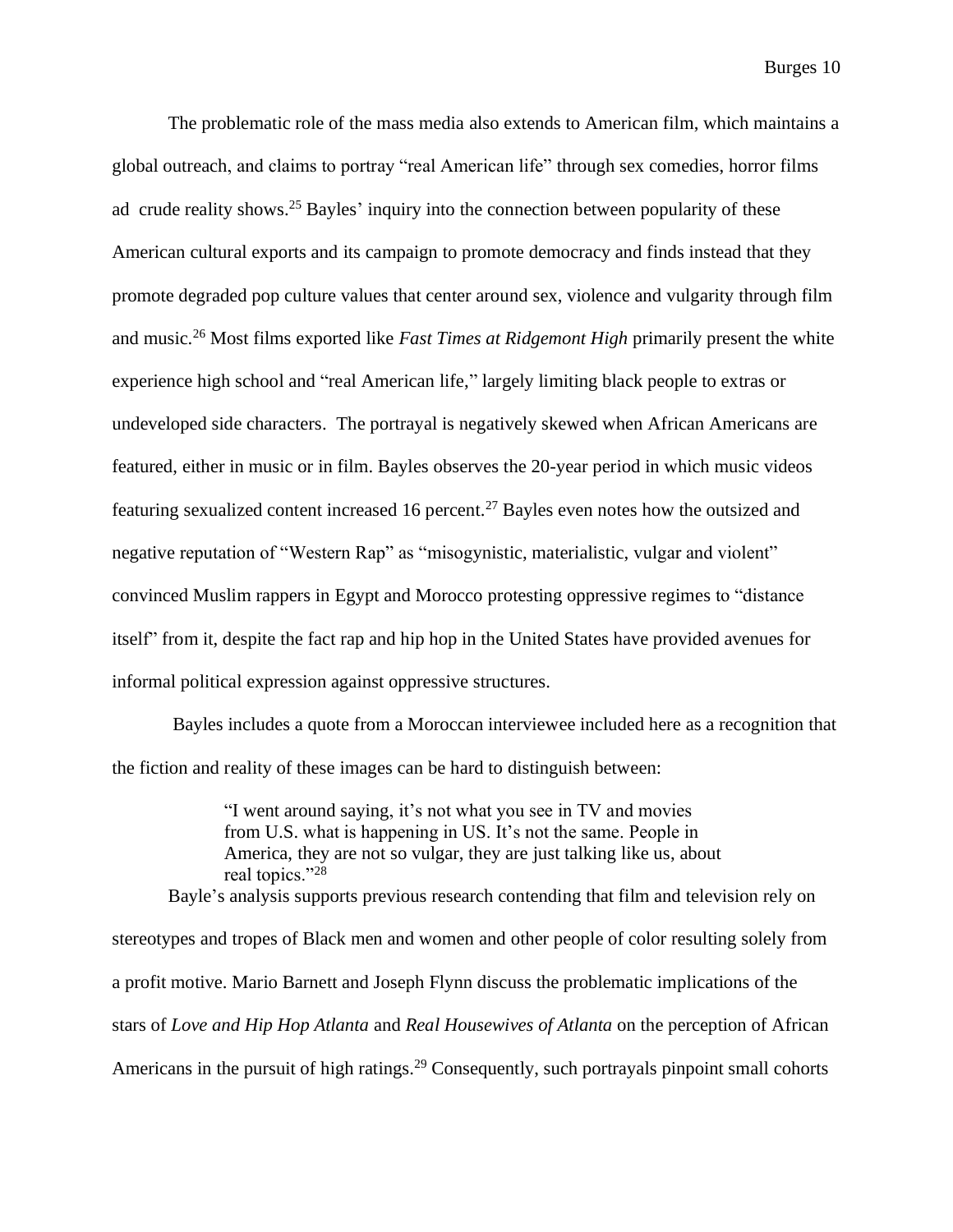of rap songs and television shows to generalize about not only the entire African American experience, but race relations in the United States. This literature creates a compelling case in understanding why more African American need to be in the Foreign service to challenge these problematic images.

The final cohort of literature focuses on the case study itself, namely General Powell and Dr. Condoleezza Rice's work during their time in the Bush Administration. As mentioned previously, Powell joined the Bush Administration in 2000 as the first African American Secretary of State, and at the same time Dr. Rice served as National Security Advisor, the first woman to ever serve in that position. There is a lot of literature focusing on their policies, such as the General Powell's directives for U.S. military intervention and Dr. Rice's ideas on force and America's role in the world. Additionally, academics also focus on the symbolism of their appointments through a variety of methods and measurements. Kimberly Bachechi reviews articles from *Newsweek, Time and U.S. News and World Report* to expose the sanitized and modernized "mammy presentation" of Dr. Rice and compares it to the "conservative ideology of color blindness." <sup>30</sup> Bachechi's thesis provides a useful lens through which to analyze the foreign newspaper coverage of Dr. Condoleezza Rice and that of her successor, Dr. Susan Rice, who does not garner much scholarly attention.

Additionally, Nikol G Alexander Floyd relies on Dr. Rice's representation in satirical pop culture videos to conclude that the diverse representations of the Bush advisor "reflect deep anxieties about re-defining and reconstituting nationhood in terms of race- and gender based identity"<sup>31</sup> Plainly speaking, Rice's mere presence and power as a senior advisor to a U.S. president as an African American woman disrupts the national identity as predominately White and therefore these illustrations reflect frenzied and often contrasting attempts to define her using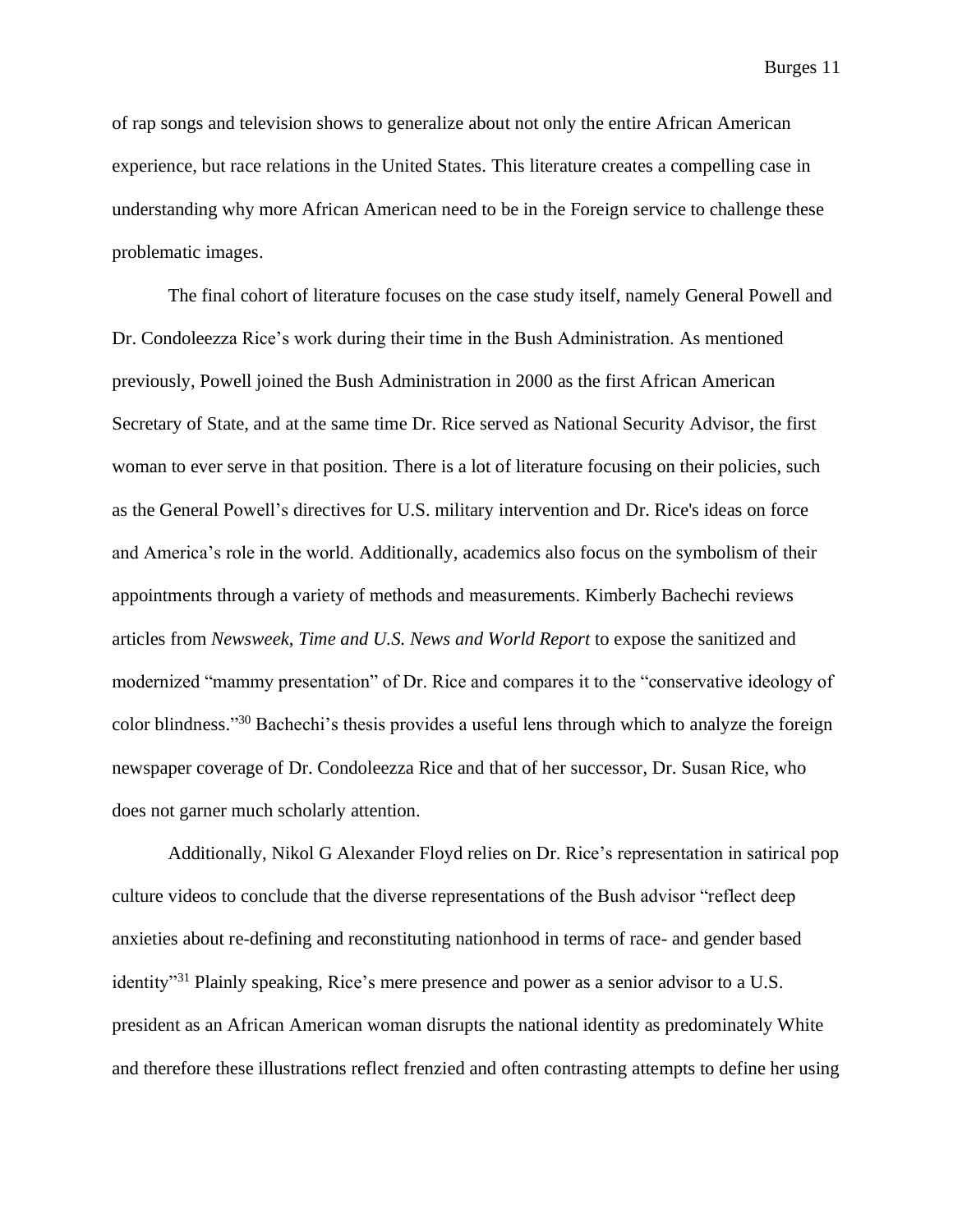generic tropes applied to African American women such as the easy going and loyal "mammy", the strong, overbearing matriarch, and the over-sexed Jezebel that justified Black women's oppression.<sup>32</sup> Effectively, this content directly applies the literature on representation of African American women on the studies, a much appreciated and welcome effort.

There is not as much content analysis of the media coverage of General Powell, but the symbolism of his racial background and military service and popularity amongst black and white Americans excites enough materials for scholars to examine. Donald Kinder and Corrine McConnaughy consider data from the National Election Study and the National Black Election Study to develop two theses explaining the former general's popularity, one based on his military service and the other based on his racial background.<sup>33</sup> On the later topic, Kinder and McConnaughy quantitatively model the impact of race on evaluations of General Powell and find that racial stereotyping has no effect White American's opinions on the former Secretary of State, compared to its effect on their opinions Civil Rights leader Jesse Jackson.<sup>34</sup> These statistics breed the idea that General Powell symbolizes America's progress on racial issues and its entry into a "post-racial society" in which racial and gender categories do not drive American's prospects for success.

Finally, Clarence Lusane explores both figures, specifically examining the relationship between their appointment and the implementation of an anti-hegemonic U.S. foreign policy under the Bush Administration. Ultimately, Lusane concludes that General Powell's and Dr. Rice's racial background influences African American's perception of both figures but it does not affect the Bush Administration's foreign policy initiatives, especially as it relates to the "War of Terror." In Lusane's words, General Powell's and Dr. Rice's presence "distracts from substantive part they play in the ongoing reconfiguration of U.S. global power."<sup>35</sup> Lusane's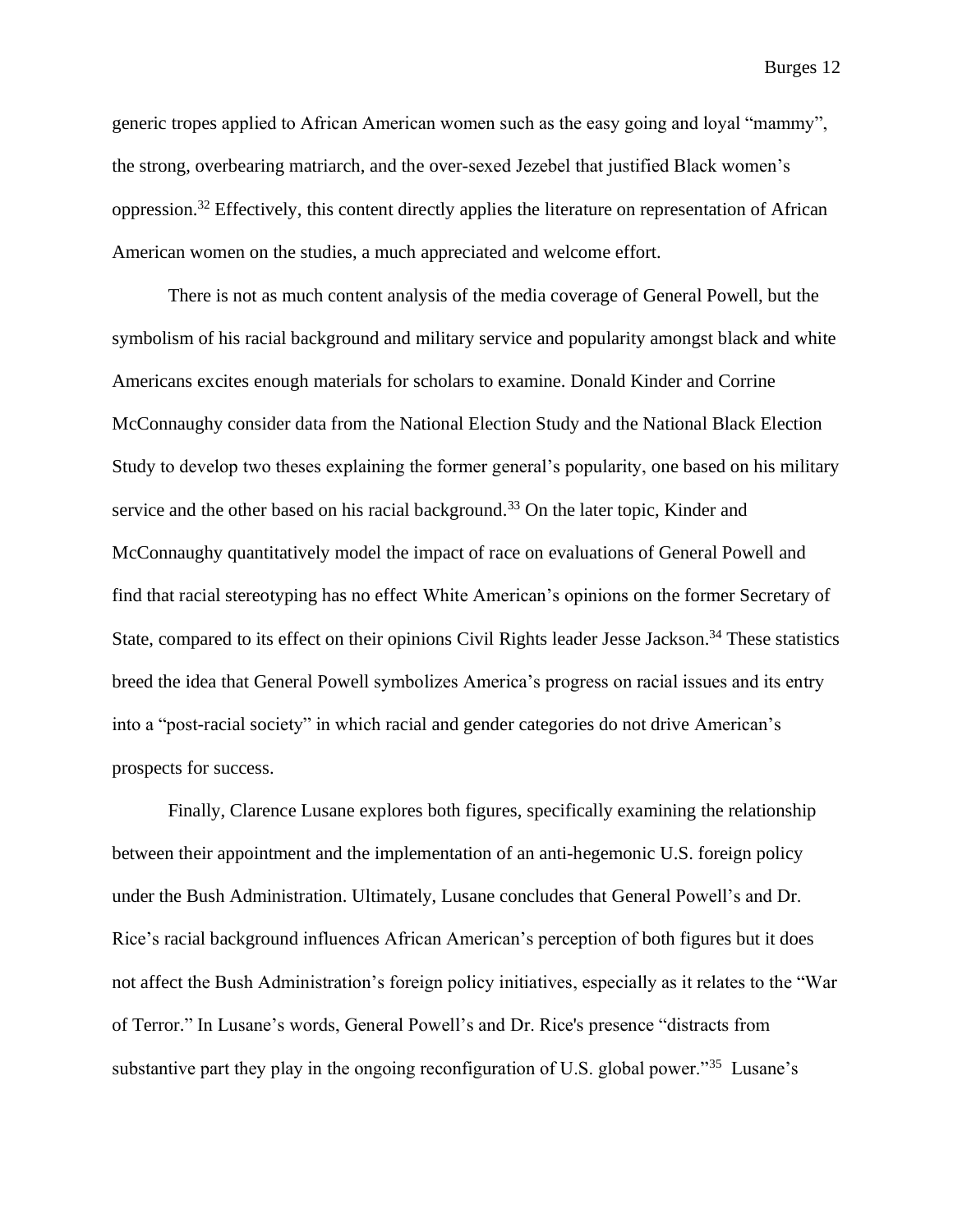analysis directly contrasts with Stith's assertion, mentioned earlier, but still provides basis for the hypothesis that the racial identity of both officials generates expectations for their foreign policy initiatives that they will champion during their tenure.

The literature and general background knowledge of the individual subjects introduces the possibility that the coverage will surely feature information about the African American experience that dispels stereotypes presented in these films. The life stories of these figures in themselves present an alternate view of America than commonly shown in the horror films, reality TV and sexual comedies exported from the US, not to mention the diversity of the African American experience. General Powell grew up in a racially diverse neighborhood in the Bronx relatively untouched by racism as a child, while Dr. Condoleezza Rice witnessed the horror of the 1960s racial unrest as a child living in Birmingham and attending segregated schools and enduring 2<sup>nd</sup> class treatment sanctioned by Jim-Crow. Dr. Susan Rice is removed from this era as she was born and raised in Washington D.C. during the mid to late 1960s and came of age during the post-Civil Rights era.

#### **Methods**

Below are the seven African Americans have occupied executive branch level foreign policy positions in the past thirty years:

- U.S. Ambassador to the United Nations (UN) Edward J Perkins
- Deputy Secretary of State Clifton Wharton Jr.
- Secretary of State Colin Powell
- National Security Advisor-turned Secretary of State Dr. Condoleezza Rice
- President Barack Obama
- U.S. Ambassador-turned National Security Advisor, Dr. Susan Rice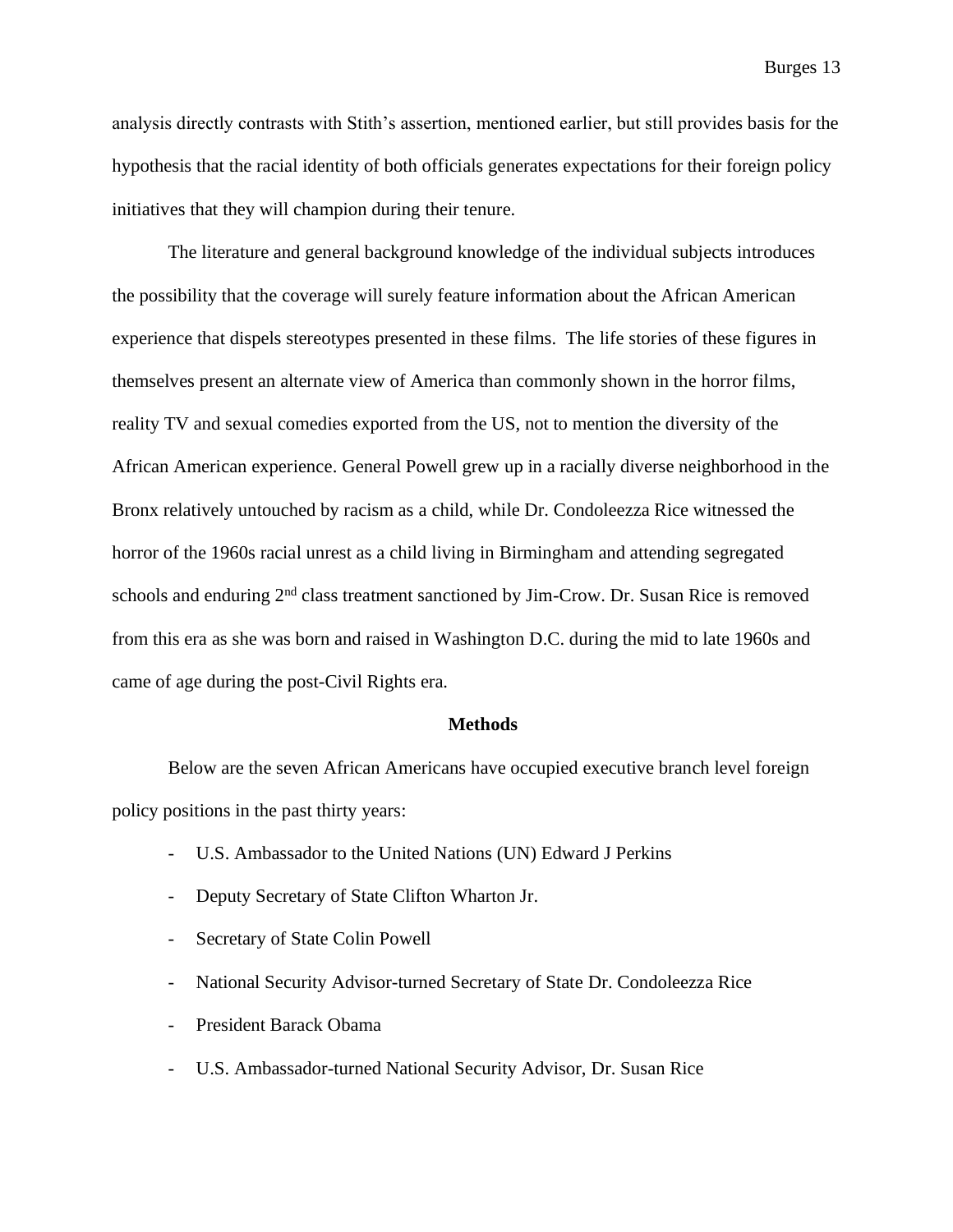- Current U.S. Ambassador to the UN Linda Thomas-Greenfield.

This study will focus on three of those figures, General Powell, Dr. Condoleezza Rice and Dr. Susan Rice as they are the most widely known figures in this cohort, aside from former President Barack Obama. General Powell served as Secretary of State during President George W Bush's first term from 2000 to 2004. General Powell's colleague, Dr. Condoleezza Rice worked alongside him as National Security Advisor in the same administration and during the same period before succeeding Powell as Secretary of State. Finally, Dr. Susan Rice served as National Security Advisor under the Obama Administration from 2013 to 2017 after being U.S. ambassador to the United Nations during President Obama's first term.

The study reviewed domestic and international coverage of General Powell and Dr. Condoleezza Rice and Dr. Susan Rice from their appointments as Secretary of State in December 2000, National Security Advisor in December 2000, and National Security Advisor in June of 2013. English language publications in the United Kingdom, France, India, Canada and Australia and were chosen for their strong reputable media eco-systems, geographic location, and demographic composition. The publications were selected based on a simple Google query of the most popular newspapers in each countries and availability in the news search databases at the University of Mary Washington. The list of publications viewed and their nationalities are below and total to eight. Additionally, Ad Fontes Media regularly publishes a Media Bias Chart evaluating international news sources for their bias and reliability, and these ratings are listed in the table below also., web guides and scholarly articles provided information for the media publications not reviewed in Ad Fontes Media, marked with an asterisk.

| Newspaper               | Country | Reliability   | Alignment | Background                                          |
|-------------------------|---------|---------------|-----------|-----------------------------------------------------|
| Agence France<br>Presse | France  | Most reliable | Middle    | Paris-based global news<br>agency that publishes in |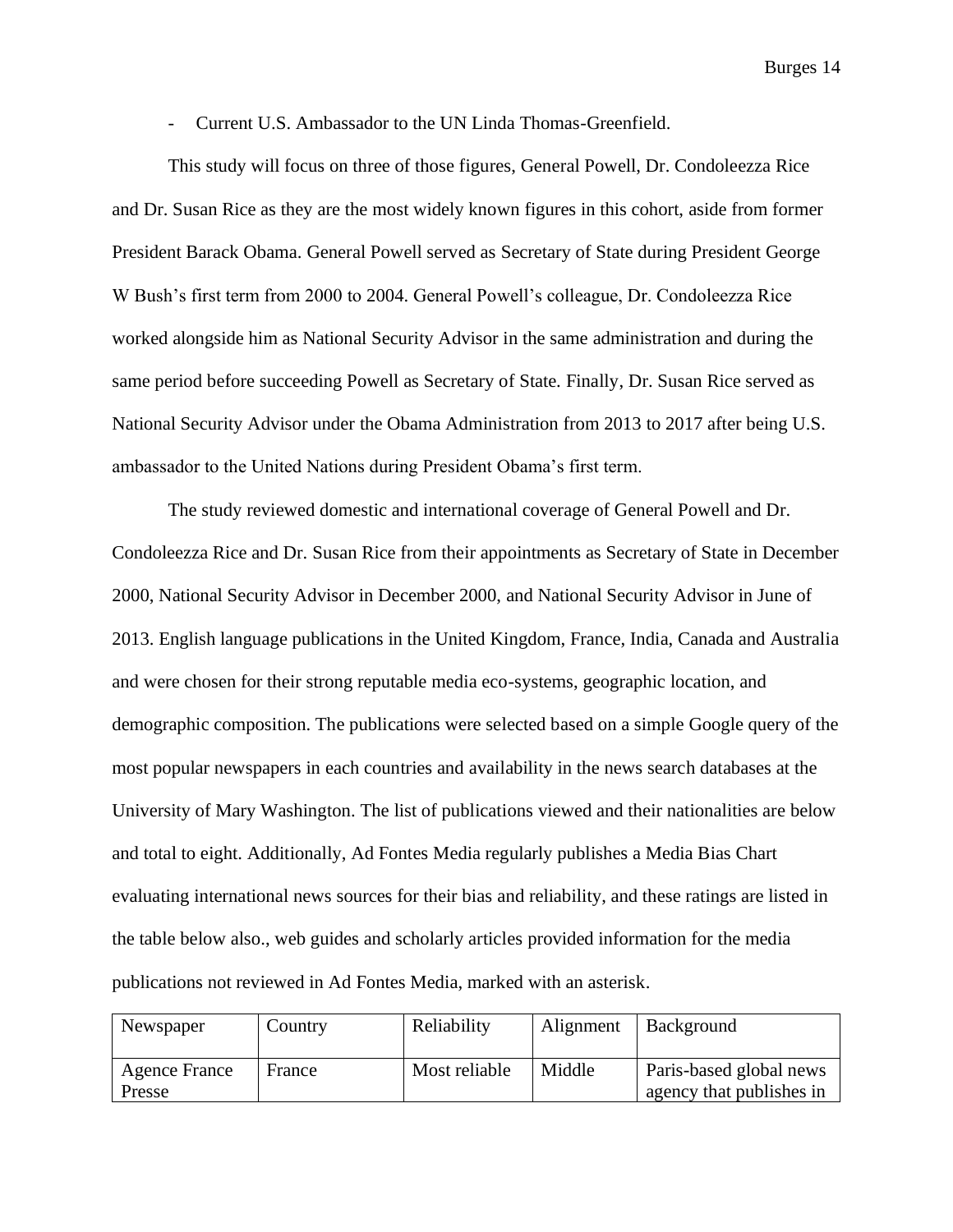|                               |                       |                      |                        | 6 languages and has a<br>regional center in<br>Washington DC <sup>36</sup>                     |
|-------------------------------|-----------------------|----------------------|------------------------|------------------------------------------------------------------------------------------------|
| The Telegraph*                | <b>United Kingdom</b> | Most reliable        | Center                 | The Telegraph is a UK                                                                          |
|                               |                       |                      | Right <sup>37</sup>    | based newspaper<br>founded in 1855. <sup>38</sup>                                              |
| The Independent               | <b>United Kingdom</b> | <b>Most Reliable</b> | Center Left            | The Independent is a<br>UK based online<br>newspaper founded in<br>1986.                       |
| The Financial<br><b>Times</b> | <b>United Kingdom</b> | reliable             | Center<br>$Right^{39}$ | London based<br>international newspaper<br>that reports on economic<br>and business issues. 40 |
| The Times*                    | <b>United Kingdom</b> | Reliable             | Center<br>Right        | The Times is a UK-<br>based newspaper owned<br>by Rupert Murdoch.                              |
| The Hindu*                    | India                 | Reliable             | Center Left            | The <i>Hindu</i> is a print<br>publication in India,<br>founded in 1889. <sup>41</sup>         |
| Times of India*               | India                 | High<br>Accuracy     | Center<br>Right        | The Times of India is a<br>print publication<br>founded in $1838$ . $42$                       |
| The Canadian<br>Press*        | Canada                | High accuracy        | Center                 | Canadian news wire<br>service $43$                                                             |
| The Australian*               | Australia             | Reliable             | Center<br>Right        | The Australian is one of<br>2 national newspapers in<br>Australia. 44                          |

Articles were located through the *Nexis Uni (Lexis Nexus)* and *Factiva* news search engines using the official's name and then the name of the position they were appointed to. The date range was limited to the month of and the month after Powell's, Rice's and Rice's appointments were announced. For example, the incoming Bush Administration announced General Colin Powell's appointment on December 18, 2000, therefore the search parameter timeline spanned from December 1st, 2000 to January 31, 2001. This period was judged to be the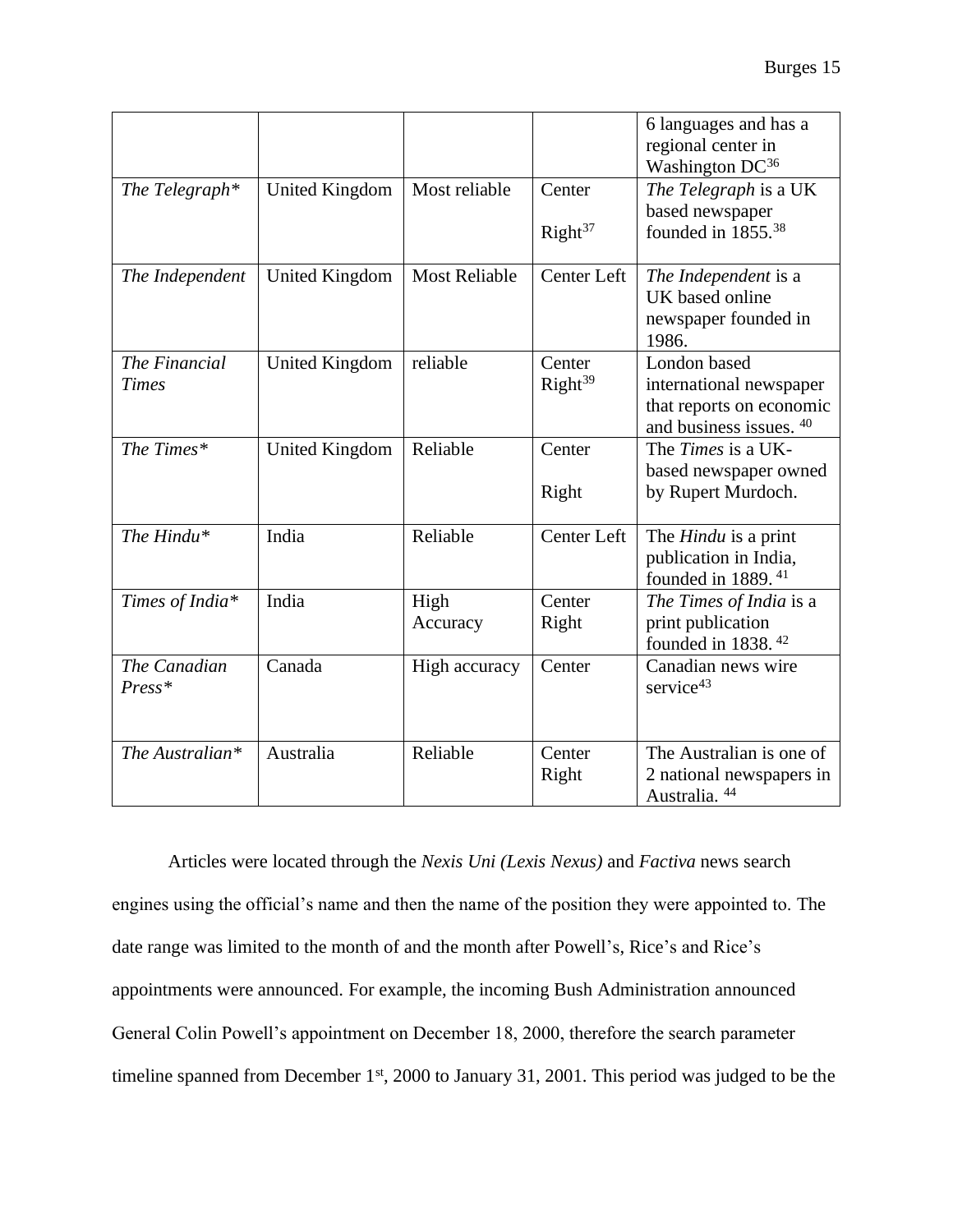most logical point to mention the racial backgrounds of these, as usually these announcements provide the opportunity to introduce these figures' personal and professional and backgrounds lives to the world. Choosing any other period would not provide sufficient and/or consistent volume to conduct a clear analysis of the coverage and would skew the experiment based on global events. Furthermore, I predicted that the appointment of Dr. Condoleezza Rice and Dr. Susan Rice to National Security Advisor, though at different points during the presidential life cycle, would add a control variable that would provide an interesting lens through which to compare the news coverage of both figures, seeing that they are Black women who held the same position yet the former under a Republican and the latter under a Democratic administration.

That said, despite the inventiveness of this study, there are some limitations that should be recognized. The first shortcoming concerns the small, minimally diverse sample size of the country coverage. Efforts to achieve parity in the representation of Western and non-Western sources fell through due to time limitations on the archive availability for newspapers from South Africa, Kenya, and other countries whose populations that may find more meaning in these appointments. Moreover, I exercised loose limits on the number of publications from each country as many proved insightful and supported the observation from other publications. Consequently, no legitimate sweeping assertions can be made as to the extent the countries chosen values or disregards the identity of General Powell, Dr. Condoleezza Rice and Dr. Susan Rice. Similarly, this paper cannot capture the publication's audience's reactions to these figures and their coverage. It is not a public opinion survey and therefore is not a representative sample of international attitudes toward these figures, yet it analyzes the coverage of the listed case subjects, which may influence public opinion.

**Media Coverage in the United States**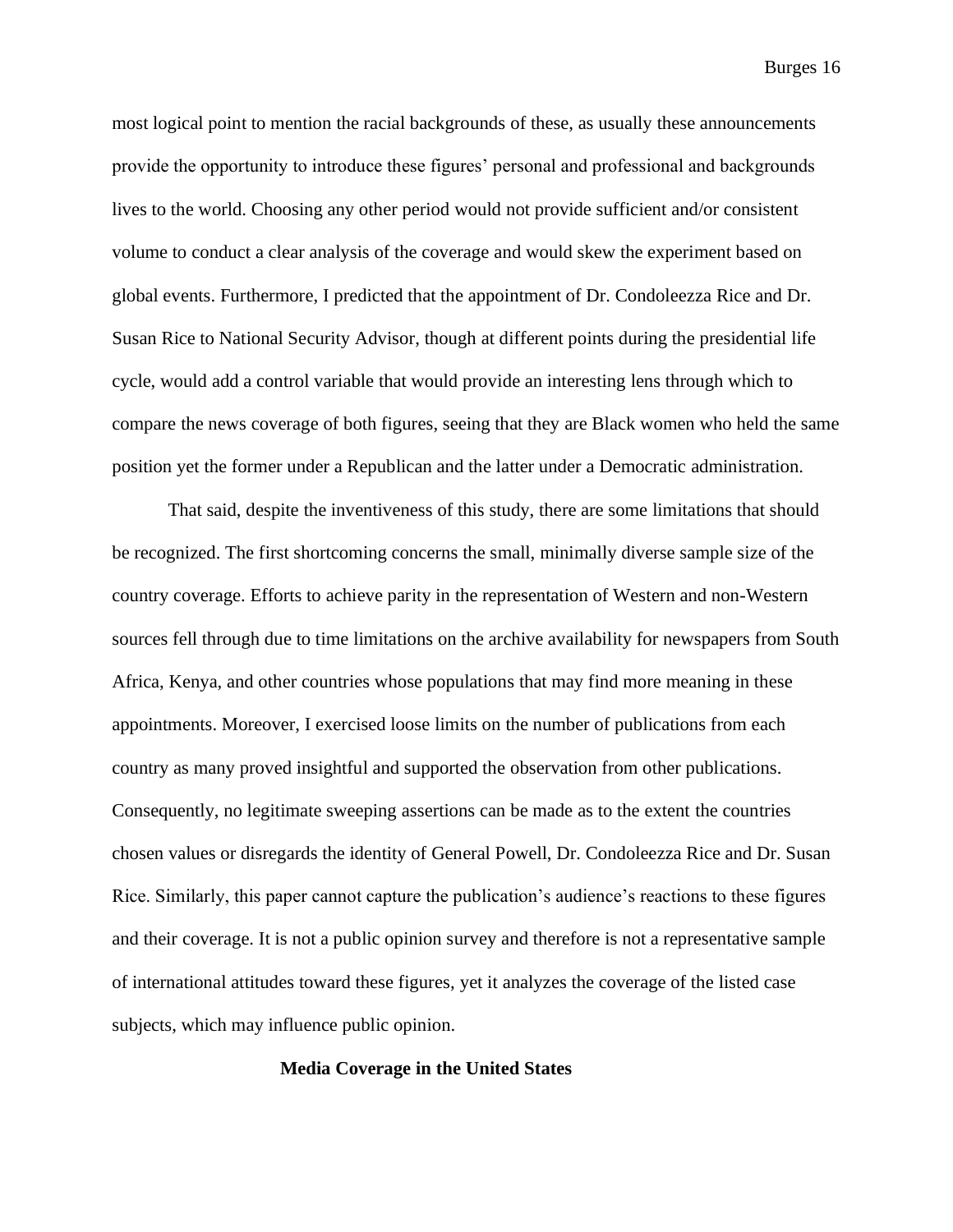These articles follow a similar structure with minimal variations, introducing the appointees, comments from the president and their acceptance speeches, their backgrounds, and the implications of their appointments. They reflect a variety of opinions about the appointees and their policy positions and their assets to the presidential administrations they served. Generally, they discuss the implications of this appointment for foreign policy of the relevant presidential Administration. However, the politics of the day often influence the coverage of these figures. For example, the 2000 presidential election controversy overshadows the international press coverage Condoleezza Rice's and Colin Powell's appointments as national security advisor and Secretary of State respectively. Oftentimes, the coverage groups Rice and Powell together as their appointments occurred in relatively short order, a point that will be discussed later. Secondly, the coverage of both National Security Advisor appointees included a lot of gendered language that linguistically demoted their importance or expressed doubt about their prospects for succeeding in their new jobs.

First, it is crucial from a methodological standpoint to review the foreign policy credentials these figures bring to the table, beginning with General Powell. Born and raised in the Bronx, General Powell, of Jamaican heritage, joined the military in 1958 after completing 4 years of ROTC while attending City College to obtain a degree in Geology.<sup>45</sup> Powell served in many capacities over the course of his 35-year military, including two military tours in Vietnam which shaped his positions on U.S. military engagement and commitment of U.S. troops with clear definitions of objectives and metrics for success and withdrawal, known as the "Powell Doctrine." Diplomacy and containment should lead first in such situations, which has let him to frequent clashes with the foreign policy rank and file, most memorably with former Secretary of State Madeline Albright but also with former Vice President Dick Cheney who Powell worked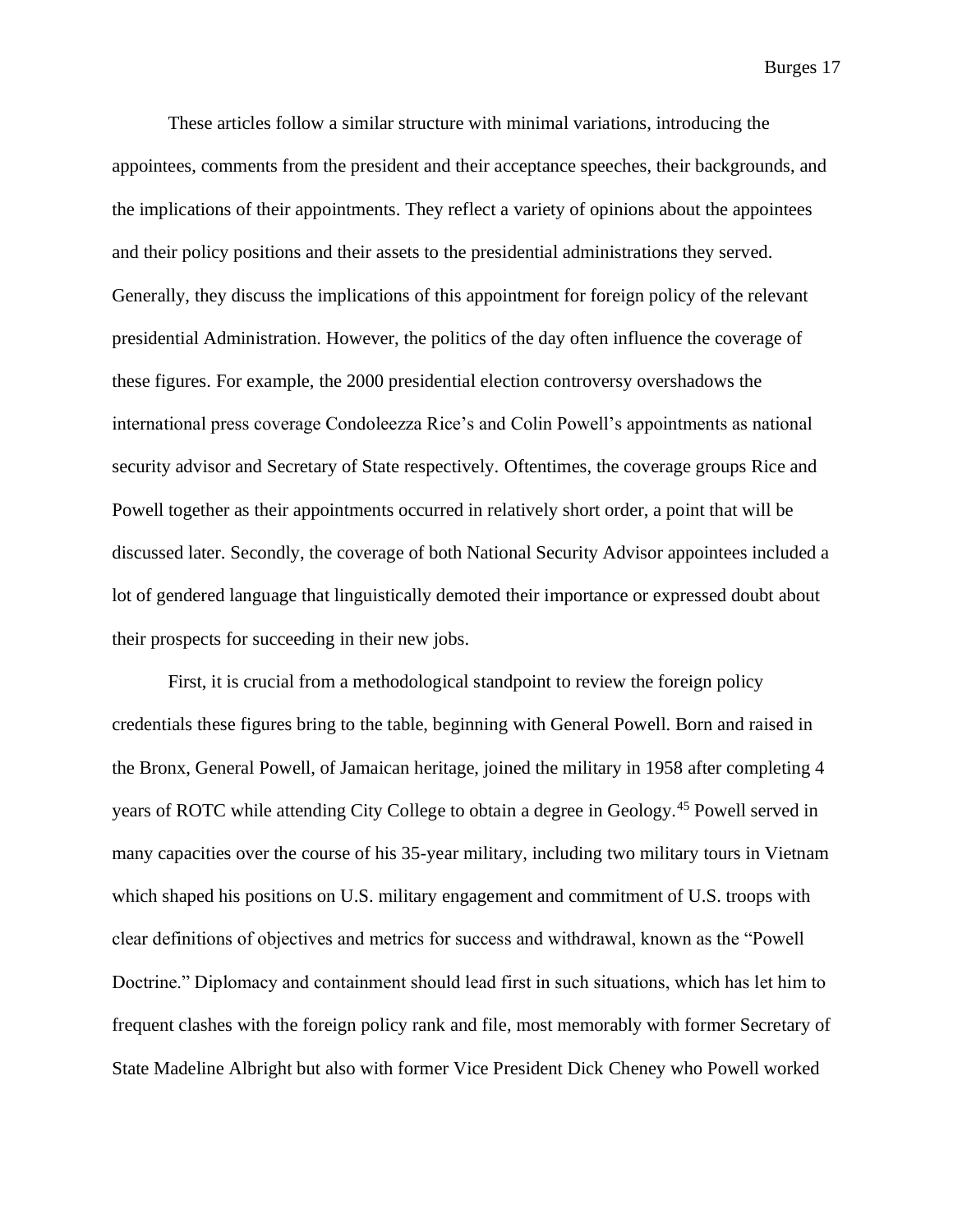with closely.<sup>46</sup> Initially reluctant to enter the policymaking ranks, General Powell's rise into the senior military ranks propelled him to serve in the Reagan Administration, first as Deputy National Security officer and then later as National Security Advisor during the Reagan Administration, the first African American to hold this post.<sup>47</sup> President George H.W. Bush then selected General Powell to head the Joint Chiefs of Staff as the body's chairman in 1989, garnering national attention and popularity for his collected leadership during the 1991 Gulf War in Iraq leading some to speculate on a potential presidential run. The four-star general continued in this role during the first year of Clinton Administration before retiring from military and public life to write his biography, *My American Journey* and serve as a motivational speaker and founder of America's Promise, an organization dedicated to mentoring disadvantaged youth.<sup>48</sup>

Dr. Condoleezza Rice, Powell's colleague, and ultimate successor as Secretary of State, grew up in Birmingham, Alabama during the 1950 and 1960s, tumultuous times for the American South in terms of race relations. Rice herself details her own childhood experiences with racism in her speeches and her book, *Ordinary, Extraordinary People*, detailing her childhood experiences in segregated schools and everyday racism. Initially trained to be a concert pianist, Rice decided as a 15-year-old college student to pursue international affairs at the University of Colorado, studying under the tutelage of Dr. Joseph Korbel, a renowned international affairs scholar and father of Secretary of State Madeline Albright who Rice credits with her interest in Russian history, politics and culture and becoming a realist.<sup>49</sup>

After receiving her doctorate at 26, Dr. Rice earned an internship with the State Department and proceeded to teach at Stanford University in California and cultivating her knowledge of the Soviet Union in writing two books before a chance meeting with Brent Scowcroft in the mid-eighties led to her appointment as an Advisor to the Joint Chiefs of Staff on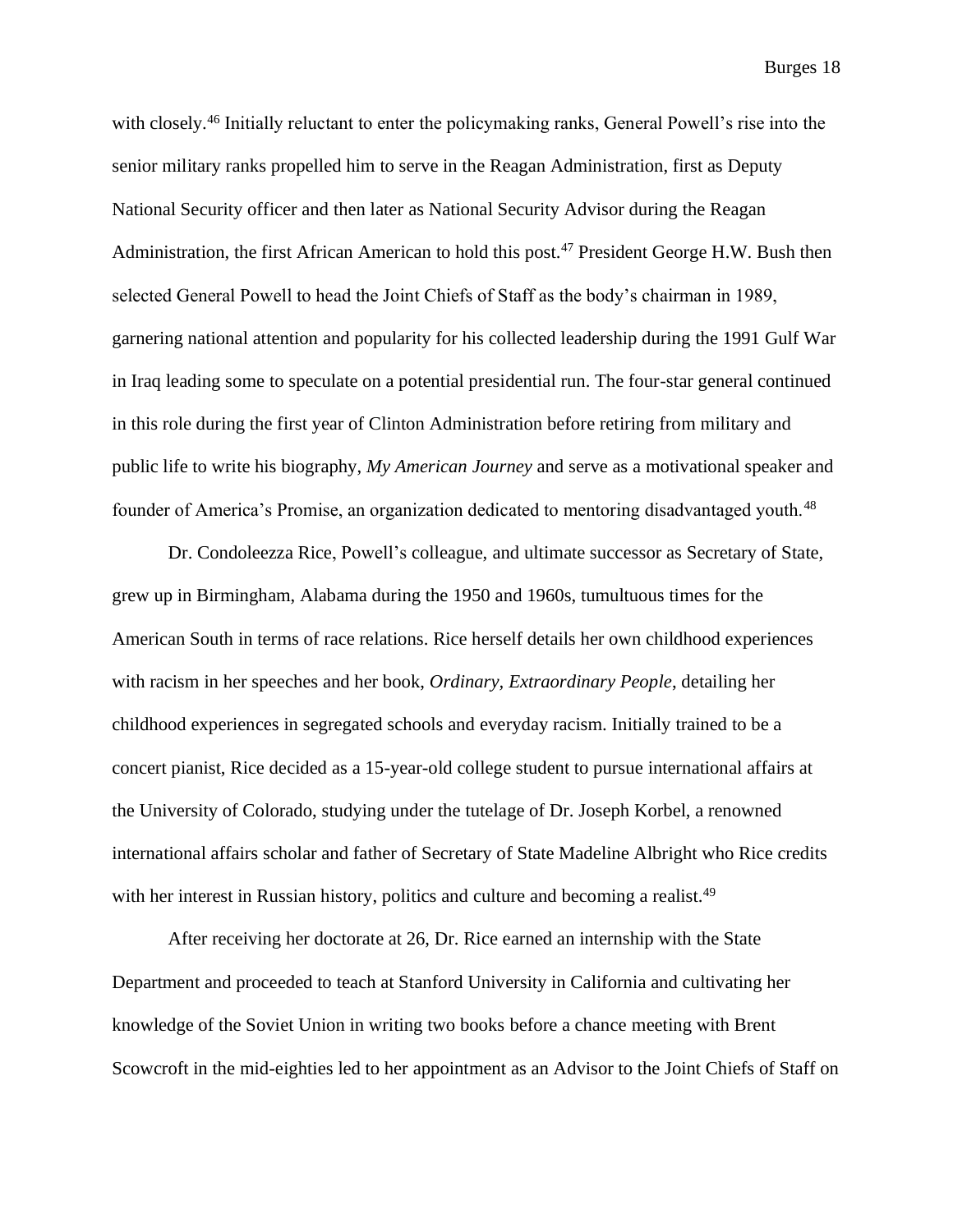strategic nuclear policy and later as special assistant to President George H.W. Bush on National Security affairs and Senior Director for Soviet Affairs at the National Security Council.<sup>50</sup> Her instrumental work following the collapse of the Soviet Union brought democratic reform in Poland and shaped the elder Bush Administration's foreign policy approach to the Soviet.<sup>51</sup> Dr. Rice accepted a position as Stanford University's provost and performed in this role in the intervening years between her service in the George H.W. Bush's administration to that in George W. Bush's presidential campaign in 2000, yet her foreign policy prowess quickly attracted attention from the Republican Party, which grew following her speech at the 1996 Republican National Convention.<sup>52</sup> The integral role she played in advising the younger Bush on foreign affairs launched her to be the hands-down choice for Bush's National Security Advisor from 2000 to 2004, and later Secretary of State from 2004 to 2008, the first African American woman to serve in either position.

Finally, Dr. Susan Rice grew up in the suburbs of DC during the mid 1960s and early 1970s. A graduate of Stanford University and a Rhodes Scholar, Dr. Rice's obtained her first foreign policy position in 1993, serving in the Clinton Administration's National Security Council through the duration of President Bill Clinton's term and ultimately becoming Assistant Secretary of State for African Affairs from 1997 to 2001.<sup>53</sup> Following a tenure at the Brookings Institution, Dr. Rice joined the Obama presidential campaign as a foreign policy advisor and ultimately earned a spot in his administration as US. Ambassador the United Nations in 2009, before becoming National Security Advisor in 2013. 54

The next subsection will address the coverage of each of these individuals in the two U.S. newspaper publications selected, the *New York Times* and the *Washington Post.*

#### **Condoleezza Rice**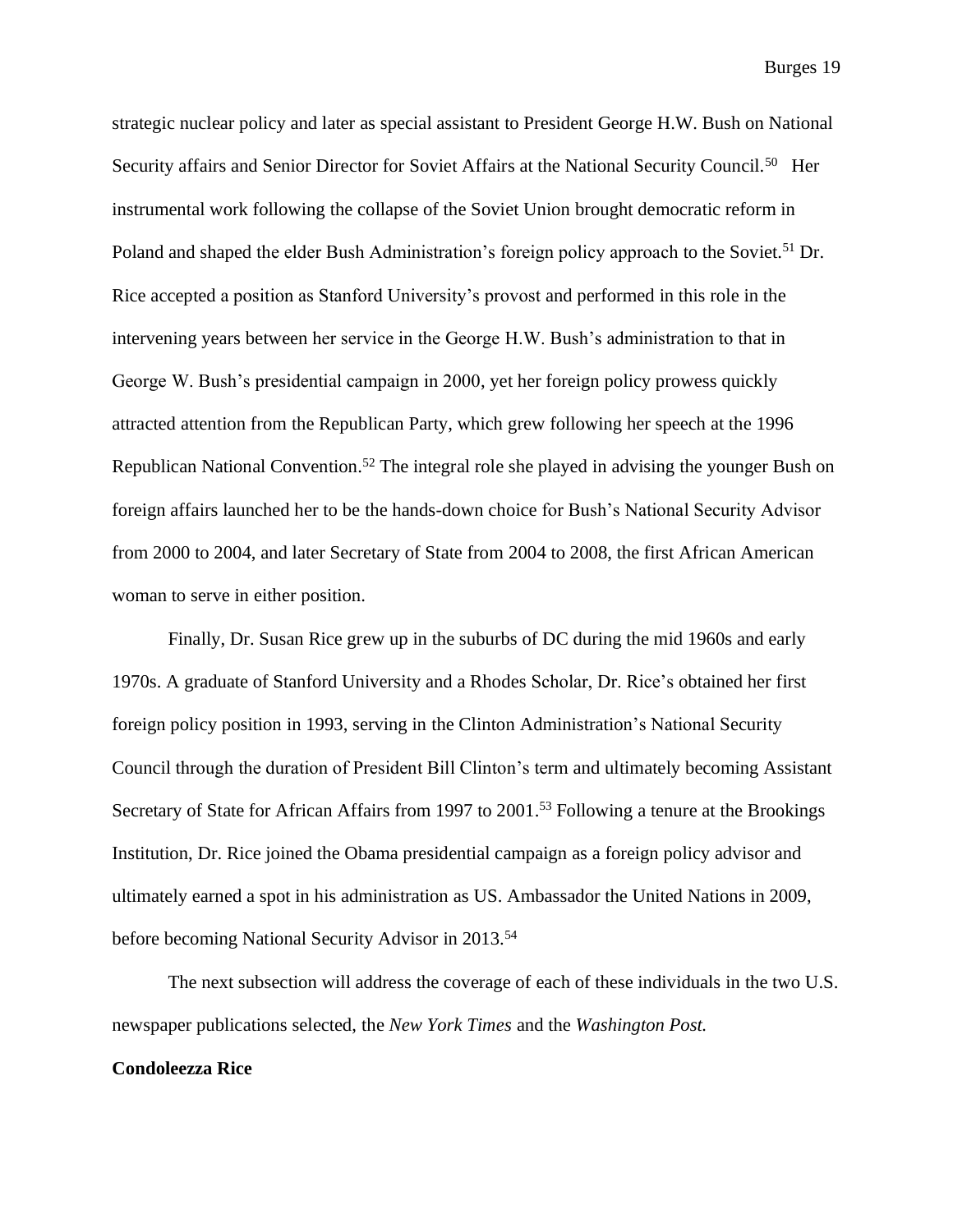Condoleezza Rice does not garner as much media praise and coverage as Colin Powell, since she is a relatively unknown figure compared to the former head of the Joint Chiefs of Staff. Rather, the more significant profile pieces fulfill their primary intention of defining Rice as a person outside of her significant role in the Bush Administration as a foreign policy advisor. Elaine Sciolino is most successful in this endeavor, portraying Dr. Rice as a hard worker that embraces her femininity and secure in her life choices. Moreover, Sciolino notes that Dr. Rice's "impeccable style" and "girlish laugh" disguise a "steel spine" that allowed her to break barriers as a young Black woman working in Soviet affairs and lead Stanford to overcome a \$43 million deficit in her role as provost.<sup>55</sup>

The coverage tends to separate Dr. Rice's race from her gender and consequently places more explicit emphasis on Dr. Rice's gender rather than her race. Her presence, dominance, intelligence and coherence often surprises, amazes, and earns respect because she does not fit the mold of male policymakers and foreign policy scholars, as Steve Mufson notes in Brent Scowcroft's<sup>1</sup> account of their first meeting at a dinner in the 1980s:

> There were some of the best brains in the business," Scowcroft recalls, "and here in this group was this young slip of a girl. And she spoke up. She wasn't cowed by the company she was in. And she made sense. I thought I better get to know her." Later, when Scowcroft was named the elder Bush's national security adviser, he said, "one of my first phone calls was to Condi Rice."<sup>56</sup>

Scowcroft's recollection of this encounter demonstrates the respect Dr. Rice earns from her poise and her presence but also indicates the bias women encounter in a male dominated field regarding their reasoning and forcefulness. Mufson himself leans into this trope in his article questioning whether Rice can perform the multifold task of steering the Bush' administration's foreign policy priorities, while overseeing her own foreign policy education and finding her

<sup>&</sup>lt;sup>1</sup> Brent Scowcroft served as National Security Advisor under the Gerald Ford Administration.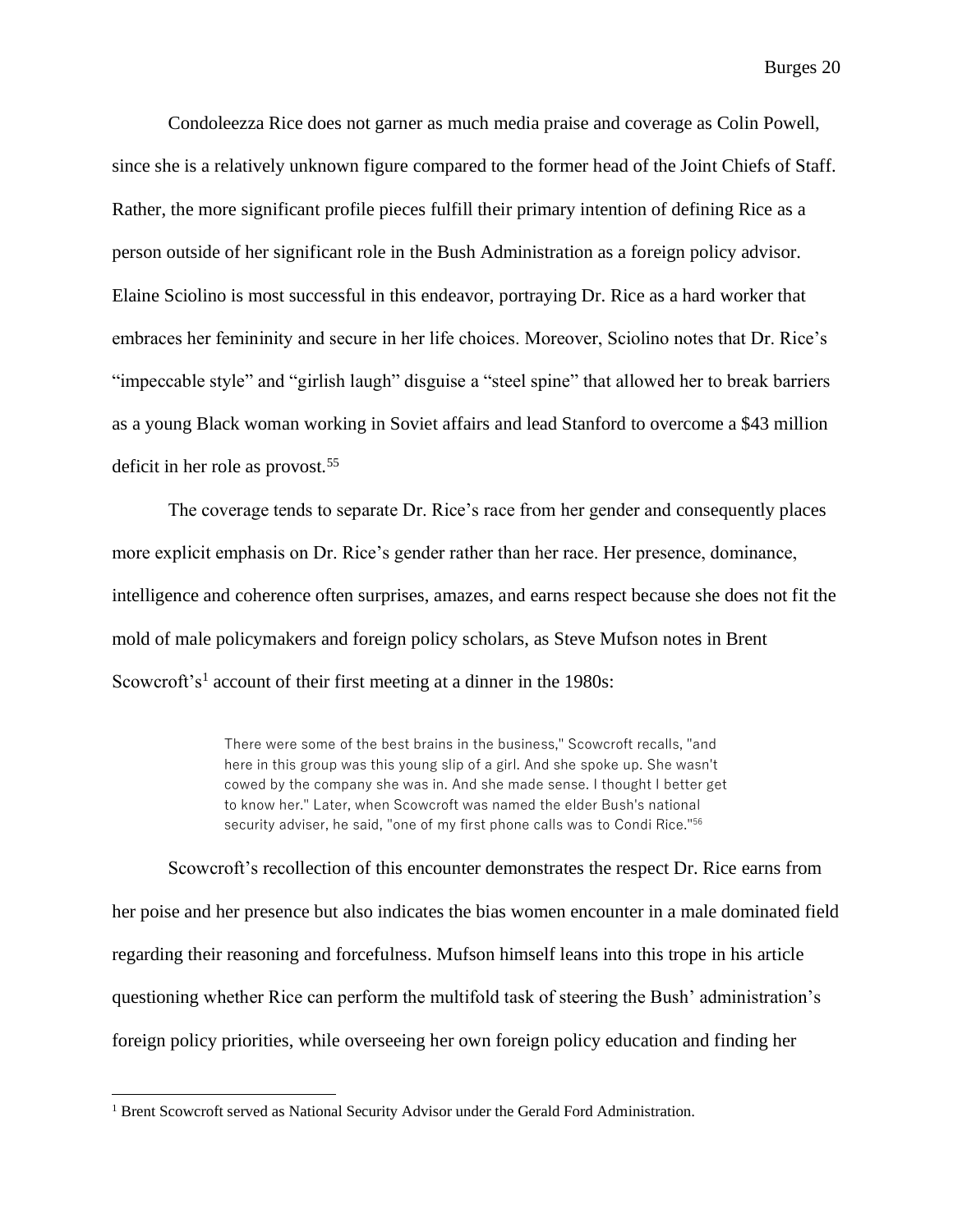place between General Powell and Vice President Cheney, described as "hard hitters.<sup>57</sup> While Mufson ultimately answers this question in in the affirmative, citing her experience as the Stanford Provost and relying on interviews from her previous colleagues. Nonetheless, his premise perpetuates the idea that women must have people who can vouch for their qualifications before they are believed to be qualified for this position. On the other hand, General Powell's drawbacks are mostly related to his foreign policy outlook and its effect on the direction of U.S. foreign policy

Mufson himself even acknowledges how Dr. Rice's gender requires her to cope with the inherent exclusion of the old boys' club, stating that her love of sports "helps make her one of the boys."<sup>58</sup> Yet, Dr. Rice is still the subject of gendered language, as the newspapers, simultaneously describe her as "Bush's private foreign policy tutor" and "intellectual quarterback."<sup>59</sup> While the latter is more masculine and accords Dr. Rice a more critical role in the administration, the former dually diminishes George Bush's intelligence *and* Dr. Rice's role as a policymaker deciding on the allocation of resources to various foreign policy issues and controlling access to the president. This ultimately speaks to the unequal and unusual relationship which these articles continue to construe to create a narrative that derides the president elect as a buffoon in foreign policy affairs. Furthering Bachechi's argument that such language limits her to roles "serving the president", these portrayals represent an attempt to "knock Dr. Rice down to size," a clear recognition that her foreign policy experience is way superior to President Bush, yet a signal that a white man is still in charge and running the United States.

On the other hand, race maintains a significant, but less explicit part in her profile. Her youth in segregated Birmingham consequently lends to "breaking barriers" narrative that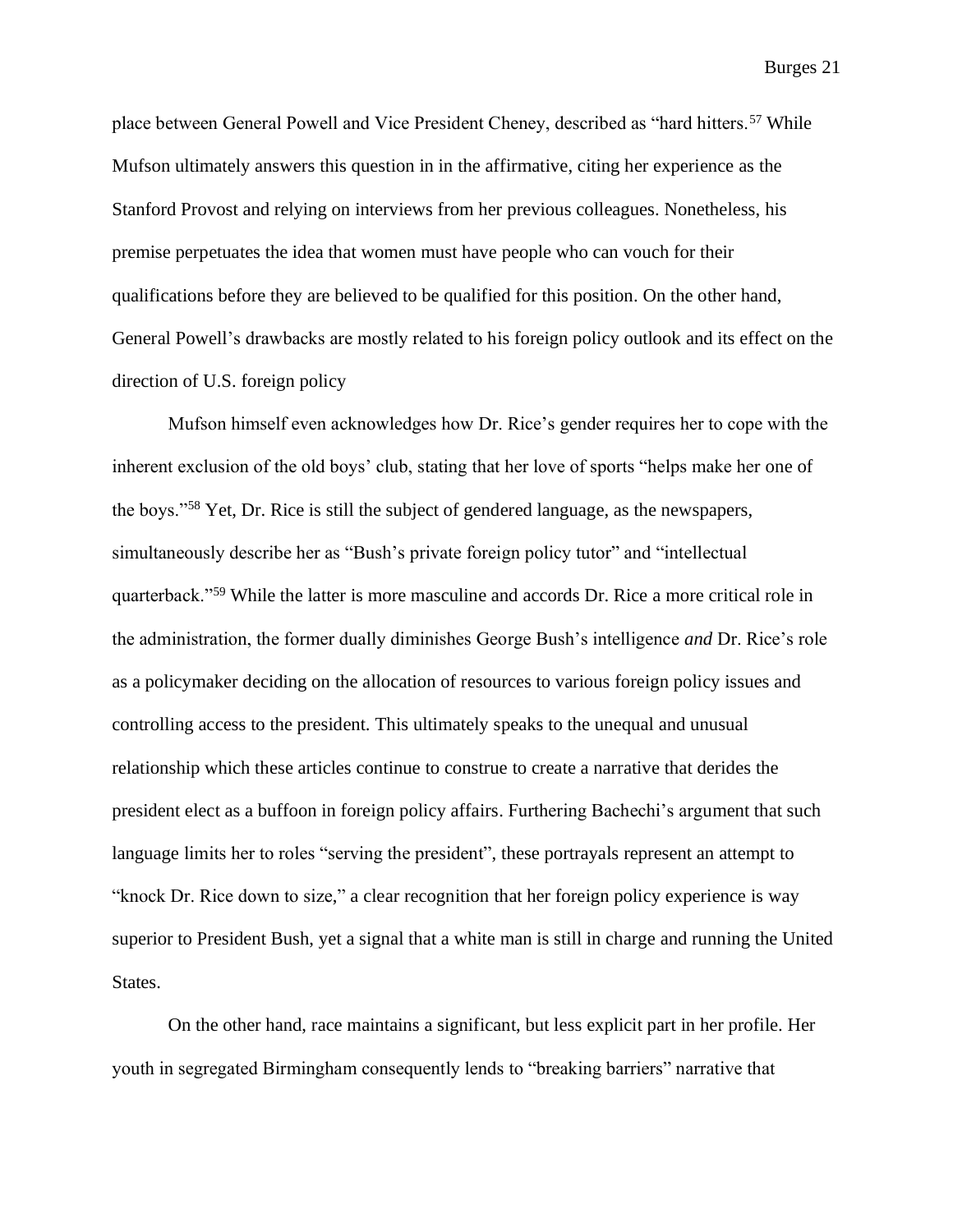underlies the coverage of her colleague, General Colin Powell. However, Dr. Rice's opposition to affirmative action, per the Republican party platform, also garners her more interest as it is implicitly considered as a "unicorn" position for an African American to have for a policy designed to overturn systemic discrimination against them. This position is especially poignant to the press as it is directly opposite to General Powell's support of affirmative action. Moreover, this point tends to raise suspicion of Dr. Rice regarding her bona fides in the African American community.

#### **Colin Powell**

The coverage is unified in its praise of General Colin Powell. His military career, African American identity and popularity render him practically untouchable, as captured in the following excerpt from Thomas Friedman in the *New York Times*:

> Mr. *Powell* is three things Mr. Bush is not -- a war hero, worldly wise and beloved by African-Americans. That combination gives him a great deal of leverage. It means he can never be fired. It means Mr. Bush can never allow him to resign in protest over anything. $60$

Friedman's observation hints at a broach the idea that Bush desperately needs Powell to have a moderately successful presidency and make inroads in the African American community. Other features also seize on this unusual power dynamic between President elect Bush and General Powell, noting the former's dependence on talking points while the latter spoke extemporaneously and fluidly to the press about wide-ranging foreign policy issues. Altogether, this contrast contends to illustrate Powell as his own man, out to serve his country, as opposed to Dr. Rice, who is characterized as a tutor bringing the president up to speed. Yet there is no obvious fear that the former general will not defer to his training and follow orders like a "good soldier." General Powell fills out and broadens President Bush's foreign policy campaign promises, and the president-elect, recognizing his weakness, provides him the space with which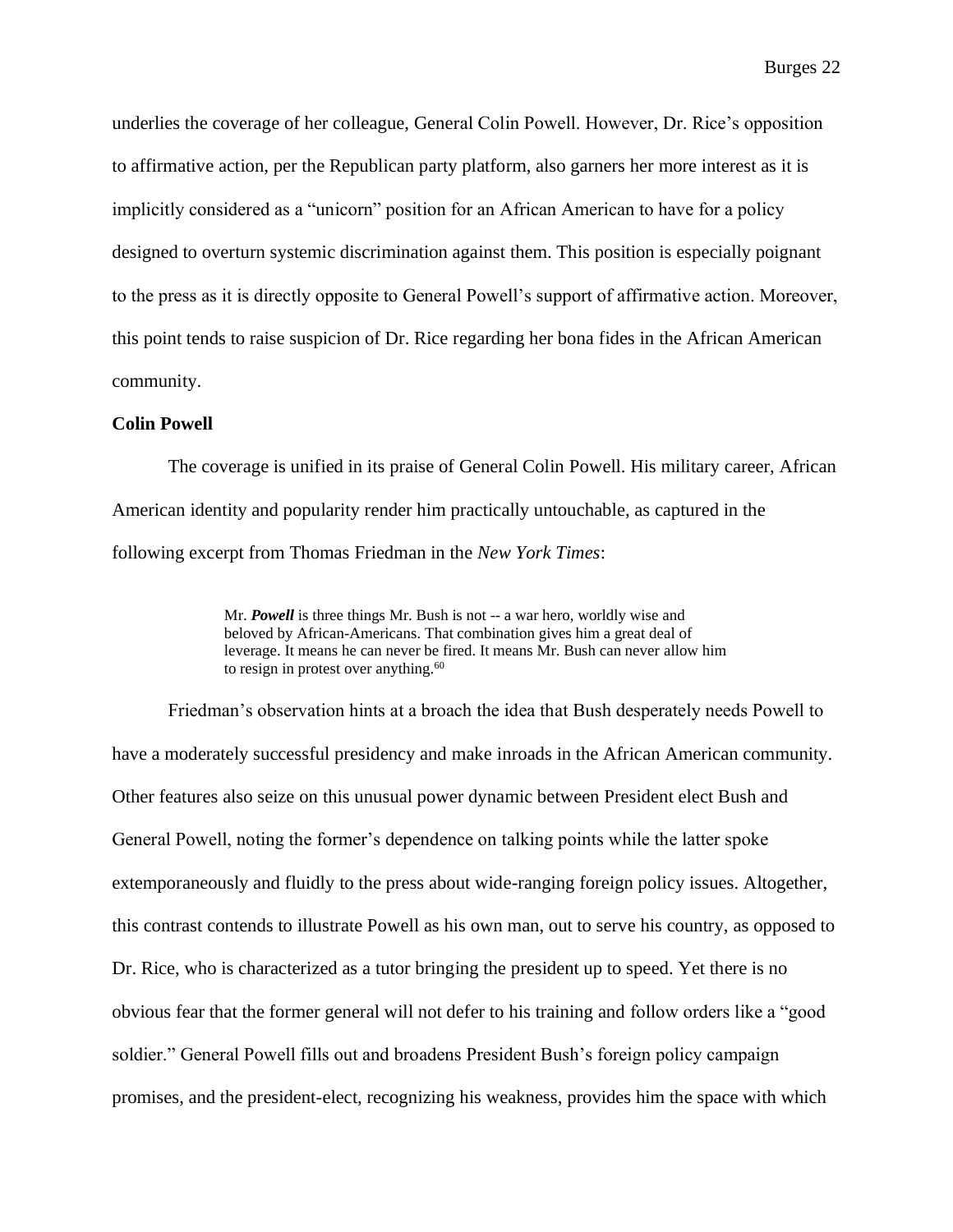to do so. While the articles zone in on this dynamic to highlight Bush's foreign policy ineptitude, this fails to hurt General Powell in any way and is generally viewed as a smart decision to thwart any preventable gaffes in the Bush presidency.

Steve Mufson, a staff writer for the *Washington Post*, acknowledges the threat and criticism Colin Powell's popularity, policy positions and reputation for cautious military engagement arouse for the Bush Administration but concludes that General Powell's military service insulates him from these barbs.<sup>61</sup> General Powell's reputation for caution and clarity in military engagement precedes him, but there is full confidence in his abilities as Secretary of State to deal with the challenges ahead, including extricating American forces from Colombia as it fights its civil war. Furthermore, there is no "surprise" about his presence He has a valiant backstory through his service Vietnam, which many acknowledge the effect on his military philosophy, but through the lens of 2021 there is little focus on the personal and emotional scars that experience bore. Instead, Powell is held up as an unflappable model, a personification which nearly edges into micro toxic masculinity.

The historic significance of Powell's nomination is not lost in these articles, and there is some mention to the former general's appointment as an outreach to African American voters, who overwhelmingly voted against Bush. General Powell addresses the Black community as he accepts the appointment, remarking that the appointment signifies that there are "no limitations upon you {the African American community}." <sup>62</sup> By Alison Mitchell's account, General Powell "defends" Bush with the following statement on the controversy surrounding voter disenfranchisement in the 2000 Presidential election:

> "He will be president for all people, all the time. I know that this is the deepest emotion in his heart. The American people will see that in due course."63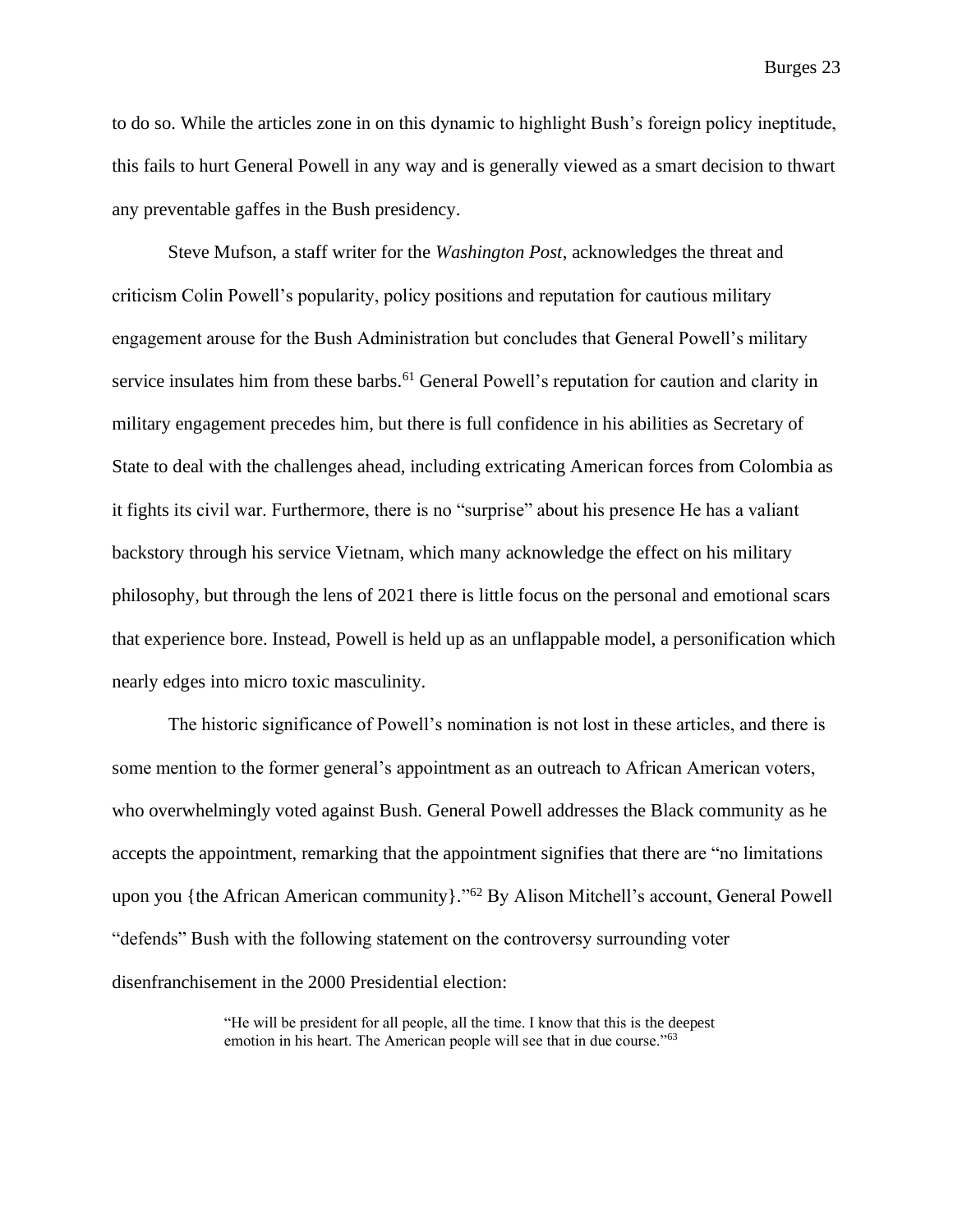African American's react to the General Powell's appointment favorably but do not extend warm fuzzy feelings towards President Bush as Steve Vogel ad Sari Hogel for the *Washington Post* note. Those interviewed for the article viewed Bush's choice as "patronizing" and "insincere," in perpetrating the assumption that the former general of Jamaican heritage would automatically turn African Americans in Bush's corner. Moreover, the Secretary of State nominee's comment serves as a telling instance of coopting Black policymakers in white administrations' glaringly circuitous "I'm not racist" messaging, which ultimately renders the opposite effect on minorities and people of color especially when their policies do not align with their words. Gratefully, these publications expose these dynamics rather than seeking to make a societal commentary that maintains the status quo.

#### **Susan Rice**

Susan Rice's appointment arouses a spectrum of reactions and impressions from the news staff at the *Washington Post* and the *New York Times*. Some authors view the appointment as a snub of the Obama Administration's Republican detractors who villainized Rice in the press following the Benghazi Consulate attack in 2011 and foiled her confirmation as Secretary of State in 2013 as a result. Indeed, to many, Dr. Rice's appointment is part of a slew of judicial and cabinet nominees that signal President Obama's willingness to challenge a Republican Senate. Ultimately, Dr. Rice owns the Benghazi scandal and therefore earns much of the scrutiny for "misleading" Americans in the days following the attack that President Obama himself does not receive. The dominant view perceives her appointment as a "reward" for enduring the media crucible after repeating erroneous CIA talking points in the aftermath of the Benghazi attach, which killed 4 Foreign Service Officers. While some remain neutral on the subject, others, such as Ed Rogers and Jennifer Rubin for the *Washington Post*, are quick to express their cynicism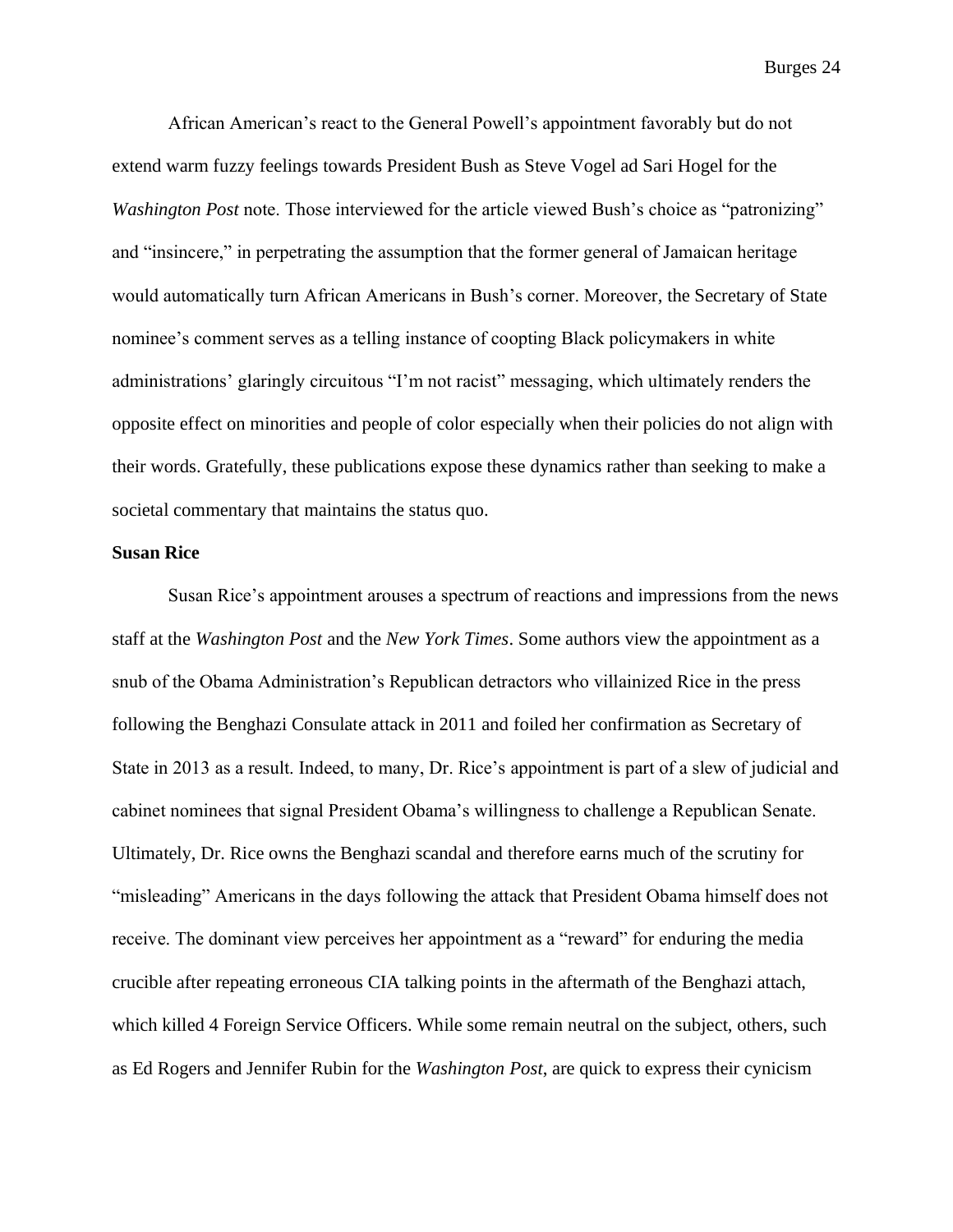and opposition Obama's appointment as evidence of its corruption, lending to the idea that Dr. Rice did not earn the position on her merits, but solely for her complicity in a "coverup" plot in which she willingly and repeatedly engaged in deception of the American people. The view of Dr. Rice's appointment as her "redemption" from the Benghazi scandal lies somewhere in the middle of this argument, though it is more moderate and factually based.

One article by Jena McGregor challenges the narrative entirely, considering her appointment to be a "recognition of her value to the Obama administration" with a position arguably even more powerful and prestigious than Secretary of State.<sup>64</sup> In this sense, McGregor's apolitical assertion highlights the effect of media hyperbole that politicizes every decision in Washington.

The second major theme from the U.S. print media coverage forwards the possibility for an interventionist foreign policy redirection in the Obama Administration. This discussion focuses substantially on Dr. Rice's tenure in the Clinton Administration during the genocide in Rwanda, which she credits with molding her views on humanitarian issues. Yet, the dominant view discounts the possibility of a pivot solely because of President Obama's public reluctance to intervene in Syria, a demonstration of the strong relationship Power and Rice maintain with the Administration.

Rice maintains a reputation of being a "tough" and outspoken diplomat. The latter trait alludes to her support for human rights, but as will be discovered in the next section, this illustration assumes a negative slant against Dr. Rice in terms of her personality. A *New York Times* United Nations correspondent believes her "brusqueness" and "undiplomatic expletives" contributes to the mixed legacy she leaves at the United Nations, though it was ultimately brushed aside because of her proximity to President Obama, a badge of honor in the diplomatic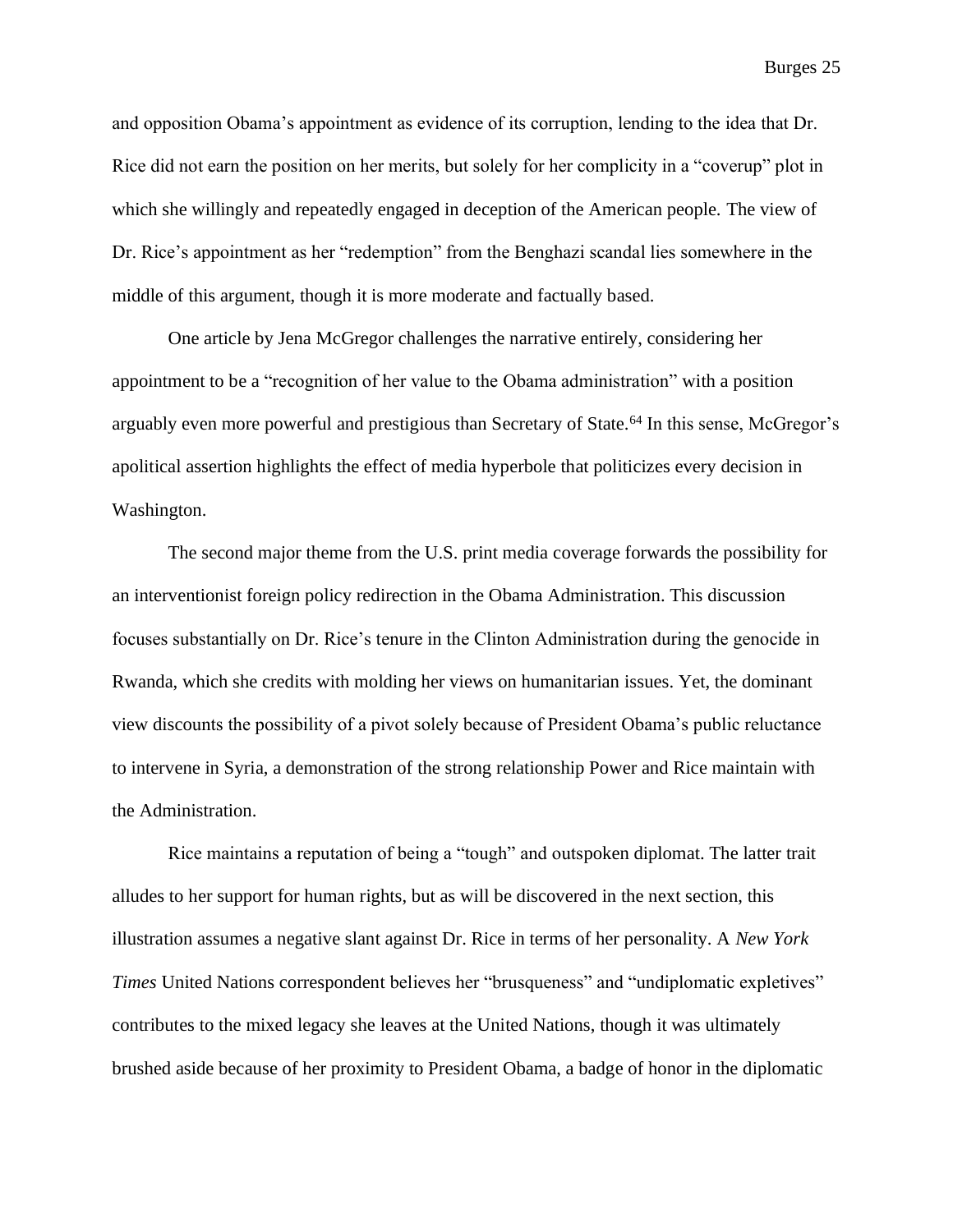world.<sup>65</sup> Similarly, David Ignatius in a *Washington Post* article believes Dr. Rice's direct and "provocative" approach will ultimately prove an asset in translating the taciturn and diplomatic president's into clear policy messaging.<sup>66</sup> Alternatively, relations with the State Department under John Kerry are the only context in which Susan Rice's toughness stands to impede her success as national security advisor.

#### **Media Coverage around the World**

### **General Colin Powell and Dr. Condoleezza Rice: Cold War Warriors and President Bush's Racial Body Blocks**

There are articles that approach the appointment of Rice and Powell as a reboot of Cold War foreign policy approach present in George H.W. Bush's administration. Dejevsky also notes that all Bush's appointments "point to a Cabinet that looks less like America than like George Bush Snr's administration, in which they all served" and none "evinced new thinking."<sup>67</sup> It is unclear what these features sought to highlight other than the implication that George W. Bush's appointments reflect his foreign policy inexperience, which makes him dependent on Cold-War veterans in the creation and implementation of the Bush foreign policy agenda, according to Dejevsky. Dejevsky's article reflect clear wariness about the capacity of Bush's so called "Cold War warriors" to address 21<sup>st</sup> century challenges through a nuanced lens, despite Bush's and others' statements to the contrary.

Matthew Lee, writing for *Agence France Presse,* details the ideological fissures between General Powell and Vice President-elect Dick Cheney, along with his mentor and Defense Secretary nominee, Donald Rumsfeld. Lee points out that Cheney and Rumsfeld "share nearly identical, elite, patrician backgrounds" while noting that Dr. Rice and General Powell would be the highest- ranking African Americans in government to date. Lee appears to align Dr. Rice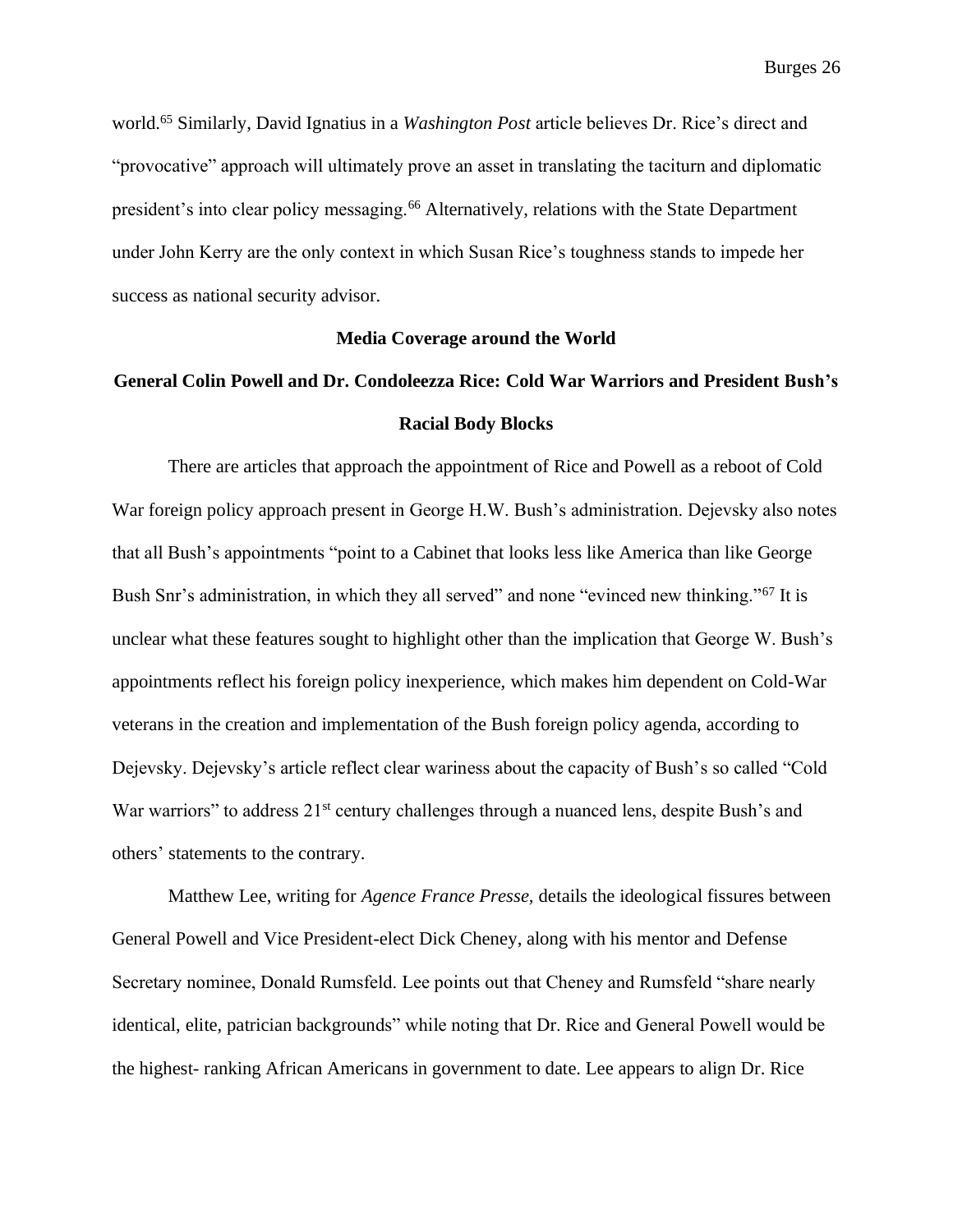with General Powell regarding issues of reworking U.S. foreign policy in the Balkans and teaming up against Rumsfeld's national missile system. <sup>68</sup> Further research demonstrates that Dr. Rice and General Powell disagreed respectfully during Bush's first term and that Dr. Rice's views of "unreconstructed realism," served as a middle ground between the general's "traditional conservative moderation" and Vice President Cheney's neoconservatism, though they leaned towards the latter. <sup>69</sup> Overall, these articles reflect a general apprehension and wariness about the Cold War experiences of Bush's team. However the specific reasons remain unclear, leading many to speculate that the president-elect would defer to Dr. Rice and General Powell and others in discussion of foreign policy issues, leading to a shadow presidency.

Two predominate themes overarchingly concern race as both General Powell and Dr. Rice were the first African American and woman in their roles respectively.<sup>70</sup> An article from *The Daily Telegraph*, a United Kingdom based newspaper, relates Powell and Rice's appointments to the President-elect's efforts to reach out to minorities under his unique brand of "compassionate conservatism" through the construction of a diverse cabinet, similar to promises Biden made during the 2020 presidential election.<sup>71</sup> According to the Republican Party platform for the 2000 U.S. presidential election, "compassionate conservatism" is a concept that is as "old as the pioneers heading West in wagon trains, in which everyone had responsibility to follow the rules, but no one would be left behind."<sup>72</sup> Many policies fall under the "compassionate conservatism" brand, such as immigration reform that champions assimilation, reflecting the Republican Party's wider efforts to reach out to minorities, as demonstrated in this excerpt from the Republican Party Platform during the 2000 election:

> We offer not only a new agenda, but also a new approach — a vision of a welcoming society in which all have a place. To all Americans, particularly immigrants and minorities, we send a clear message: this is the party of freedom and progress, and it is your home.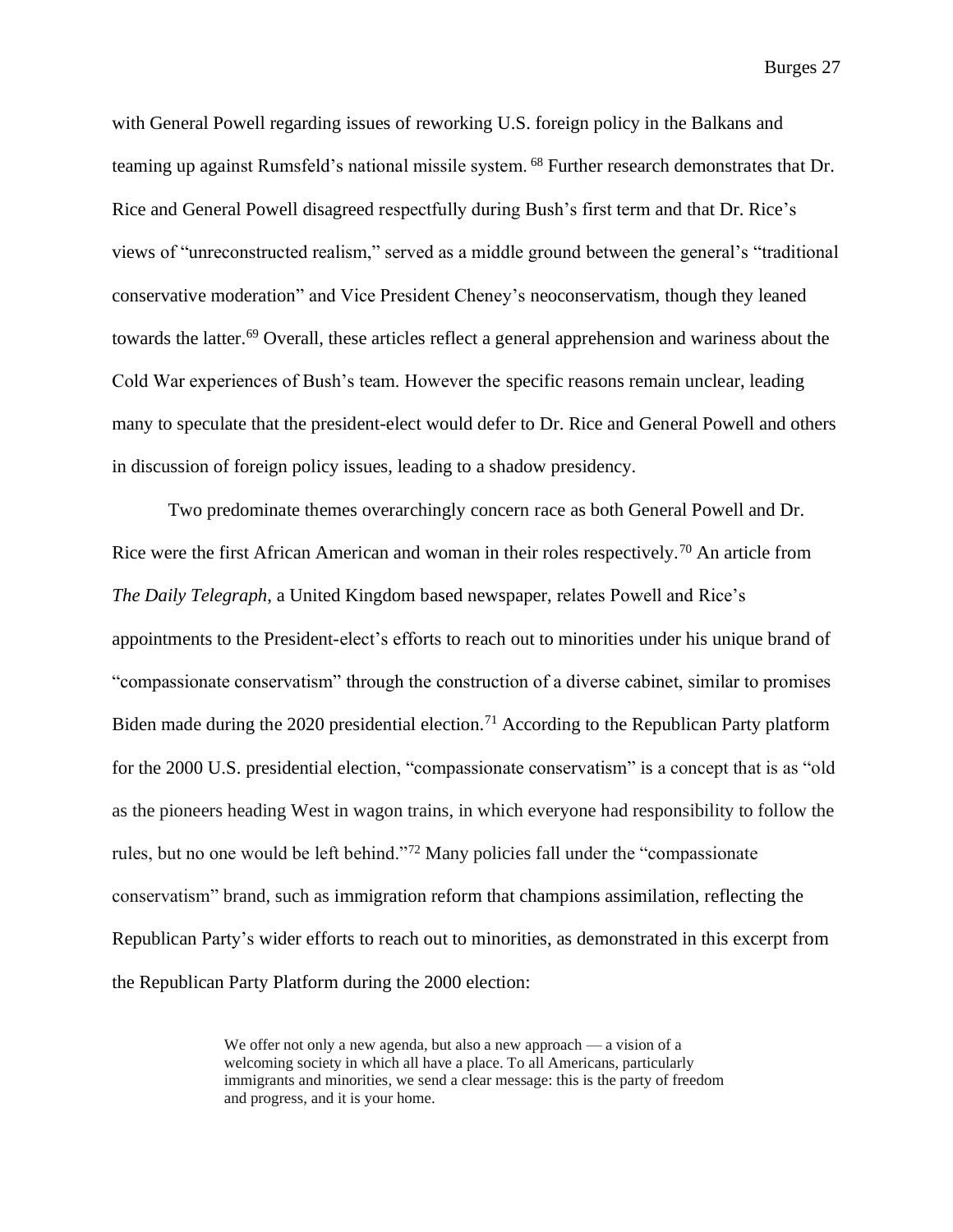The diversity of our nation is reflected in this platform. We ask for the support and participation of all who substantially share our agenda. In one way or another, every Republican is a dissenter. At the same time, we are not morally indifferent. In this, as in many things, Lincoln is our model. He spoke words of healing and words of conviction. We do likewise, for we are bound together in a great enterprise for our children's future.

We seek to be faithful to the best traditions of our party. We are the party that ended slavery, granted homesteads, built land grant colleges, and moved control of government out of Washington, back into the hands of the people. We believe in service to the common good — and that good is not common until it is shared<sup>73</sup>

Conversely, other articles embrace a more cynical perspective of the announcements, between insensitive, cheeky, angst filled headlines appearing to derisively mock and heckle the incoming Administration's diversity push and conflation of these appointments with Bush's outreach campaign. A *Sunday Suteleaph* article notes the timing between the announcement of Powell's nomination and a meeting between George Bush and Civil Rights leader Reverend Jesse Jackson as an effort to thwart, in the reverend's words, a "civil rights explosion" following reports that poll workers barred African Americans from registering to vote on the day of the election and discarded "invalid" ballots in predominately African American Florida precincts, which potentially cost Democratic Presidential Candidate Al Gore the presidency.<sup>74</sup> However, there remains a consensus about the futility of these endeavors in light of Bush's dismal performance among African Americans during the 2000 election. An article from the *Independent* by Mary Dejevsky offers an problematic insight neither Dr. Rice nor General Powell "have the civil rights record that is seen as the litmus test of a black politicians," nor can they relate to many African Americans as a result of their the former's educated background and the latter's Jamaican parentage.<sup>75</sup> While anecdotal evidence may support this assertion, it denies the diversity of the African American experience and assigns Bush's policy shortcomings to General Powell and Dr. Rice.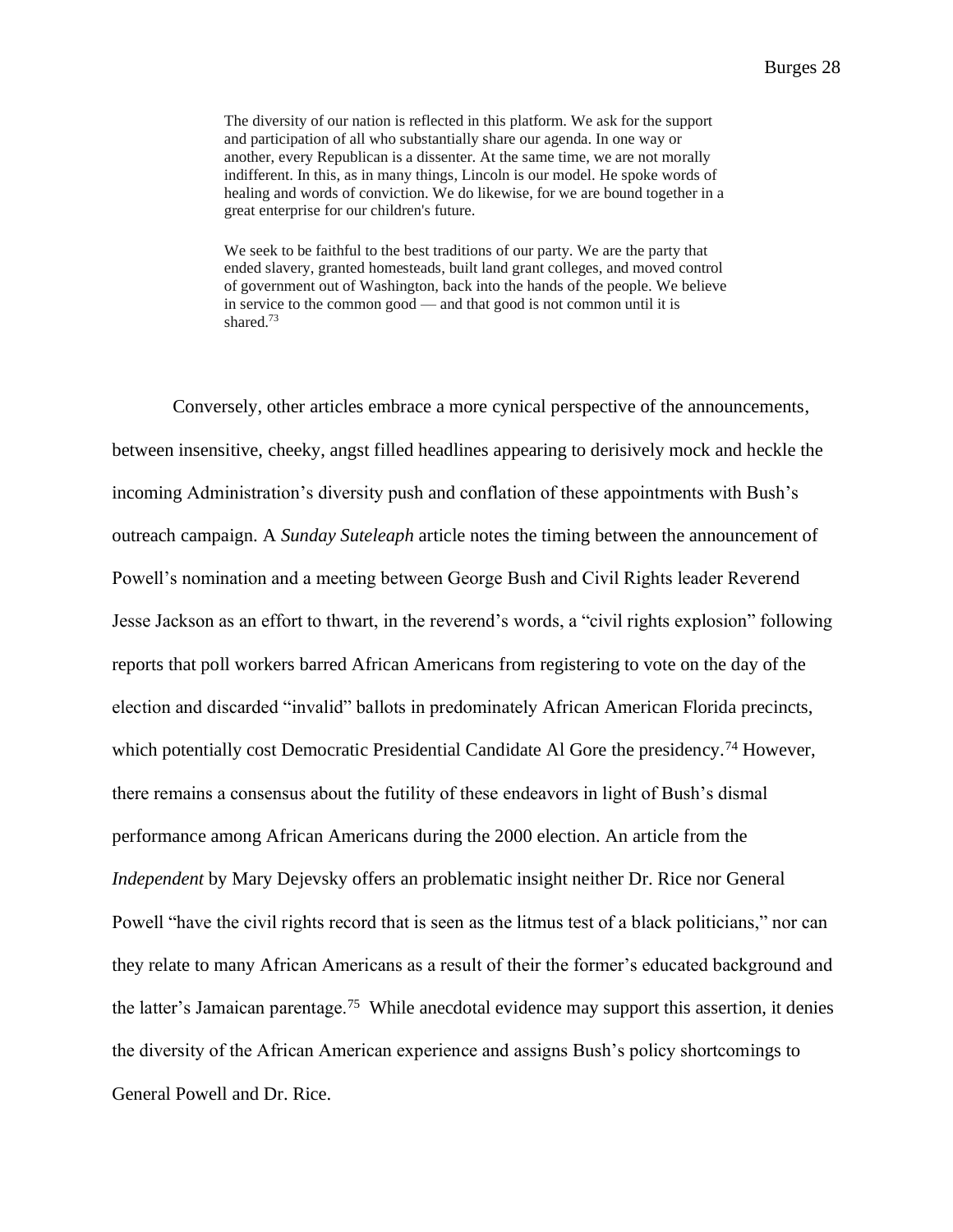Articles from Agence France Presse English present a unique look into reactions leaders of other countries from other countries normally excluded in press records. A wire captured reaction from a Nobel Prize Winner and former President of East Timor, Jose Ramos Horta in the following statement to a newspaper based in Singapore:

I was so pleased and touched by President-elect Bush's announcement of the appointment of the new secretary of state and **national security adviser**," he said, speaking in Singapore" There could be no more sensitive, reliable people at the helm of US foreign policy because of their particular background," he said in a speech organized by the Institute of Southeast Asian Studies. "I believe we will also have a very sensitive engagement by the US at least in regard to East Timor, if not in regard to the rest of the world."76

(

Horta's statement implies a clear allusion to General Powell's and Condoleezza Rice's racial identities, seeing as Colin Powell and Condoleezza Rice had not given any public statements or any policy position supporting East Timor or against colonialism prior to their appointments, and neither maintains a background in Southeast Asian Affairs. Yet Horta's comments make significant assumptions about General Powell and Dr. Rice's policy positions on East Timor's fight for sovereignty and self-determination based on their racial identity and their experiences as growing up during the Jim Crow era. Moreover, it demonstrates clearly the extent to which the African American experience resonates globally, specifically with ethnic minorities, though it is impossible to pinpoint exactly where Horta derives his reasoning specifically related to the two figures.

Studies on this topic have addressed this casually, and even Lusane's piece fails to provide a plausible explanation. Yet, applying his earlier mentioned thesis throws in the possibility that Horta fell for the Bush Administration's decoy of installing General Powell and Dr. Rice in their positions. Indeed, Lusane notes in a book extending his thesis that the historic solidarity with marginalized African Americans has led to the international perception that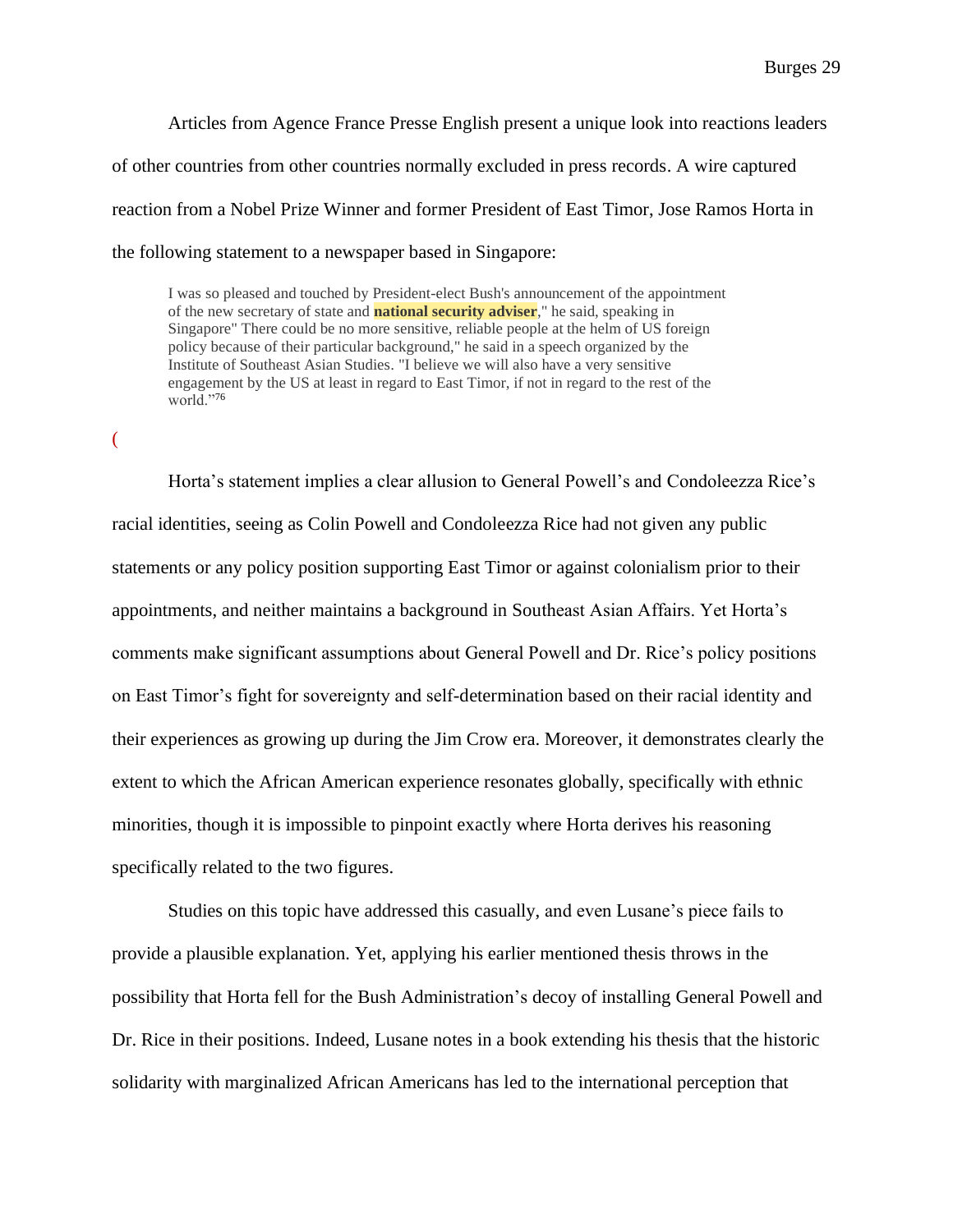African Americans are socially progressive and supportive of victims of U.S. hegemony and foreign actions, branded as a "black foreign policy consensus" that espouses anti-racism; political, civil and human rights; anti colonialism, economic equality and women's rights.<sup>77</sup> Furthermore, Lusane observes the implicit expectation that additional African Americans representing the United States in Congress and the foreign policy sector would lead to expression of these values and thus a bolstered position to align U.S. foreign policy with these values. <sup>78</sup> But as history remembers the Bush years', it is clear that the broad brush portrayed is not always precise.

A point of particular interest concerns the authors' discussion of Dr. Rice's and General Powell's life stories. For Condoleezza Rice in particular, Segregation, Russia policy and Rice's personal relationship with the Bush family overshadow the discussion of Dr. Rice's background, as evidenced by the two profile pieces on her life and background. The first, a shorter piece by Ian Brodie of *The Times* in London, offers a headlong glimpse into Dr. Rice's journey from her childhood in Alabama in the 1960s to her work during the Reagan and H.W. Bush Administrations. Meanwhile, the second piece, written by Stephen Collinson and published in *Agence Presse France* spends much more time detailing Dr. Rice's rise to prominence in elder Bush's administration. Collinson also glancingly addresses the segregated environment in which Dr. Rice grew up, in favor of discussing her journey from concert pianist to Soviet Union scholar.

From Stephen Collinson:

Raised in Birmingham, Alabama, where she attended segregated schools, Rice proved an exceptional student, graduated from college as a precocious 19 years old, earned her doctorate at 26 and became a leading Soviet scholar.

From Ian Brodie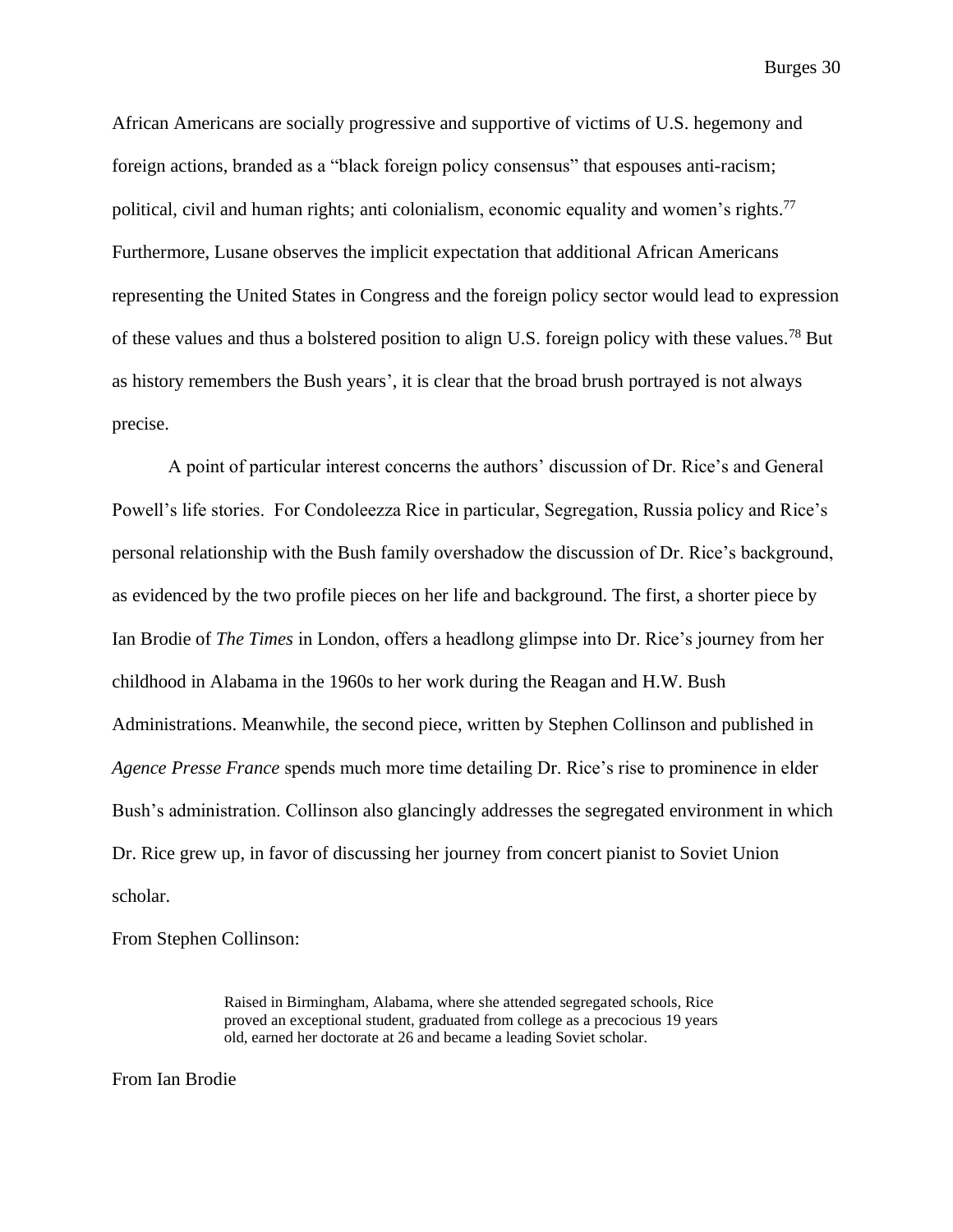Growing up, Dr *Rice* felt the sting of racism, being forced to go to a segregated school in Alabama. Her family was dedicated to her education and her mother taught her to play Bach when she could barely reach the piano keys. She entered university at 15 and graduated at 19.

Both articles emphasize Dr. Rice's linear rise to power as a result of her intelligence, determination and ambition, as demonstrated by her decision to attend college at 19. Brodie, more than Collison, acknowledges segregation's presence in Dr. Rice's origin story in terms of her education and present it as a handicap or a chip to her prospects that education deflected. In doing so, Brodie constructs an "American Dream" narrative in which Dr. Rice overcame a racist system through education and hard work to achieve success, an arc that lends itself to a postracial society. Collinson echoes Brodie's arc in the following passage in which he discusses the Russia scholar's former aspirations to become a pianist:

> But the intricacies of global arms talks were a far cry from Rice's childhood dream -- she wanted to be a concert pianist.

She says she switched to foreign policy when she realized she'd never be a virtuoso, and though it was a "big disappointment" was relieved to give up a life she found too solitary.

"Five hours a day alone in a practice room, that's just not who I am. I like people," says Rice, who never looked back on the decision which started her dizzying climb up the career ladder.  $^{79}$ 

Her simple presence in discussions on arms control has always sparked curiosity and wonder from some. Collinson cites a 2000 interview with Dr. Rice about arms control and the Soviet Union, in which she states: "Once the Soviets stopped asking me 'what was a nice girl like me interested in missiles for'... they overcame their own ethnocentrism."<sup>80</sup> Though snarky, hints at idea of bewilderment for Dr. Rice's presence, a point that an article in the *Canadian*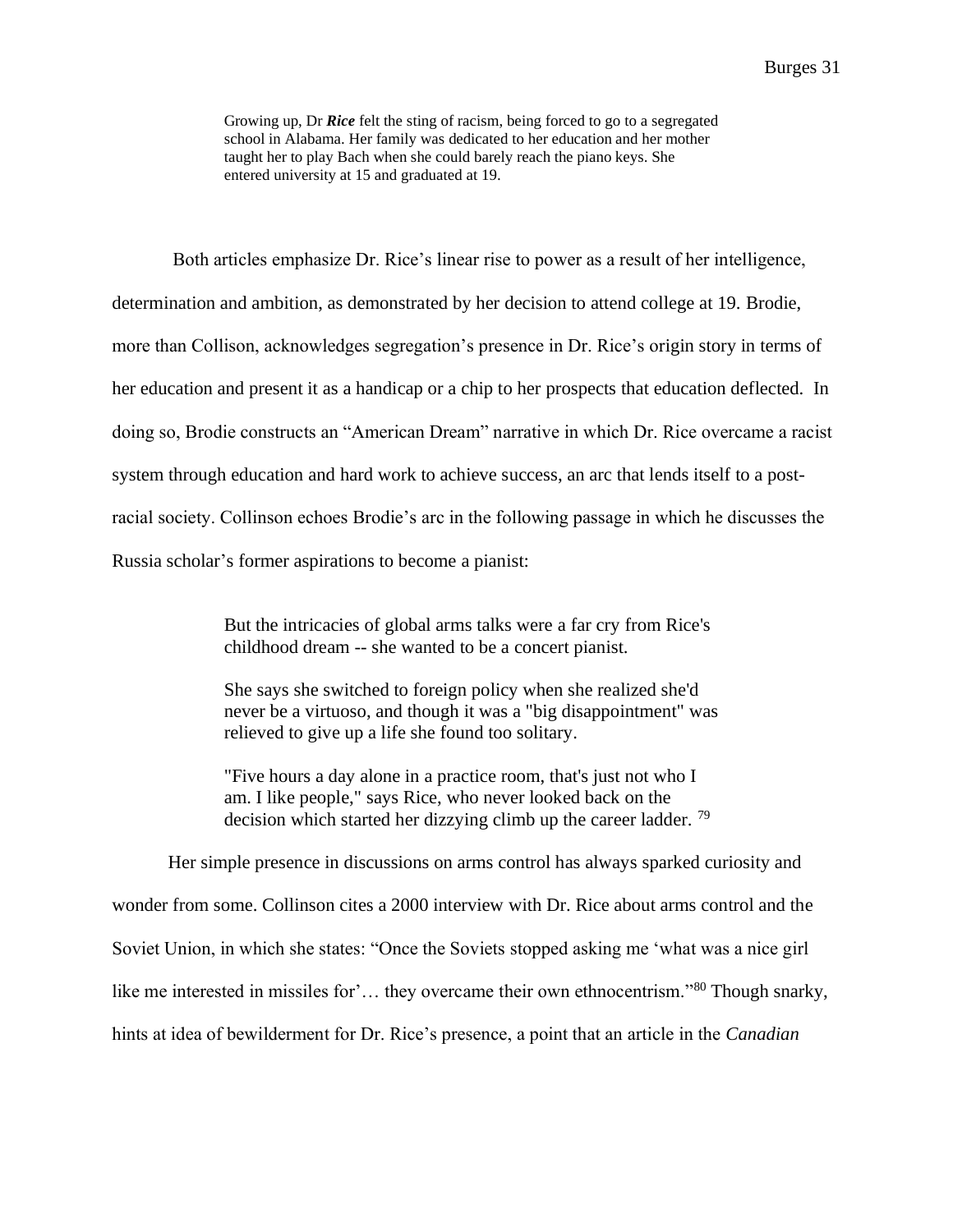*Press* extends in the following excerpt detailing the *Moscow Times* response to Dr. Rice's

presence during a seminar at the U.S. ambassador's residence almost 12 years prior:

"The Moscow Times wasn't sure what to make of Condoleezza Rice when the 34-year-old Stanford professor came to town in 1988 to inaugurate a series of seminars at the U.S. ambassador's residence.

She spoke of arms control policy and of a coming summit with the United States, but the writer could not quite get past the notion of a young black woman as expert on Soviet affairs.

``The men ... couldn't help wondering: `She should be busy cooking and driving her admirers mad. But instead, she aptly juggles numbers of missiles and tanks, names of marshals and dates of summits," the paper wrote."<sup>81</sup>

The article lends to a wider idea of the lack of women in arms policymaking limits

imagination the spaces and topic areas women inhabit and accumulate expertise.

Once more, the image of Dr. Condoleezza Rice "tutoring" the president elect appears,

although it is not as prevalent as in the coverage from the United States. However, the "serving"

metaphor emerges again, this time to note the intergenerational connection between Dr. Rice's

service in the elder and younger Bush administrations the following Collinson excerpt:

Condoleezza Rice, the National Security Adviser-designate, is a highly qualified academic who earned political kudos helping former president George Bush, engineer a soft landing to the Cold War.

Rice, 46, will now serve his son, president-elect George W. Bush, and with his nominee for secretary of state, retired general *Colin Powell* form an historic African American duo in charge of US foreign policy.<sup>82</sup>

As demonstrated, the images of Dr. Rice's "helping" and "serving" transferring intergenerationally, evoking the concept of the family house-servant that served until the young master's son assumed ownership of the plantation and therefore the house-servant themselves, who possesses no agency in this situation. Similarly, Collison does not provide Dr. Rice with the true agency she warrants by saying she "will now serve" President George W. Bush, continuing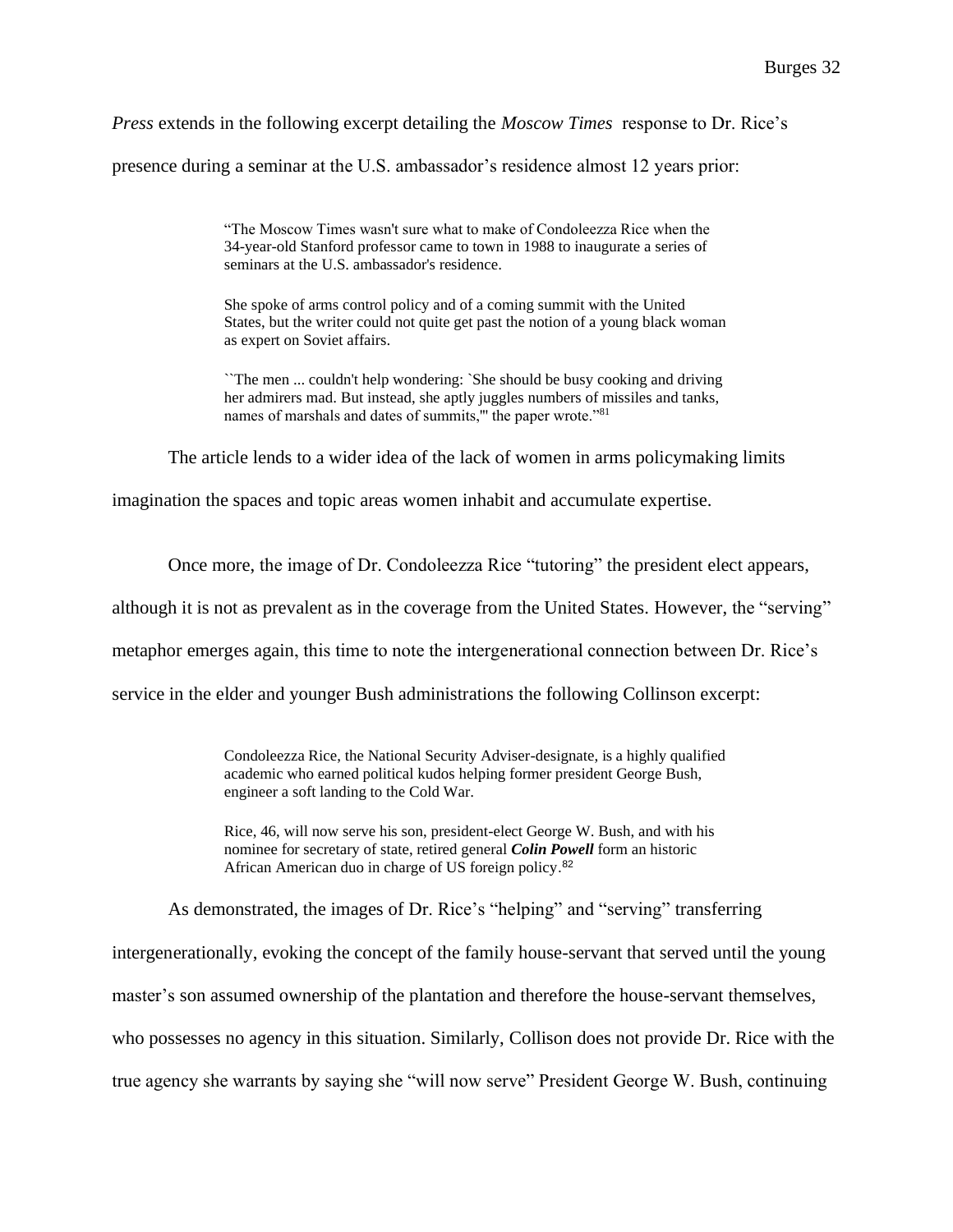the notion that she "owes" the Bush family for her success and is eternally tied to them. Collinson also combines this language with seemingly unnecessary qualifiers like "highly qualified," effectively preempting the idea that Bush selected her to check a diversity box.

Other articles simply focus on her personal relationship with the Bush family. These focus on the meeting that launched their long friendship engineered by former President George H.W. Bush between Dr. Rice and George W. Bush who was running for reelection as Governor of Texas before running for president. <sup>83</sup> This is something not shared with General Powell, who will be discussed in the next section.

#### **Colin Powell**

Conversely, General Powell's appointment appears as an inevitability because of his military service and relatively high public standing. Often assign hero status to General Powell, stemming from his military career, a trope that is evident in Stephen Fidler's feature written four days following Powell's confirmation as Secretary of State. Fidler goes as far to suggest that "the charismatic 65<sup>th</sup> Secretary of State represents the best chance in years of a renaissance" for a "demoralized State Department" whose role in foreign policymaking has been overridden by the National Security Council and lacks "internal cohesion."<sup>84</sup> Fidler's claims, as well as his refence to Powell's vow to be a "come in as a leader and a manager" cast General Powell as a decisive and competent general that will boost the low "troop" morale at the State Department, that is "enthusiastic for Powell's arrival.<sup>85</sup> Consequently, the optimism and absence of criticism for Powell's plans conveys the idea that Powell will save the Department from its descent into irrelevancy and lead it into the  $21<sup>st</sup>$  century.

Similarly, there are differing takes on his appointment. Most articles agree General Powell's appointment eases trepidation about the incoming administration's foreign policy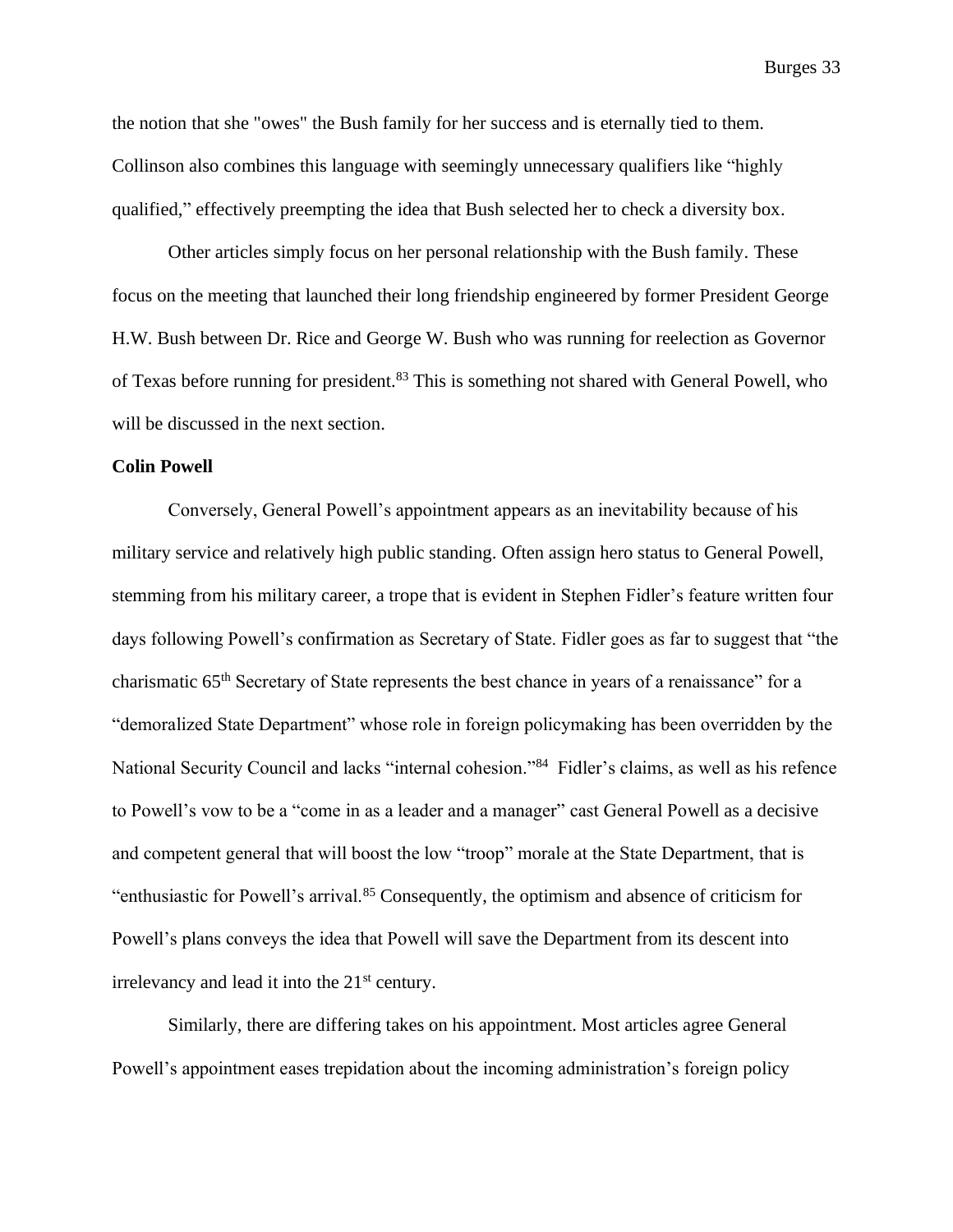outlook. However, some, like the author of the "Powell Doctrine" article in the *Guardian Weekly*, view General Powell's non-interventionalist views borne from his experience fighting in Vietnam as evidence of the Bush Administration's retreat from a multipolar world of the 21st century.<sup>86</sup> Rupert Cornwell, at that point a ten-year veteran of the *Independent,* a British Newspaper echoes the same sentiment in his response to the general's appointment. Cornwell points to the nominee's desire to reduce the U.S.'s role in the Balkans following the Bosnian-Serbian Civil War.

Other articles avoid making pronouncements and stick to the facts. Toby Harden in his article for the *Independent* quotes a Republican source as reflection that the "grown-ups are back in charge."<sup>87</sup> Unlike the coverage of Dr. Rice, there is confidence about the Secretary of State nominee's ability to construct a policy on Iraq under Saddam Hussein. Collinson celebrates the general's appointment as an achievement for African Americans and argues that his "wide appeal and reputation as a man of honor aloof from the political fray" will benefit the incoming administration's ability to explain U.S. foreign policy initiatives.<sup>88</sup>

All contribute to idea that General Powell is a model citizen that the world can trust and hope in. Many articles implicate General Powell as a non-complicit political prop for the Bush administration and the wider Republican Party resulting from his support for affirmative action and abortion rights for women, though it appears that he is aware of his appeal.<sup>89</sup> Nonetheless, Powell is his own man, and the gendered "teacher-student" language is noticeable absent from the discourse on Colin Powell.

#### **Susan Rice**

The treatment of the final subject, Susan Rice, differs from Condoleezza Rice and Colin Powell for several reason, not in the least because of the number of sources from developing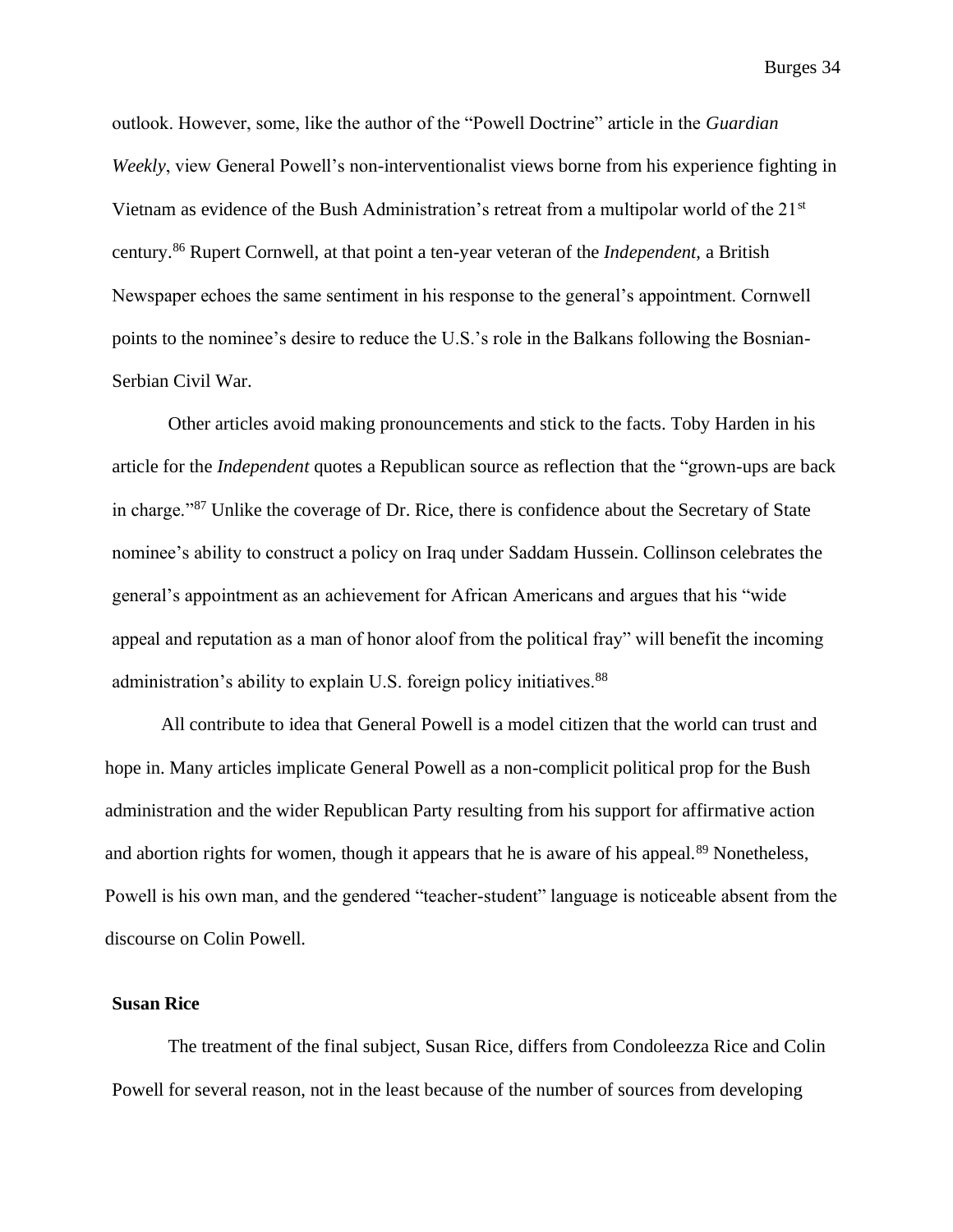countries. The coverage focuses more on Susan Rice herself and there are two reasons for this. The first concerns timing. The Obama administration announced Rice's appointment as National Security Advisor in the summer of 2013, a slow news day compared to the election of a president.

Although there is discussion about the potential for a shift in Obama's foreign policy approach following a more interventionist thread, especially in the context of the Syrian Civil War, following Bashir al-Assad's documented used of sarin gas in Homs, Aleppo and Damascus.<sup>90</sup> But the expectations for an agenda shift arises from Rice's outspoken views on humanitarian intervention, not from her racial identity.

The second reason concerns the 2012 Benghazi consulate scandal that led to the murder of 4 foreign service officers, including Ambassador Kris Stevens. The Benghazi scandal resurfaces routinely in the coverage and ultimately shifts the focus to Dr. Rice, who Republican lawmakers accuse of misleading the American people in the initial assessment of the attack. Articles from the *Guardian, the Independent,* and the *Daily Telegraph* considers Rice's appointment as President Obama's appreciation for bearing the brunt of the negative fallout from Benghazi, noting its impact on her campaign to succeed Hilary Clinton as Secretary of State. Rupert Cornwell of the *Independent* describes Dr. Rice's appointment as a "resounding vote of confidence," and Peter Foster of the *Daily Telegraph*, as a "act of defiance" and a "reward for loyalty" for his "confidant."<sup>91</sup> Essentially, Rice's appointment is viewed as a consolation prize in light of her failed bid to become Secretary of State, though many articles underline that National Security position has more access to the President than the Secretary of State.

The second cache of articles centers around Dr. Rice's background and reputation. There is a discussion about Dr. Rice's temperament. A *Financial Times* article mentions Rice's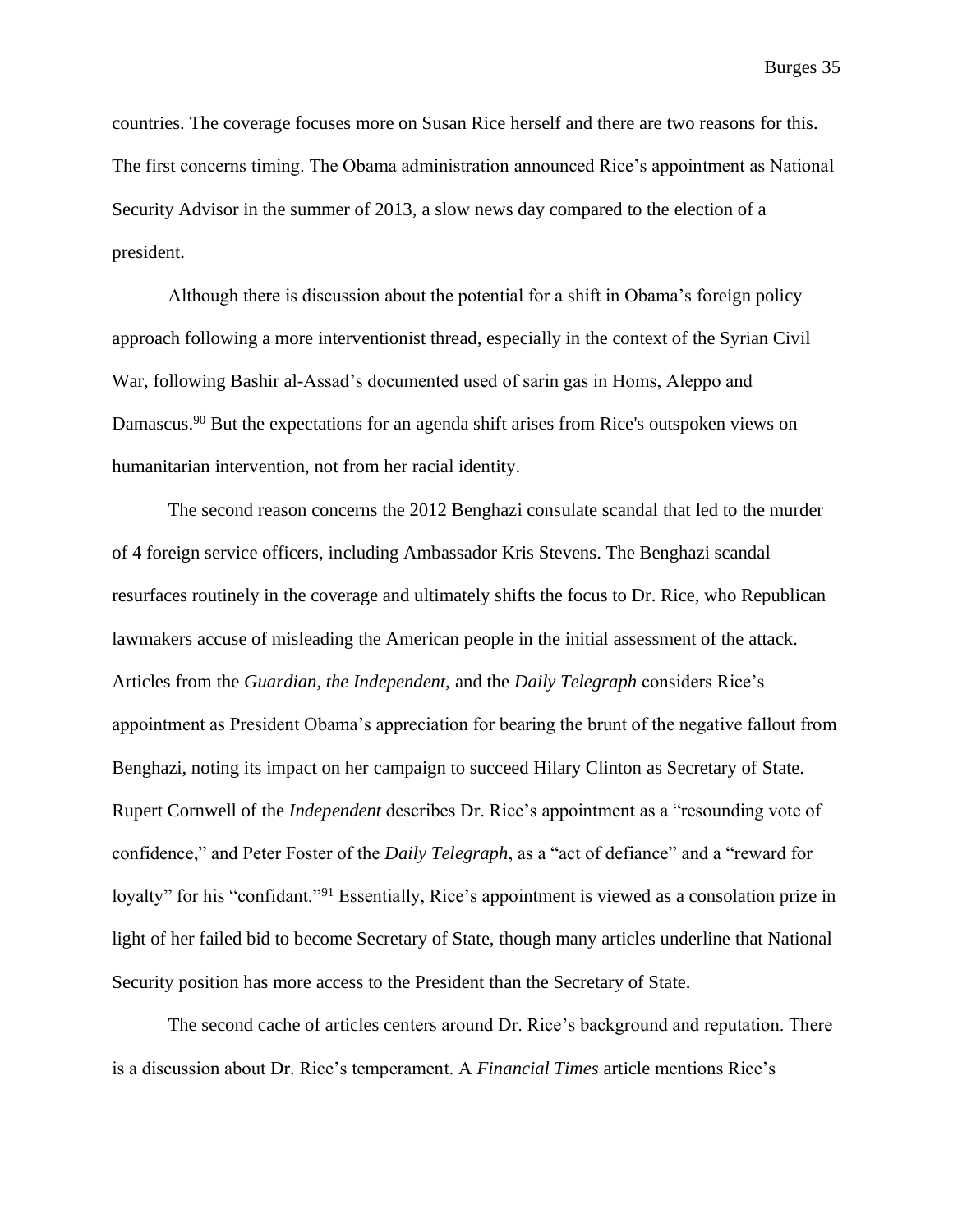"abrasive and uncollegiate" reputation as a concern that would possibly impede her ability to serve as the "smooth conductor" required by the National Security Advisor position.<sup>92</sup> Cornwell in his article furthers this thesis through his implication that Rice may have a "tough act to follow" in reference to her predecessor, Tom Donilon.<sup>93</sup> Cornwell describes the former NSA as "low key", listing his accomplishments in shaping the Obama administration's foreign policy towards Asia and smoothing relations between the Defense and State Departments.<sup>94</sup> In contrast, Cornwell notes "observers'" concerns about Dr. Rice's "outspoken and forthright" style causing problems.<sup>95</sup> Aside from being borderline sexist and racist and reflecting an experience that minorities have that views their expression of any emotion as a threat or, these "insights."

Rice's reputation precedes her an article penned by Indrani Bagchi for the *Times of India*. Bagchi describes Dr. Rice as "feisty and assertive," but also references comments from the former Indian Ambassador to the United Nations, Hardeep Singh Puri, in response to "folklore" surrounding Dr. Rice's use of "colorful language."<sup>96</sup> Puri contends that these depictions are "inaccurate" adding that, "In the tough world of international diplomacy, you can't get work done by obfuscating the issue."<sup>97</sup> Though she acknowledges the close relationship between Dr. Rice's predecessor and Shivshankar Menon, India's National Security Advisor, Bagchi forecasts that Indians will be "happy" with Susan Rice "supervising" John Kerry's State Department and refrains from wild inferences about the relationship between Dr. Rice's personality and her effectiveness as a NSA.<sup>98</sup>

Dr. Rice's autobiography *Tough Love* addresses many of the commentary reflected in the aforementioned articles. She attributes her straightforwardness mostly from her father's sage advice: "Don't take crap off of anyone."<sup>99</sup> However, Dr. Rice acknowledges that she has learned to be patient with others while also remaining her honesty and high standards. Additionally, she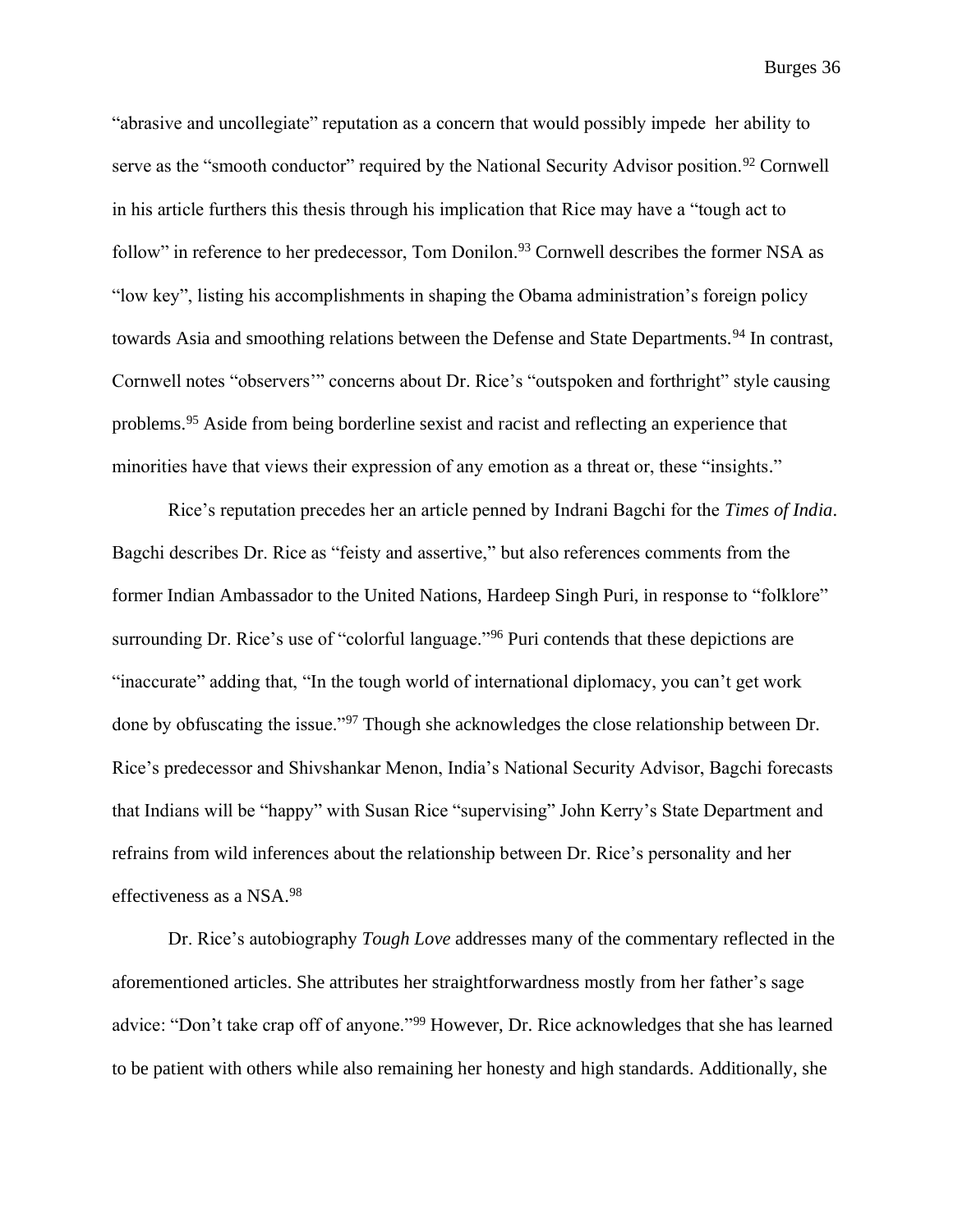refutes a claim made against her that she led the resistance against intervening in Rwanda during the 1994 genocide, also referenced by David Taylor. At the time Dr. Rice worked at the National Security Council for Global Issues and Multilateral Affairs and maintains that she did not reject the possibility of intervening in Rwanda despite many saying otherwise.<sup>100</sup> She also embraces the close relationship between her and President Obama, stating that they maintain similar outlook on the United States' role in the world.

The coverage does not center around race as Rice is not the first woman or African American inhabit this role, but it is mentioned. Chidanand Rajghatta of the *Times of India* groups the appointment of Dr. Rice and her successor as UN ambassador Samantha Power as a counter to criticism of President Obama's mostly white male second term cabinet.<sup>101</sup> Bagchi includes a quote from an article written in Foreign Policy by James Traub stating the following:

""Washington is full of people who are very self-confident and very impatient, people who seem to be clad in sandpaper. Almost all, however, are white men; Rice is one of the few black women who belong to this particular club, and her membership can be seen as a sign that, at least in the elite world she has always occupied, neither race nor gender need be defining."

This quote continues to lean into the concept of a "post racial America," but twists it slightly to say that this society only exists for the elites, not for the lay, middle class African American. There is not much to say that Dr. Rice would agree with this comment, but it points to Rice's overall image in the media. Dr. Rice's race comes in as an afterthought in much of the coverage, and the only advantage her appointment appears to present to President Obama is through silencing the criticism of his all-male second term foreign policy cabinet. <sup>102</sup> In this sense, she mirrors the role General Powell and Dr. Rice played in serving as presidential blockers against criticisms on matters of diversity and inclusion. Hypothetically, one would expect the obligation to include more minorities and underrepresented groups would dissipate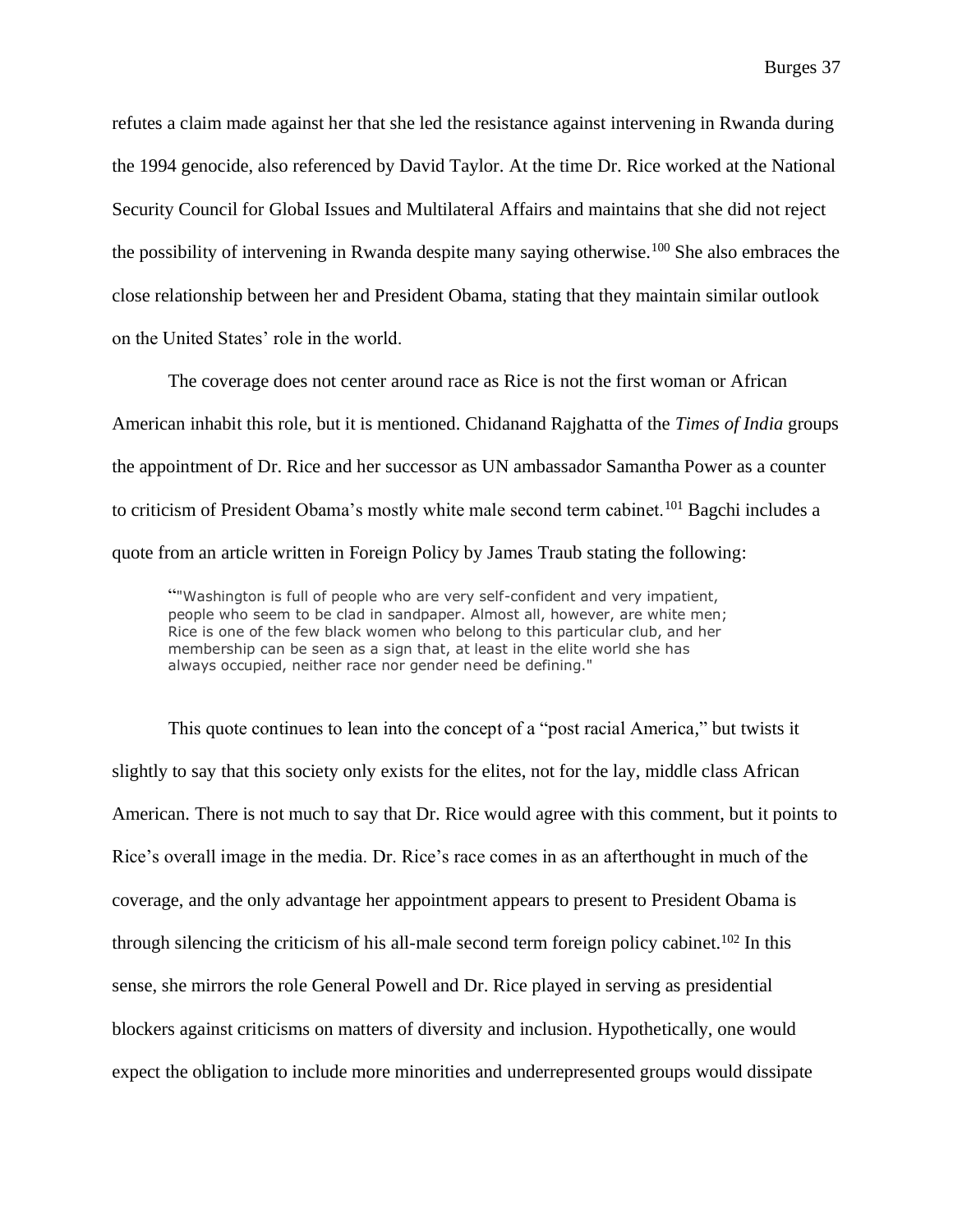when a minority is in office. However, President Obama still has this obligation as a male, and a recognition of his male privilege that cohabitates with his absence of white privilege.

Furthermore, Dr. Rice still maintains the moniker as an "Obama confidant" like her nonfamilial namesake, Dr. Condoleezza Rice possess as Bush's advisor. However, this is as far as the resemblance goes. This is likely because the former's views on intervening in cases of violations of human rights aligns with the "black consensus agenda" Lusane references in his work. The relationship between Dr. Susan Rice and President Obama is portrayed as more egalitarian, where the latter is still in control and possesses a deep command of the foreign policy challenges compared to his predecessor. Still, it is unclear whether the signal that a man is still in charge is counteracted by the fact that the man in charge is African American and not white.

Conversely, President Obama appears to have earned Dr. Rice's loyalty and the image of being "happy to serve" like Dr. Condoleezza Rice disappears resulting from the absence of a racial hierarchy, as both the president and the advisor are of the same race and the result is the image of a chummy relationship bolstered by the image of the 44<sup>th</sup> president leaving the podium with his arm around the newly appointee's shoulders and that of her colleague Samantha Power. Nonetheless the identification of both Dr. Condoleezza Rice and Dr. Susan Rice as their respective president's confidants and the absence of such a qualifier in raises the question: Can women/female identifying individuals succeed as National Security Advisor without a personal connection to the president? This question is for another paper to examine.

#### **Discussion**

Three overarching themes emerge from this research. Firstly, the foreign media coverage draws from the U.S coverage but also repackages the information to suit their own objectives which ultimately diminishes the nuance in these stories. This phenomenon is especially present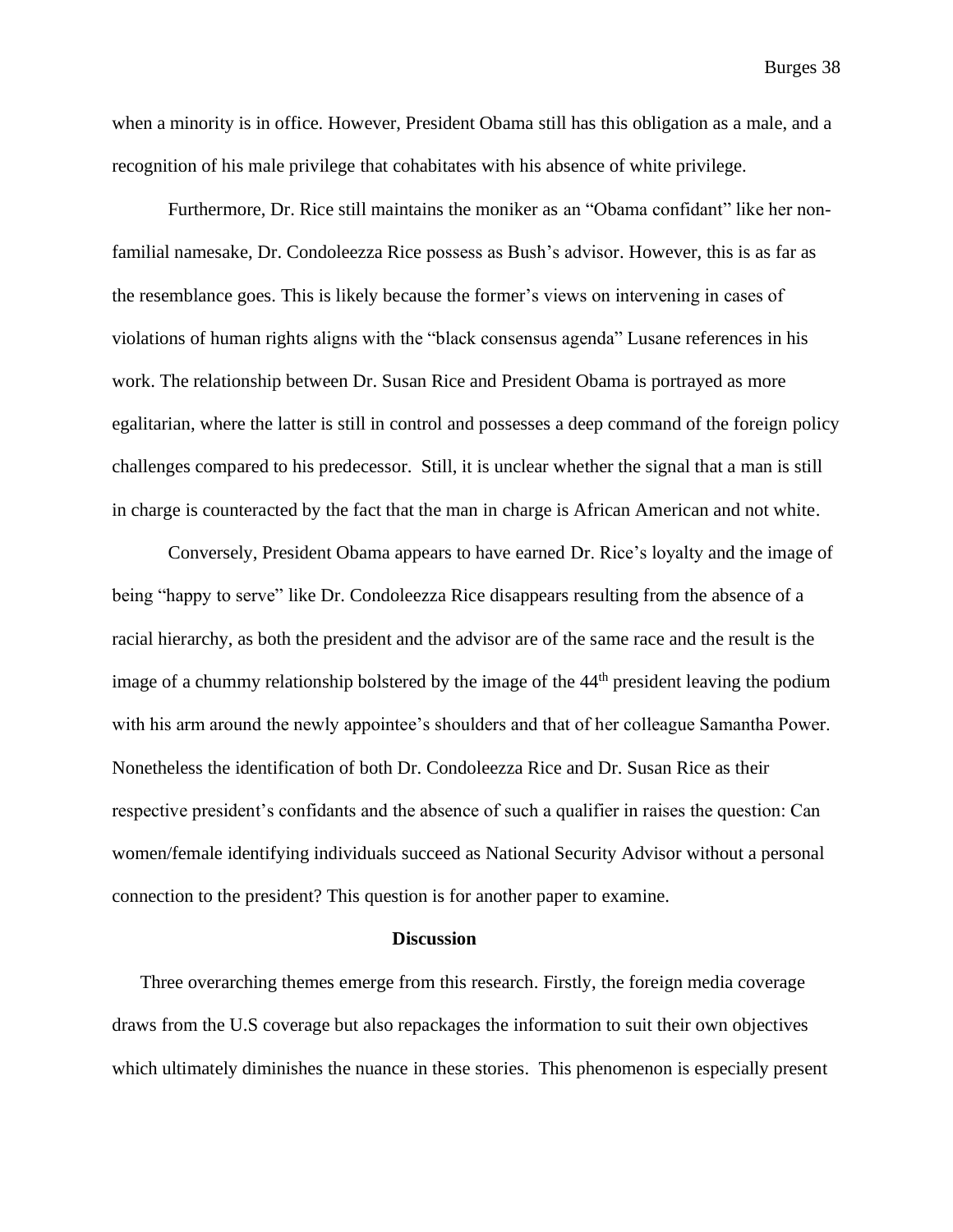in the coverage on General Powell and Dr. Condoleezza Rice, which conflates their appointments with Bush's effort to reach out to African Americans following the contentious November 2000 election. Essentially, these appointments are construed as political which diminishes the fact that they are qualified for and worked hard to achieve their positions.

These observations lead to the second overarching theme concerning the infiltration of the United States' representation of race relations and gender hierarchies bleeds into foreign media coverage as well. The gendered language present in the coverage of both Condoleezza Rice and Susan Rice has the same affect that the November 2000 elections have on the former and General Powell in that they downplay their qualifications while uplifting their flaws and shortcomings. Arguably, the ratio between race and gender is about equal for Dr. Condoleezza Rice and predominantly gender- skewed towards Rice. This demonstrates the complicated experience of women in leadership positions and the need for reform in how these leaders are covered.

More positively, coverage of these figures allows the opportunity to demonstrate not only the United States' diversity but also the diversity of the African American experience, in which segregation does not always feature heavily as we see in General Powell and Dr. Susan Rice's life stories. This does not mean that they have not experienced discrimination, as both of their biographies note, but it breaks the common narrative that state sponsored discrimination is a universal constant in the daily lives of African Americans.

(Compare the international and the U.S. coverage)

#### **Conclusion**

This research validates the experiences African American diplomats have serving the United States and goes further to explain the State Department's issues with retaining African American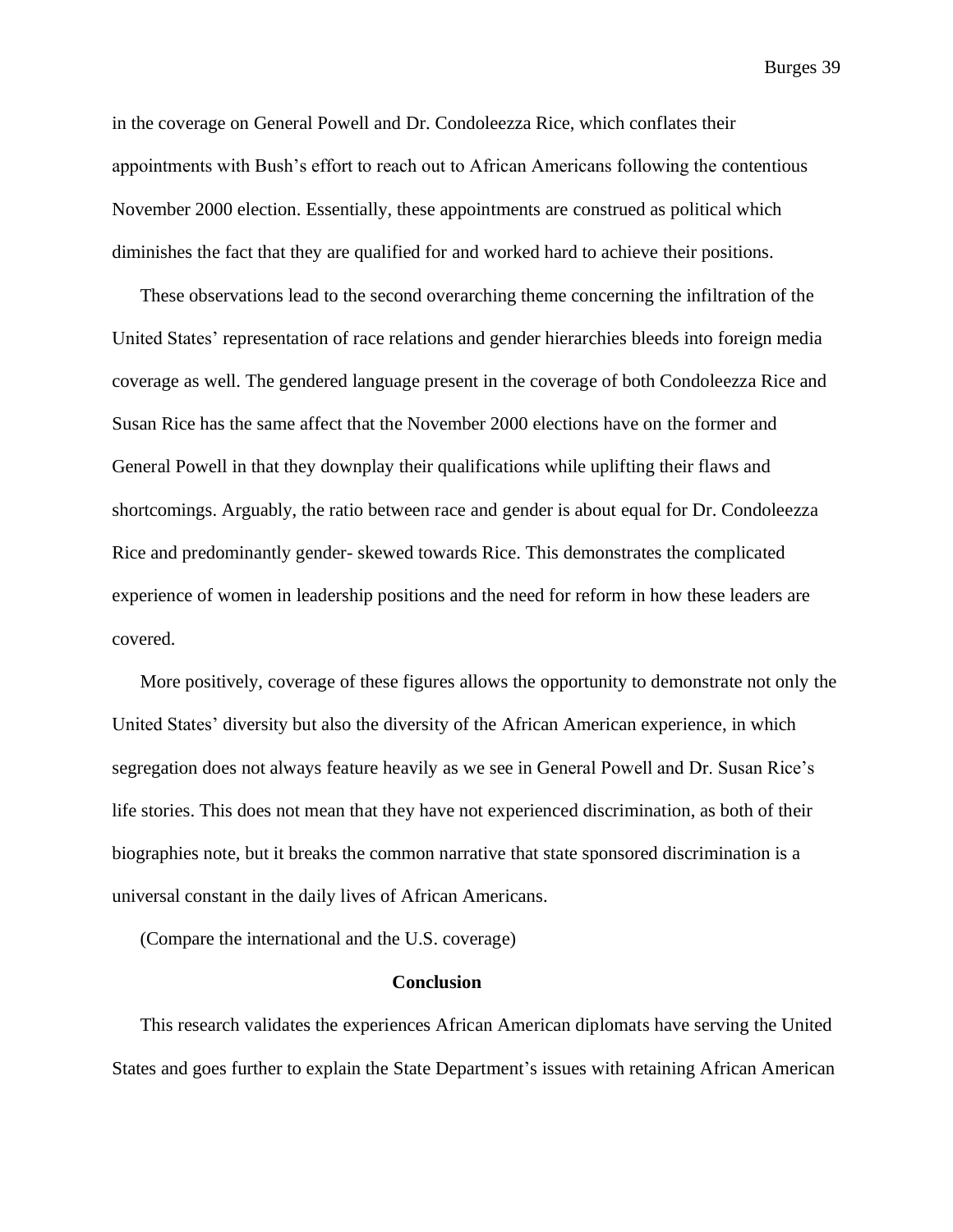diplomats. Identifying this issue and exploring it further unlocks opportunities for the Department to take more whole-hearted actions to support African American diplomats when they encounter discrimination and intolerance in their host countries. Future research should focus on the coverage of U.S. ambassadors of color when they are received in their host countries, and attempt to study the personal accounts of this cohort listed on the Association for Diplomatic Studies and Training. Undertaking this project would put the focus on the actual center of the problem, namely the U.S. State Department, and include more of the experiences of other ethnic minorities representing the United States as well, therefore allowing the State Department to attract more people of color to forge deeper connections with host communities and raise the United States' image one diplomat at a time.

<sup>&</sup>lt;sup>1</sup> Jason Bair. Additional Steps Are Needed to Identify Barriers to Workforce Diversity, Government Accountability Office Testimony before Subcommittee on Oversight and Investigations, Committee on Foreign Affairs, House of Representatives, June 17, 2020. [https://www.gao.gov/assets/710/707658.pdf.](https://www.gao.gov/assets/710/707658.pdf) pp.5  $<sup>2</sup>$  Ibid.</sup>

<sup>3</sup> Christine Tamir, "The Growing Diversity of Black America," *Pew Research Center Social and Demographic Trends*. March 25, 2021. Accessed 2 May 2021. [https://www.pewresearch.org/social-trends/2021/03/25/the](https://www.pewresearch.org/social-trends/2021/03/25/the-growing-diversity-of-black-america/)[growing-diversity-of-black-america/](https://www.pewresearch.org/social-trends/2021/03/25/the-growing-diversity-of-black-america/)

<sup>4</sup> Michael Krenn, *Black Diplomacy: African Americans and the State Department, 1945-69*. ME Sharpe: New York, 1999. pp 19.

<sup>5</sup> Ibid.

<sup>6</sup> Ibid. pp 33, 36.

<sup>7</sup> Robbie Gramer, "The Difficult Roles of America's Black Diplomats." *Foreign Policy*, no. 237 (Summer 2020): 52–56.

[http://search.ebscohost.com.umw.idm.oclc.org/login.aspx?direct=true&db=a9h&AN=144680073&site=ehost-live.](http://search.ebscohost.com.umw.idm.oclc.org/login.aspx?direct=true&db=a9h&AN=144680073&site=ehost-live) <sup>8</sup>Mirembe Nantongo "A Conversation with Mirembe Nantongo." Diverse Diplomacy Leaders Speaker Series, *Institute for the Study of Diplomacy at Georgetown University,* Zoom, 4 March 2021.

<sup>9</sup> Robbie Gramer "The Difficult Roles of America's Black Diplomats."

<sup>10</sup> Melissa Conley Tyler, "Diversity and Diplomacy." *Australian Journal of International Affairs* 70, no. 6 (December 2016): 695–709. doi:10.1080/10357718.2016.1220497. pp. 696

 $11$  Ibid.

<sup>&</sup>lt;sup>12</sup> Daniel Brantley, "Black Diplomacy and Frederick Douglass' Caribbean Experiences, 1871 and 1889-1891: The Untold History." *Phylon (1960-)* 45, no. 3 (1984): 197-209. Accessed January 19, 2021. doi:10.2307/274404.

<sup>13</sup> Ibid. 199

 $14$  Ibid.

<sup>15</sup> Ibid.

<sup>&</sup>lt;sup>16</sup> Linda Heywood, Allison Blakely, Charles Stith, and Joshua C. Yesnowitz, eds. African Americans in U. S. Foreign Policy : From the Era of Frederick Douglass to the Age of Obama. Baltimore: University of Illinois Press, 2015. Accessed February 28, 2021. ProQuest Ebook Central. Pp 215.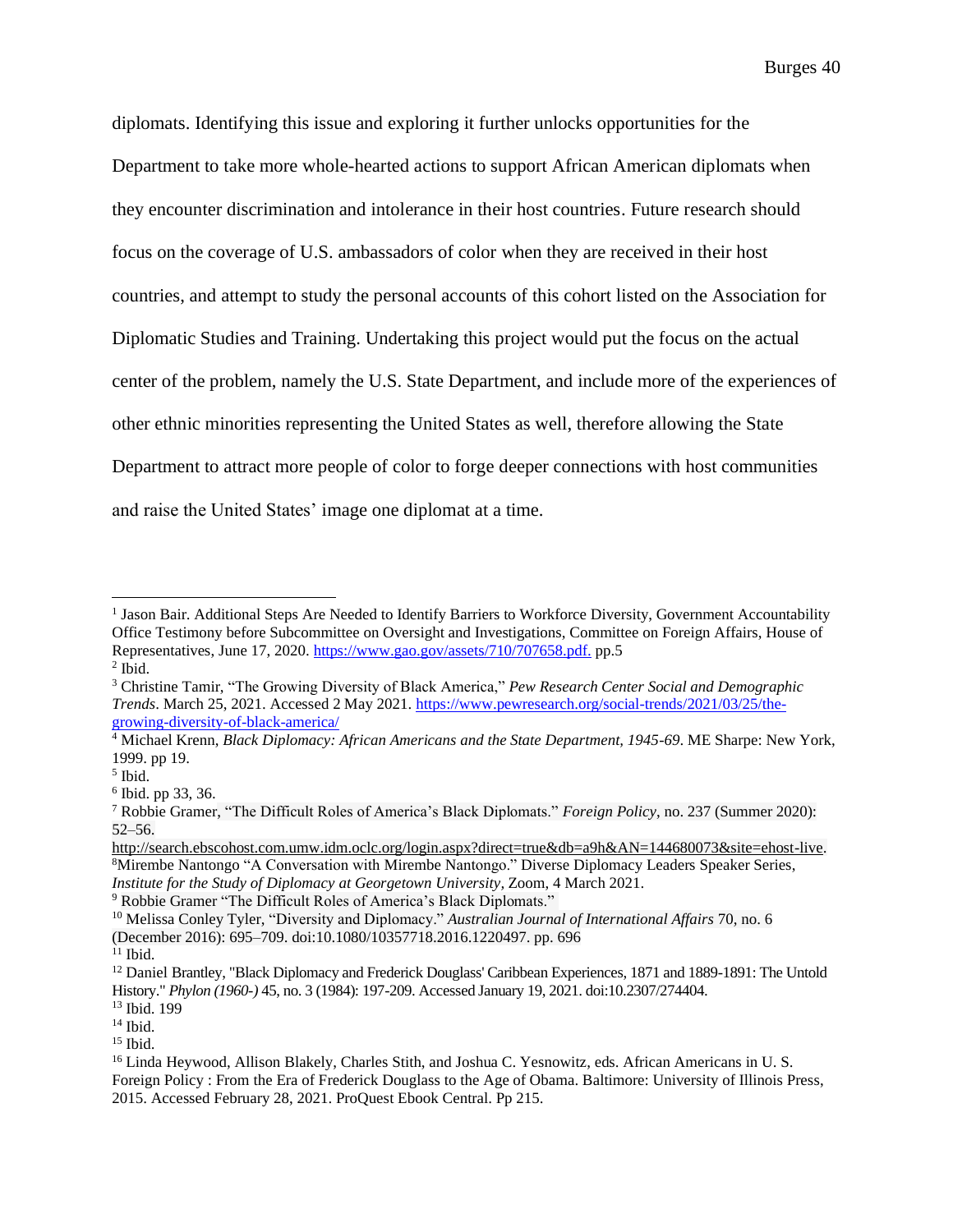<sup>17</sup> Ibid. 214

<sup>18</sup> Michael Krenn, *Black Diplomacy: African Americans and the State Department, 1945-69*. ME Sharpe: New York, 1999. Pp. 40.

<sup>19</sup> Michael Krenn, "Carl Rowan and the Dilemma of Civil Rights, Propaganda and the Cold War." Linda Heywood et, al. eds. African Americans in U. S. Foreign Policy: From the Era of Frederick Douglass to the Age of Obama. Pp 68.

<sup>20</sup> Okada Yasuhiro. "Race, Masculinity, and Military Occupation: African American soldiers' encounters with the Japanese at camp Gifu, 1947-1951." *The Journal of African American History* 96, no. 2 (2011): 179+. Accessed 29 April 2021. *Gale Literature Resource Center* (accessed April 28, 2021).

[https://link.gale.com/apps/doc/A261319706/LitRC?u=viva\\_mwc&sid=LitRC&xid=6f674f44](https://link.gale.com/apps/doc/A261319706/LitRC?u=viva_mwc&sid=LitRC&xid=6f674f44)

<sup>21</sup> David Schindler, Mark Westcott, Shocking Racial Attitudes: Black G.I.s in Europe, *The Review of Economic Studies*, Volume 88, Issue 1, January 2021, Pages 489–520, <https://doi.org/10.1093/restud/rdaa039>  $22$  Ibid

<sup>23</sup> Kimberly Bachechi, "Taking Care of Washington." *Journal of American Culture,* 33, no.2. June 2010. Pp.126.  $24$  Ibid.

<sup>25</sup> Martha Bayles, "Through a Screen Darkly: Popular Culture, Public Diplomacy and America's Image Abroad." Yale University Press: New Haven: 2014. Pp.10

 $26$  Ibid. pp.  $7$ 

 $27$  Ibid.  $91$ 

<sup>28</sup> Ibid.

<sup>29</sup> Mario Barnet and Joseph E Flynn. "A Century of Celebration: Disrupting Stereotypes and Portrayals of African Americans in the Media." Black History Bulletin, Vol. 77, No. 2, A CENTURY OF BLACK LIFE, HISTORY, AND CULTURE (Fall 2014), pp. 28-33. Accessed 25 April 2021:

https://www.jstor.org/stable/10.5323/blachistbull.77.2.0028

<sup>30</sup> Kimberly Bachechi, "Taking Care of Washington." *Journal of American Culture*. Pp.126-135.

<sup>31</sup> Nikol G Alexander-Floyd. "Framing Condi(licious): Condoleezza Rice and the Storyline of "Closeness in U.S. National Community Formation." *Politics and Gender*, 4 (2008), 427-449.

 $32$  Ibid.

<sup>33</sup> Donald R. Kinder and Corriene M. McConnaughy, "Military Triumph, Racial Transcendence and Colin Powell" *The Public Opinion Quarterly*, 70, no.2 (Summer 2006) pp. 139-156.

<sup>34</sup> Ibid. pp 156

<sup>35</sup> Clarence Lusane, "What is the Color of Hegemony? Powell, Rice and the New Global Strategists." *New Political Science*, 27, no. 1 (March 2005). Pp 24.

<sup>36</sup> "Agence France-Presse Bias and Reliability" Ad Fontes Media. Accessed 2 May 2021.

<https://www.adfontesmedia.com/agence-france-presse-bias-reliability/>

<sup>37</sup> "Black and White and Read All Over: A Guide to British Newspapers." Oxford Royale Academy. Accessed 6 May 2021.<https://www.oxford-royale.com/articles/a-guide-to-british-newspapers/>

<sup>38</sup> "About us." Telegraph. Accessed 6 May 2021[. https://corporate.telegraph.co.uk/about-us/.](https://corporate.telegraph.co.uk/about-us/)

<sup>39</sup> Ibid.

<sup>40</sup> Financial Times Bias and Reliability" Ad Fontes Media. Accessed 6 May 2021.

<https://www.adfontesmedia.com/financial-times-bias-and-reliability/>

<sup>41</sup> Raj, Anshda. "Comparative Analysis of the Hindu and Times of India Post the Abrogation of Article 370." *Journal of Mass Communication & Journalism*, 11, no 3 (2021). Accessed 6 May 2021. Pp

[5.https://www.hilarispublisher.com/open-access/comparative-analysis-of-the-hindu-and-times-of-india-post-the](https://www.hilarispublisher.com/open-access/comparative-analysis-of-the-hindu-and-times-of-india-post-the-abrogation-of-article-370.pdf)[abrogation-of-article-370.pdf.](https://www.hilarispublisher.com/open-access/comparative-analysis-of-the-hindu-and-times-of-india-post-the-abrogation-of-article-370.pdf)

 $42$  Ibid. pp. 4

43 "Our Story." The Canadian Press. Accessed 7 May 2021.<https://www.thecanadianpress.com/about/>

<sup>44</sup> Joshua S. Gans and Andrew Lee, "How Partisan is the Press?: Multiple Measures of Media Slant" Institutes for the Study of Labor, no. 6156 (November 2011). Pp 12-3.

<sup>45</sup> Colin Powell, "My American Journey," Random House Publishing Group-Ballantine Books: New York, 1995. <sup>46</sup> Jason Davidson, "Great Lives: Madeline Albright" *2021 William B Crawley Great Lives Lecture Series*, March 2, 2021. https://www.umw.edu/greatlives/lecture/madeleine-albright/

<sup>47</sup> James Bamford[, "Carlucci and the N.S.C."](https://www.nytimes.com/1987/01/18/magazine/carlucci-and-the-nsc.html) *The New York Times*. January 18, 1987 Accessed April 30, 2021. https://www.nytimes.com/1987/01/18/magazine/carlucci-and-the-nsc.html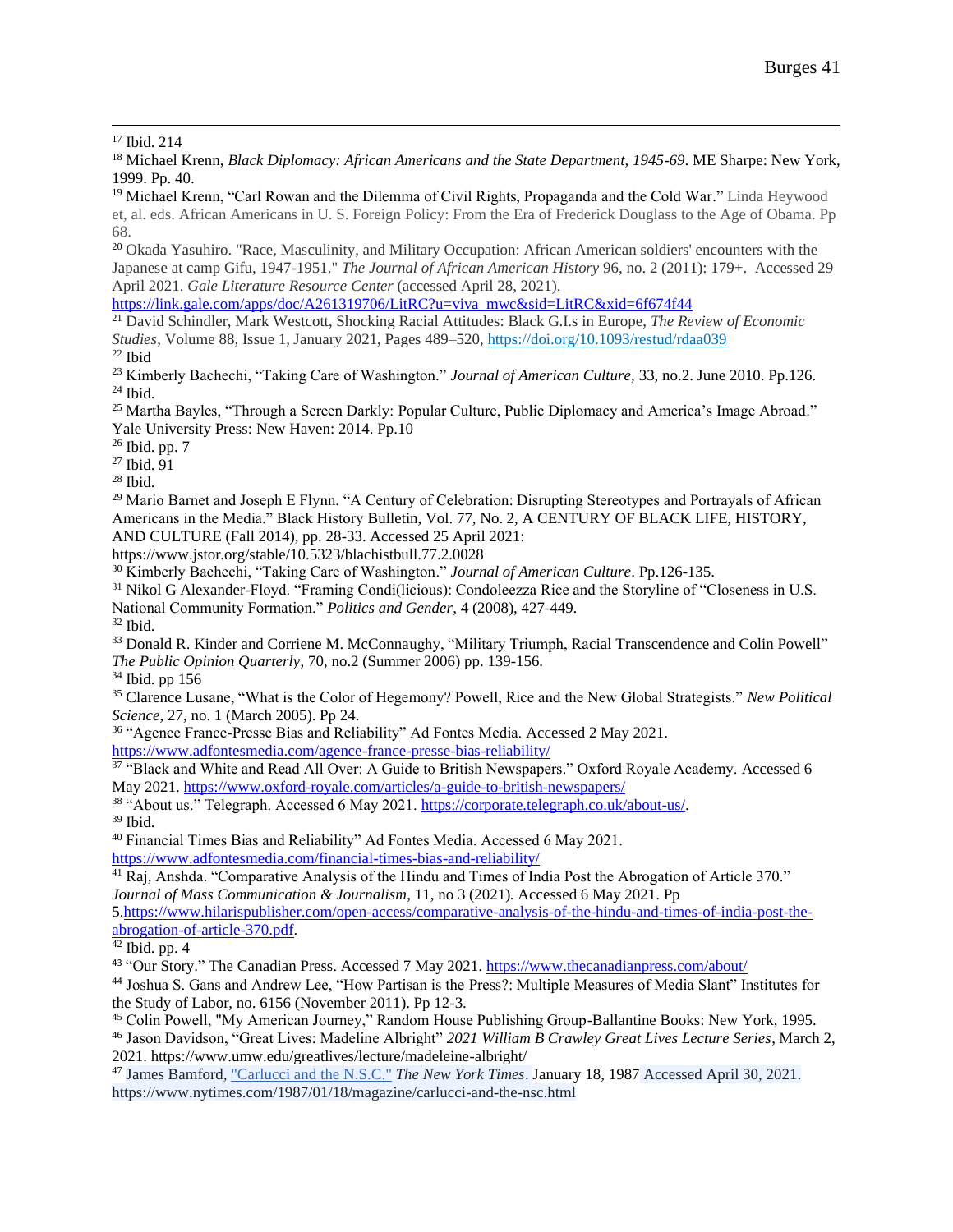[com.umw.idm.oclc.org/api/document?collection=news&id=urn:contentItem:41XH-W7T0-00GS-K40G-00000-](https://advance-lexis-com.umw.idm.oclc.org/api/document?collection=news&id=urn:contentItem:41XH-W7T0-00GS-K40G-00000-00&context=1516831) [00&context=1516831.](https://advance-lexis-com.umw.idm.oclc.org/api/document?collection=news&id=urn:contentItem:41XH-W7T0-00GS-K40G-00000-00&context=1516831)

 $50$  Ibid.

<sup>51</sup> Stephen Collinson. "Condoleezza Rice, cold warrior, Bush family loyalist". *Agence France Presse – English.*  $52$  Ibid.

<sup>53</sup> Susan Rice, "Tough Love: My Story of the Things Worth Fighting For." Simon and Schuster: New York, 2019. <sup>54</sup> Ibid.

<sup>55</sup>ELAINE SCIOLINO. "THE 43rd PRESIDENT: WOMAN IN THE NEWS; Compulsion to Achieve -- Condoleezza Rice". *The New York Times.* December 18, 2000, Monday, Late Edition -

Final. [https://advance.lexis.com/api/document?collection=news&id=urn:contentItem:41XJ-JD50-00MH-F0XN-](https://advance.lexis.com/api/document?collection=news&id=urn:contentItem:41XJ-JD50-00MH-F0XN-00000-00&context=1516831)[00000-00&context=1516831.](https://advance.lexis.com/api/document?collection=news&id=urn:contentItem:41XJ-JD50-00MH-F0XN-00000-00&context=1516831)

<sup>56</sup> Steve Mufson "For Rice, A Daunting Challenge Ahead; Adviser Must Steer Leader Whose Foreign Policy Outlook is in-Progress" *Washington Post*. 18 December 2000. Accessed 14 April 2021.

- <sup>57</sup> Ibid.
- <sup>58</sup> Ibid.

<sup>59</sup> Ibid.

<sup>60</sup> By THOMAS L. FRIEDMAN. "Foreign Affairs; The Powell Perplex". *The New York Times.* December 19, 2000, Tuesday, Late Edition - Final. Accessed 15 April

2021.https://advance.lexis.com/api/document?collection=news&id=urn:contentItem:41XS-K1M0-00MH-F13G-00000-00&context=1516831.

<sup>61</sup> Steven Mufson. "Reluctant Warrior is Political Veteran." *The Washington Post*. 16 December 2000. Accessed 14 April 2021.

 $62$  By ALISON MITCHELL. "THE 43RD PRESIDENT: THE PRESIDENT-ELECT; POWELL TO HEAD STATE DEPT. AS BUSH'S FIRST CABINET PICK". *The New York Times.* December 17, 2000, Sunday, Late Edition - Final. https://advance.lexis.com/api/document?collection=news&id=urn:contentItem:41XC-C740-00MH-F09B-00000-00&context=1516831.

 $63$  Ibid.

<sup>64</sup> Jena McGregor. "The Susan Rice Promotion: Revenge or Reward?" *Washington Post*. 5 June 2013. Accessed 14 April 2021. 7V21-DXY4-X05B-00000-00&context=1516831

<sup>65</sup>By NEIL MacFARQUHAR. "A Golden Age for Intervention?". *The New York Times.* June 9, 2013 Sunday. Accessed 14 April 2021.

[https://advance.lexis.com/api/document?collection=news&id=urn:contentItem:58M5-0JD1-JBG3-62YR-00000-](https://advance.lexis.com/api/document?collection=news&id=urn:contentItem:58M5-0JD1-JBG3-62YR-00000-00&context=1516831) [00&context=1516831.](https://advance.lexis.com/api/document?collection=news&id=urn:contentItem:58M5-0JD1-JBG3-62YR-00000-00&context=1516831)

<sup>66</sup> David Ignatius. "Susan Rice, a Provocateur in the West Wing," *The Washington Post*. 6 June 2013. Accessed 14 April 2021.

 $67$  Ibid.

<sup>68</sup> Susan Rice, "Tough Love: My Story of the Things Worth Fighting For." Pp. 69

<sup>69</sup> Lusane, "What Color is Hegemony? Powell, Rice and the New Global Strategists." pp .32

<sup>70</sup> Dave McIntyre, dpa. "PROFILE: Rice appointment after Powell's shows foreign policy savvy". *Deutsche Presse-Agentur.* December 17, 2000,

Sunday. [https://advance.lexis.com/api/document?collection=news&id=urn:contentItem:4297-S340-0094-N3C3-](https://advance.lexis.com/api/document?collection=news&id=urn:contentItem:4297-S340-0094-N3C3-00000-00&context=1516831) [00000-00&context=1516831.](https://advance.lexis.com/api/document?collection=news&id=urn:contentItem:4297-S340-0094-N3C3-00000-00&context=1516831)

<sup>71</sup> By Toby Harnden in Washington. "Bush tries to heal the wounds as he names his team". *THE DAILY TELEGRAPH(LONDON).* December 18, 2000,

Monday. [https://advance.lexis.com/api/document?collection=news&id=urn:contentItem:41XJ-KVR0-00HT-551X-](https://advance.lexis.com/api/document?collection=news&id=urn:contentItem:41XJ-KVR0-00HT-551X-00000-00&context=1516831)[00000-00&context=1516831.](https://advance.lexis.com/api/document?collection=news&id=urn:contentItem:41XJ-KVR0-00HT-551X-00000-00&context=1516831)

 $\frac{72}{2}$  Republican Party Platforms, 2000 Republican Party Platform Online by Gerhard Peters and John T. Woolley, The American Presidency Project [https://www.presidency.ucsb.edu/node/273446.](https://www.presidency.ucsb.edu/node/273446) Accessed 7 April 2021.  $73$  Ibid.

<sup>74</sup> "Bush tries to avert backlash by blacks Powell is given first job in 'melting pot' cabinet". *SUNDAY SUTELEAPH(LONDON).* December 17, 2000,

<sup>48</sup> Stephen Collinson. "Colin Powell -- hero soldier turned diplomat". *Agence France Presse -- English.* December 16, 2000, Saturday. [https://advance.lexis.com/api/document?collection=news&id=urn:contentItem:41XC-7KV0-](https://advance.lexis.com/api/document?collection=news&id=urn:contentItem:41XC-7KV0-00GS-K3RY-00000-00&context=1516831) [00GS-K3RY-00000-00&context=1516831.](https://advance.lexis.com/api/document?collection=news&id=urn:contentItem:41XC-7KV0-00GS-K3RY-00000-00&context=1516831) Accessed 14 April 2021.

<sup>49</sup> Stephen Collinson. "Condoleezza Rice, cold warrior, Bush family loyalist". *Agence France Presse -- English.* December 17, 2000, Sunday. [https://advance-lexis-](https://advance-lexis-com.umw.idm.oclc.org/api/document?collection=news&id=urn:contentItem:41XH-W7T0-00GS-K40G-00000-00&context=1516831)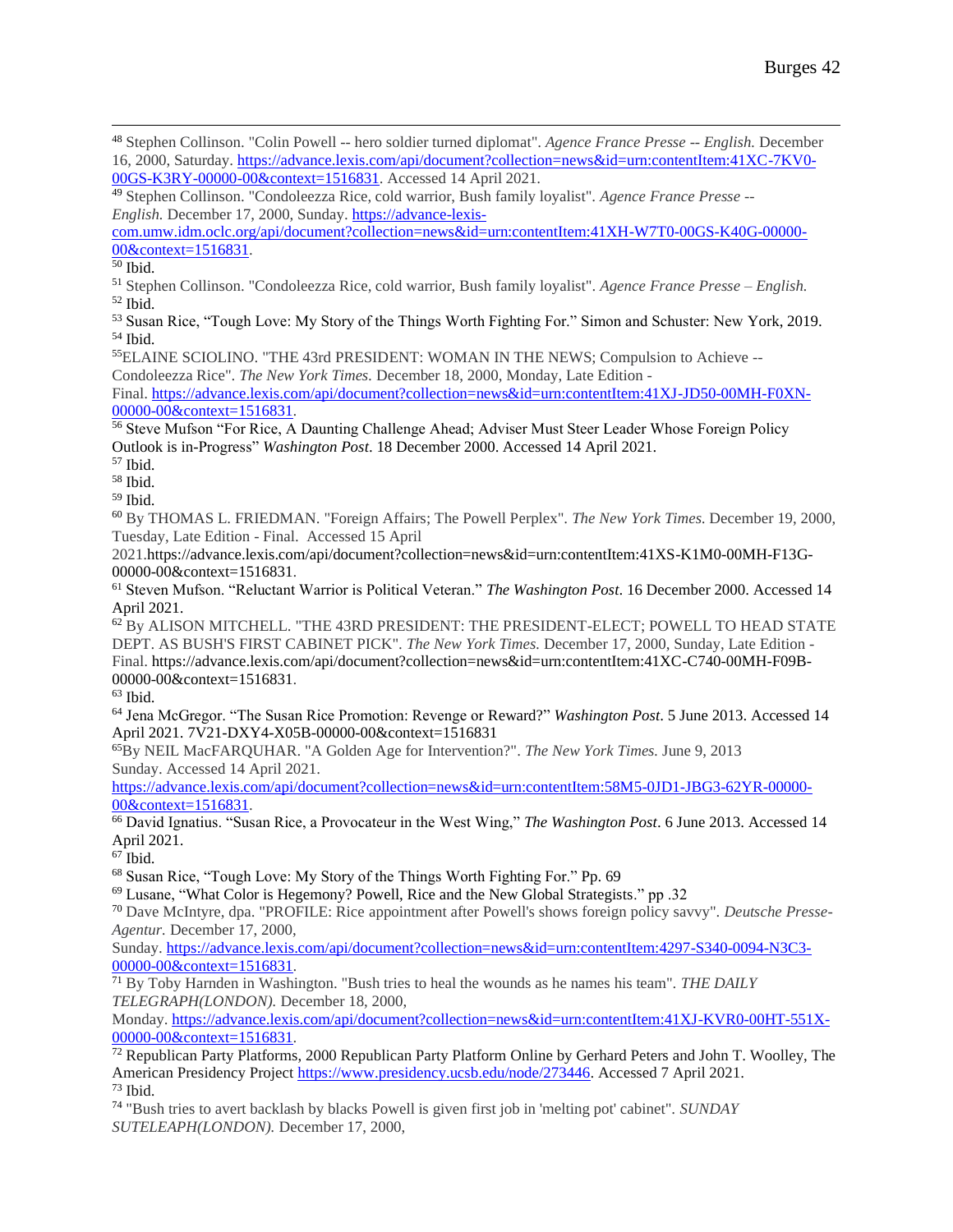Sunday. [https://advance.lexis.com/api/document?collection=news&id=urn:contentItem:41XC-BGS0-00HT-54V2-](https://advance.lexis.com/api/document?collection=news&id=urn:contentItem:41XC-BGS0-00HT-54V2-00000-00&context=1516831) [00000-00&context=1516831.](https://advance.lexis.com/api/document?collection=news&id=urn:contentItem:41XC-BGS0-00HT-54V2-00000-00&context=1516831)

<sup>75</sup> Mary Dejevsky In Washington. "BUSH NAMES DIVERSE TEAM FOR THE WHITE HOUSE". *The Independent (London).* December 18, 2000,

Monday. [https://advance.lexis.com/api/document?collection=news&id=urn:contentItem:41XJ-J5V0-00SH-82PX-](https://advance.lexis.com/api/document?collection=news&id=urn:contentItem:41XJ-J5V0-00SH-82PX-00000-00&context=1516831)[00000-00&context=1516831.](https://advance.lexis.com/api/document?collection=news&id=urn:contentItem:41XJ-J5V0-00SH-82PX-00000-00&context=1516831)

76 "East Timor "pleased" with Powell, Rice nominations". *Agence France Presse -- English.* December 18, 2000, Monday. [https://advance.lexis.com/api/document?collection=news&id=urn:contentItem:41XR-W670-00GS-K4BG-](https://advance.lexis.com/api/document?collection=news&id=urn:contentItem:41XR-W670-00GS-K4BG-00000-00&context=1516831)[00000-00&context=1516831.](https://advance.lexis.com/api/document?collection=news&id=urn:contentItem:41XR-W670-00GS-K4BG-00000-00&context=1516831)

 $77$ Clarence Lusane, "Colin Powell and Condoleezza Rice: Foreign Policy, Races and the New American Century." Praeger Publishers: Westport, Connecticut, 2006. Pp15-6. <sup>78</sup> Ibid.

<sup>79</sup> Stephen Collinson. "Condoleezza Rice, cold warrior, Bush family loyalist". *Agence France Presse -- English.* <sup>80</sup> Stephen Collinson. "Condoleezza Rice, cold warrior, Bush family loyalist". *Agence France Presse – English. English.* December 17, 2000, Sunday. [https://advance-lexis-](https://advance-lexis-com.umw.idm.oclc.org/api/document?collection=news&id=urn:contentItem:41XH-W7T0-00GS-K40G-00000-00&context=1516831)

[com.umw.idm.oclc.org/api/document?collection=news&id=urn:contentItem:41XH-W7T0-00GS-K40G-00000-](https://advance-lexis-com.umw.idm.oclc.org/api/document?collection=news&id=urn:contentItem:41XH-W7T0-00GS-K40G-00000-00&context=1516831) [00&context=1516831.](https://advance-lexis-com.umw.idm.oclc.org/api/document?collection=news&id=urn:contentItem:41XH-W7T0-00GS-K40G-00000-00&context=1516831)

81 "Exceeding Expectations, Condoleezza Rice Returns to White House in top Job." *The Canadian Press,* 17 December 2000. Accessed 14 April 2021.

<sup>82</sup> Stephen Collinson, "Condoleezza Rice, cold warrior, Bush family loyalist. *Agence France Presse--English* <sup>83</sup> "Exceeding Expectations: Condoleezza Rice returns to White House in Top Job" *Canada Press*. Pp1

<sup>84</sup> By STEPHEN FIDLER. "THE AMERICAS: Charismatic Powell leads from the front STATE DEPARTMENT THE NEW SECRETARY OF STATE IS DETERMINED TO REINVIGORATE A DEMORALISED TEAM: ". *Financial Times (London, England).* January 25, 2001

Thursday. [https://advance.lexis.com/api/document?collection=news&id=urn:contentItem:426J-D520-00SM-34XN-](https://advance.lexis.com/api/document?collection=news&id=urn:contentItem:426J-D520-00SM-34XN-00000-00&context=1516831)[00000-00&context=1516831.](https://advance.lexis.com/api/document?collection=news&id=urn:contentItem:426J-D520-00SM-34XN-00000-00&context=1516831) Accessed 14 April 2021

 $85$  Ibid.

<sup>86</sup> "The Powell doctrine". *Guardian Weekly.* December 27,

2000. [https://advance.lexis.com/api/document?collection=news&id=urn:contentItem:4233-37N0-0010-N203-00000-](https://advance.lexis.com/api/document?collection=news&id=urn:contentItem:4233-37N0-0010-N203-00000-00&context=1516831) [00&context=1516831.](https://advance.lexis.com/api/document?collection=news&id=urn:contentItem:4233-37N0-0010-N203-00000-00&context=1516831) Accessed 13 April 2021

<sup>87</sup> By Toby Harnden in Washington. "Baghdad's old foes back in business". *THE DAILY TELEGRAPH(LONDON).* February 17, 2001,

Saturday. [https://advance.lexis.com/api/document?collection=news&id=urn:contentItem:42CJ-V280-010F-T0P4-](https://advance.lexis.com/api/document?collection=news&id=urn:contentItem:42CJ-V280-010F-T0P4-00000-00&context=1516831) [00000-00&context=1516831.](https://advance.lexis.com/api/document?collection=news&id=urn:contentItem:42CJ-V280-010F-T0P4-00000-00&context=1516831) Accessed 13 April 2021.

<sup>88</sup> Stephen Collinson. "Colin Powell -- hero soldier turned diplomat". *Agence France Presse -- English.*

<sup>89</sup> Roy Eccleston, "Meet American's New Leadership Team." *The Australian*. 18 December 2000. Accessed 14 April 2021.

<sup>90</sup> Arms Control Association "Timeline of Syrian Chemical Weapons Activity, 2012-2020" May 2020. Accessed 13 April 2021[. https://www.armscontrol.org/factsheets/Timeline-of-Syrian-Chemical-Weapons-Activity](https://www.armscontrol.org/factsheets/Timeline-of-Syrian-Chemical-Weapons-Activity)

<sup>91</sup>Peter Foster. "Susan Rice to be new national security adviser". *The Daily Telegraph (London).* June 6, 2013 Thursday. [https://advance-lexis-com.umw.idm.oclc.org/api/document?collection=news&id=urn:contentItem:58KG-](https://advance-lexis-com.umw.idm.oclc.org/api/document?collection=news&id=urn:contentItem:58KG-1B71-DY9P-N1H8-00000-00&context=1516831)[1B71-DY9P-N1H8-00000-00&context=1516831;](https://advance-lexis-com.umw.idm.oclc.org/api/document?collection=news&id=urn:contentItem:58KG-1B71-DY9P-N1H8-00000-00&context=1516831) Rupert Cornwell. "Major shake-up of US foreign policy team as Barack Obama appoints Susan Rice as national security adviser." *Independent.co.uk.* June 5, 2013

Wednesday. [https://advance-lexis-](https://advance-lexis-com.umw.idm.oclc.org/api/document?collection=news&id=urn:contentItem:58KF-8G61-DXDT-617M-00000-00&context=1516831)

[com.umw.idm.oclc.org/api/document?collection=news&id=urn:contentItem:58KF-8G61-DXDT-617M-00000-](https://advance-lexis-com.umw.idm.oclc.org/api/document?collection=news&id=urn:contentItem:58KF-8G61-DXDT-617M-00000-00&context=1516831) [00&context=1516831.](https://advance-lexis-com.umw.idm.oclc.org/api/document?collection=news&id=urn:contentItem:58KF-8G61-DXDT-617M-00000-00&context=1516831)

<sup>92</sup> "Obama's reshuffle; Susan Rice's new appointment raises hopes and concerns". *Financial Times (London, England).* June 6, 2013 Thursday. [https://advance-lexis-](https://advance-lexis-com.umw.idm.oclc.org/api/document?collection=news&id=urn:contentItem:58KF-BPJ1-DXXV-404K-00000-00&context=1516831)

[com.umw.idm.oclc.org/api/document?collection=news&id=urn:contentItem:58KF-BPJ1-DXXV-404K-00000-](https://advance-lexis-com.umw.idm.oclc.org/api/document?collection=news&id=urn:contentItem:58KF-BPJ1-DXXV-404K-00000-00&context=1516831) [00&context=1516831](https://advance-lexis-com.umw.idm.oclc.org/api/document?collection=news&id=urn:contentItem:58KF-BPJ1-DXXV-404K-00000-00&context=1516831) .

<sup>93</sup> Cornwell, "Major Shake Up" *Independent.*

<sup>94</sup> Ibid.

 $95$  Ibid.

<sup>96</sup> Indrani Bagchi. "Menon's opposite number in US is Obama's closest aide". *The Times of India (TOI).* June 7, 2013 Friday. [https://advance.lexis.com/api/document?collection=news&id=urn:contentItem:58KJ-W611-DXJR-](https://advance.lexis.com/api/document?collection=news&id=urn:contentItem:58KJ-W611-DXJR-H13S-00000-00&context=1516831)[H13S-00000-00&context=1516831.](https://advance.lexis.com/api/document?collection=news&id=urn:contentItem:58KJ-W611-DXJR-H13S-00000-00&context=1516831)